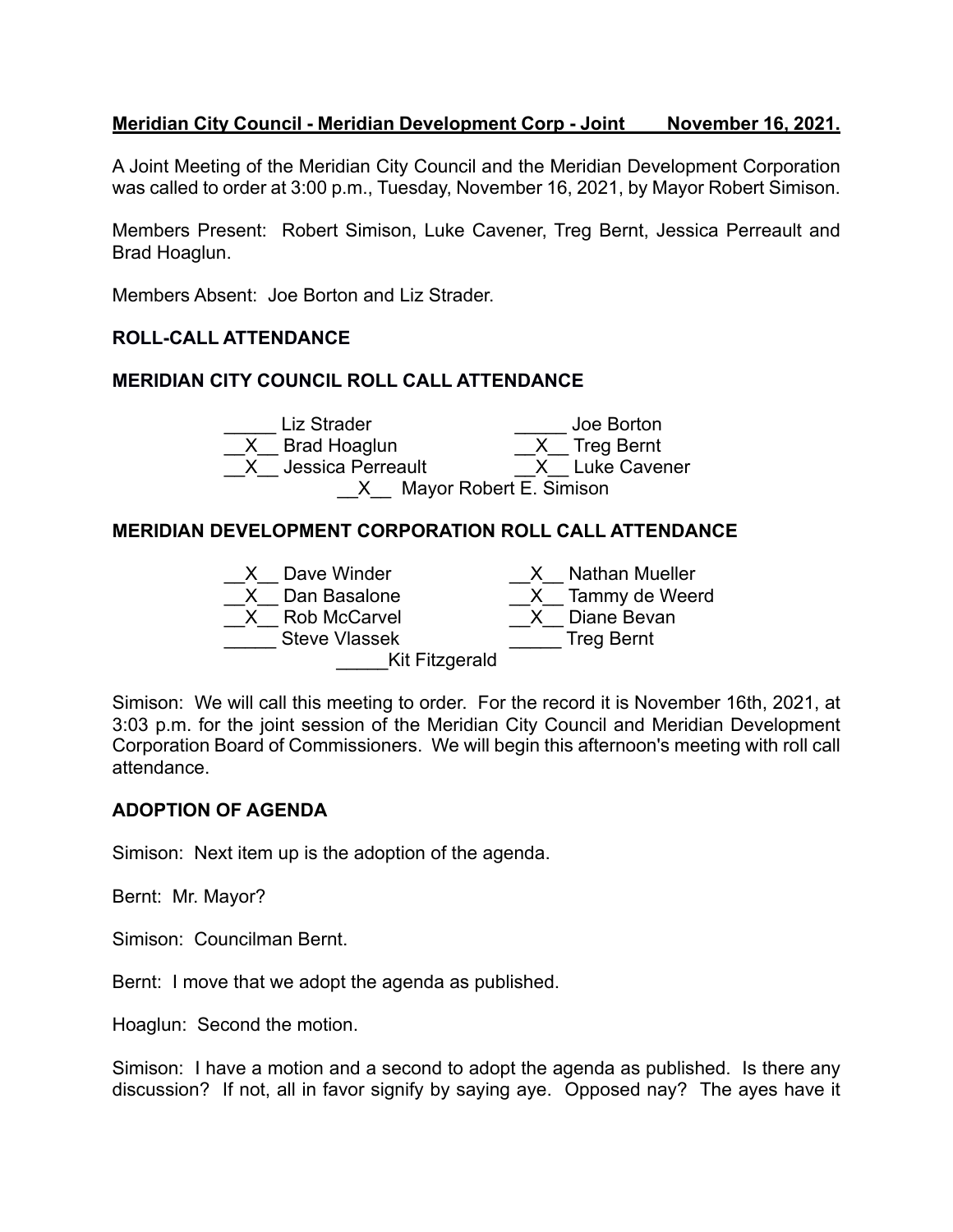Meridian City Council - Meridian Development Corporation - Joint Meeting November 16, 2021 Page 2 of 47

and the agenda is adopted.

MOTION CARRIED: FIVE AYES. ONE ABSENT.

## **ACTION ITEMS**

#### **1. Civic Block Request for Proposals Review Committee Recommendation, Respondent Presentations, City Council/Meridian Development Corporation Board of Commissioners Discussion, and Staff Direction**

Simison: So, with that we will begin with item one, Civic Block Requests for Proposals, Review Committee Recommendation, Respond and Presentations, City Council and Meridian Development Corporation Board of Commission, Discussion and Staff Direction.

Borton: Mr. Mayor?

Simison: Councilman Borton.

Borton: At the outset I have and will continue to recuse myself from any consideration and discussion of these projects or others, so I will continue that now.

Simison: Thank you, Mr. Borton. Cameron, turn this over to you.

Arial: Mr. Mayor, Members of the Council, as well as the MDC Board, it's a pleasure to be with you. Cameron Arial with the city and the Community Development Director. Also have many colleagues here with me. Ashley Squyres with MDC and others. But we are really pleased to be with you, particularly with this -- the presentations that you will see and the prospects that -- that will be before you and what it means for our city and our downtown. So, I wanted to just briefly give you a quick background and summary, chart a path for this evening and, then, also get -- get right into the -- the meat of it, which is the presentations and the deliberations. So, real quickly as a -- just a backdrop, the city and MDC have been hard at work on doing something here on this project for a number of years. I think it's safe to say maybe even over a decade, but we put this out for RFP. We got three fantastic responses, two of which you will -- you will see to -- see tonight and just to give you an overview, here is the -- the block that we will be talking about. Just a few elements to be particularly aware of is the city's properties, the -- the current community center, Centennial Park, and -- and, then, also the -- MDC's property, which is the -- the parking lot to the southeast there. I will point out to you as well there is that blue -- kind of light blue lines right through the middle of it bisecting it is the Hunter Lateral and we will talk about that -- that improvement, as well as potential improvements along 2nd Street and 3rd Street as well. So, just to orient you to -- to the -- to the site and to the -- to the proposal. Let me now kind of dive -- let's see -- right now. Okay. There we go. So, I wanted to just touch briefly -- really what we were going for with this -- with this RFP. I think it's -- it's safe to say that we need something special. Iconic mixed use project. Economic benefit. We are really looking for a team that can deliver it with the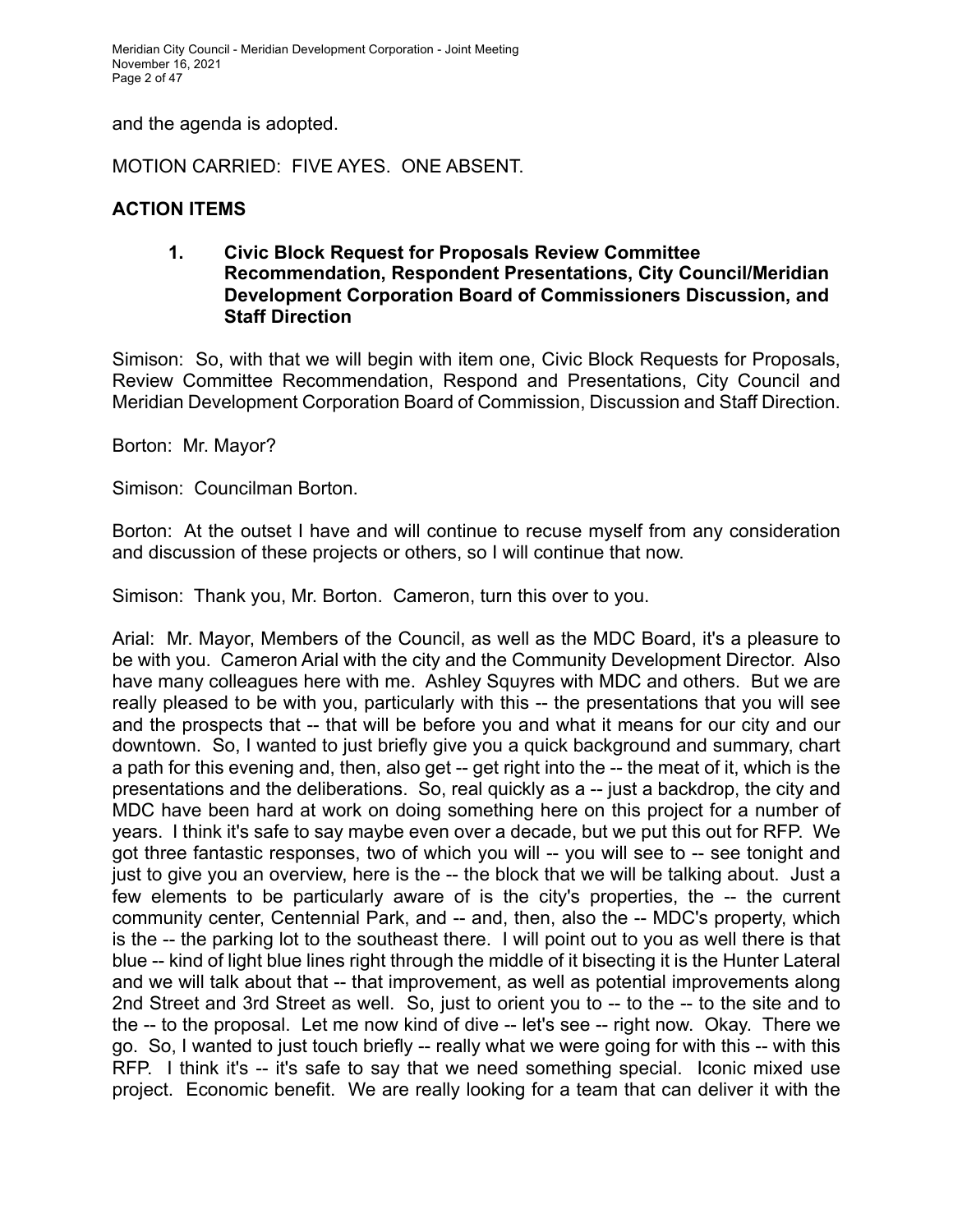financial wherewithal to do that. Also it's something that's going to be in compliance with our visions, not only for MDC, but also certainly for the city and the urban renewal plans in place. Parking is a big aspect of this and, of course, just the -- the overall project itself and what's being proposed and what we -- what will be delivered. So, I will just point you to that, that we have those components baked into -- into this and, then, of course, the - the total possible points of 1,210. I wanted to just briefly highlight those that have been participatory in evaluating these proposals from the review committee. We brought together 11 individuals from across, you know, diverse backgrounds that really helped us evaluate them and you will be hearing from the lucky one. We -- we have Sean Evans from the Chamber here who will be representing the committee this evening. So, the results of that. What you will see here is there was a recommendation from the committee -- and I won't -- I won't steal Sean's thunder, but here is the results of that and you will -you will hear Sean's detail on -- on the scoring and -- and the recommendations there. I wanted to highlight -- and you will -- you will have seen this in the staff report as well, but some of the key elements that we are trying to achieve from the public's interest out of this proposal both, from the city, as well as from MDC. So, there is the -- the community center site improvements. There is an estimate there of cost. Community center parking -- and/or parking. The relocation of the Hunter Lateral, potentially public gathering space improvements and the revitalization of 2nd Street. So, just to give you a taste for what those potential public items that we would need to cover in order to have a -- have a good project. And, then, again, I do feel it's important to note -- and this was in the staff report as well, that the community center was not a requirement of a response, but was certainly there for respondents to bake in if they so choose -- chose. So, from that and from the proposals, just to really focus you on the bottom line here, you have the two proposals that will be presented tonight, the River Caddis proposal, as well as the Pacific Companies November -- November Whiskey proposal. Based on what their project value we were able to generate a TIF revenue generation calculus for you and so you can see here River Caddis would generate roughly 11 million and, then, when you back out -- or adjust that for the community center, it's approximately eight -- 9.8 million in TIF generation and, then, the Pacific Companies would generate around 6.4, 6.5 million. Again just to kind of highlight, you know, what we were trying to accomplish, at least from the public's interest and, then, what the projects would actually generate. Now, I'm going to turn some time over to Ted briefly for some procedural comments.

Baird: Good afternoon, Members of the Council and the Commissioners. I am Ted Baird with the city Legal Department and I just want to briefly go over what's happened up to now and what will happen when you take over. According to the specifics that were contained in the request for proposal, you are not bound by the recommendations from the review committee. You can consider that recommendation, along with the presentations that you hear today. You can ask for clarification. You can ask for additional information to the presenters after they have made their presentation. The most important thing about -- about your task that's ahead of you is that the intent is that an award, if one is made, would go to the proposer that both MDC and the city feel is in their best interest. The interest of the parties was a recurring theme of the RFP. So, after your deliberations today, if you are ready to move forward and pick a preferred developer, you can give guidance to staff regarding contingencies and requirements that the staff would enter into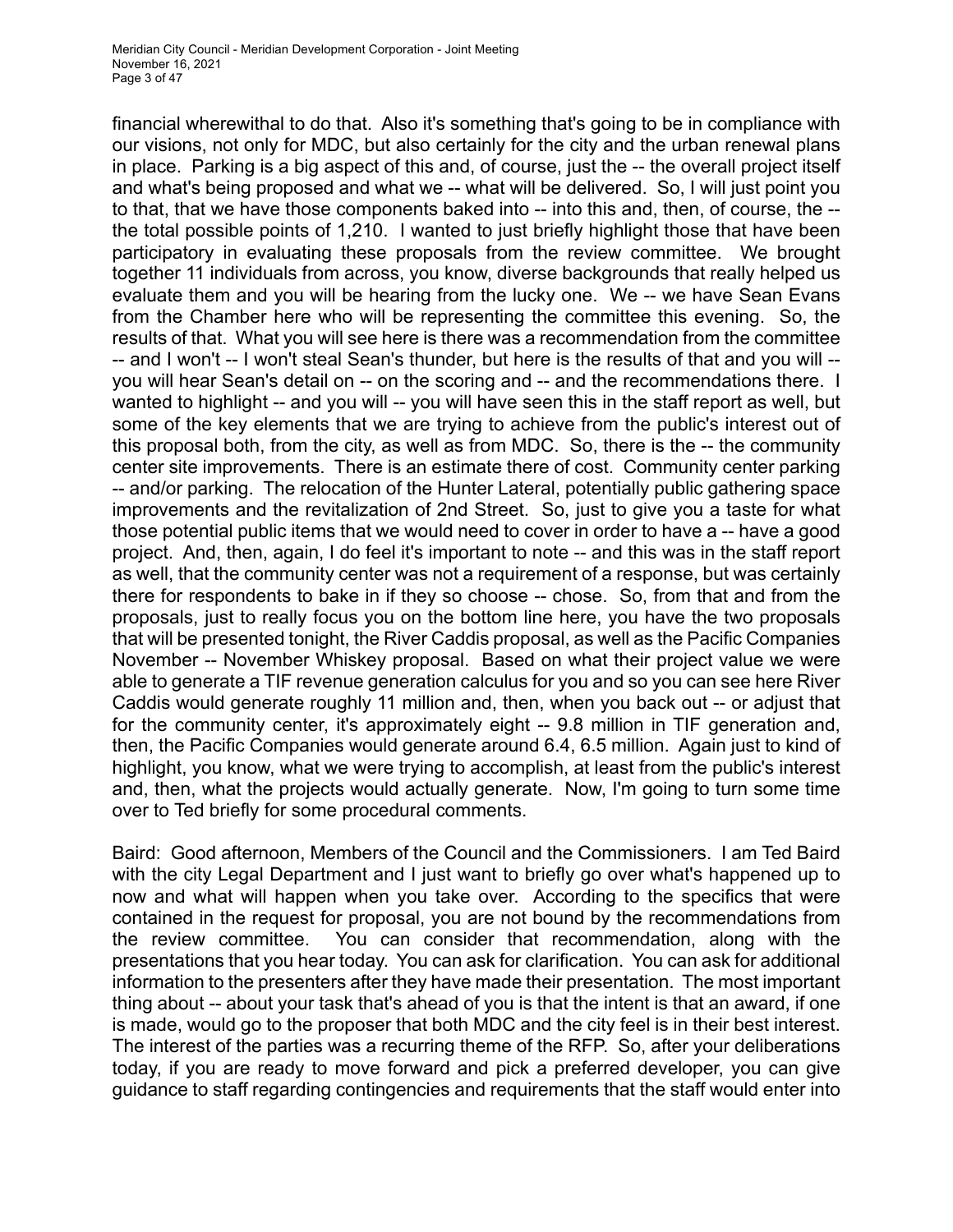negotiations for a DA, OPA, and other guiding documents. Those documents would come back to you for approval and you could approve it at your sole discretion. Just a brief jump ahead, if those discussions with the first preferred developer are not successful, the staff will come back and let you know where we are and it would be your choice whether to terminate negotiations and whether -- after that whether you want to engage the second preferred developer and, finally, just the asterisk at the bottom of your screen, we are not approving the transfer of the property at this time and we are not approving the use of the TIF revenues at this time, so -- are there any questions with that legal overview? Thank you for your time.

Arial: So, just -- as just a quick overview, as next steps from staff. So, you know, we - we as staff are -- stand ready to listen to or take any feedback, any commentary that you would like to see going forward, but we would look to vet the preferred developer for their ability to sufficiently complete a project and that would include their financial viability. So, just want to make that clear, that we would go through that due diligence. Obviously, if there is -- to verify that any TIF supported infrastructure improvements were -- are qualifying, so that, you know, they comply with state statute and what have you. Also to make sure that the TIF, in order to support those improvements, is sufficient to do so and, then, we would also negotiate and consider milestones that would need to be completed, as well as any, you know, liquidated damages for nonconformance or nonperformance. We also may consider, if you so choose, an audit from a third party of any pro forma or financial information and, then, also, you know, make sure that we are validating, you know, developer equity and those types of things, as well as cap rates and assumptions behind that. So, we can -- you can validate a proposal. And, then, of course, if that isn't -- doesn't meet the specifications that you put forward, we would come back to you, report regardless, and seek your guidance as to how you would like to proceed. If you would like to go to another respondent or so on. So, to that point, you know, there really is three possible outcomes. You can accept the -- the committee's recommendation and Sean will get to that. To go forward with River Caddis with any other, you know, additional considerations or direction there. Go with a negotiation to enter negotiation with Pacific Companies or reject all proposals. Those are certainly all on the table for you. And, then, again, to -- somewhat to Ted's point, there are future considerations as well. So, enter into those negotiations, see where that takes us, bring back a potential for a development agreement and owner participation agreement for your consideration and that's when, you know, it gets real; right? So, we are talking transference of property, as well as commitment of revenues on city and MDCs part. And, then, of course, we would continue to work with Nampa-Meridian Irrigation District on the relocation of the Hunter Lateral. That's certainly a big part of what staff would be a part of, as well as the -- the revitalization of 2nd Street. And with that I think I'm going to turn it to Sean.

Evans: Thank you, Cameron. Mr. Mayor, City Council Members and MDC Commissioners, I want to thank you for inviting me to speak today on behalf of the review committee and the review committee would like to also thank you for inviting members of the community to participate in the review process for this project that were submitted in response to the RFP for the civic block project in downtown Meridian. Our purpose to review -- our purpose was to review and evaluate the submitted proposals and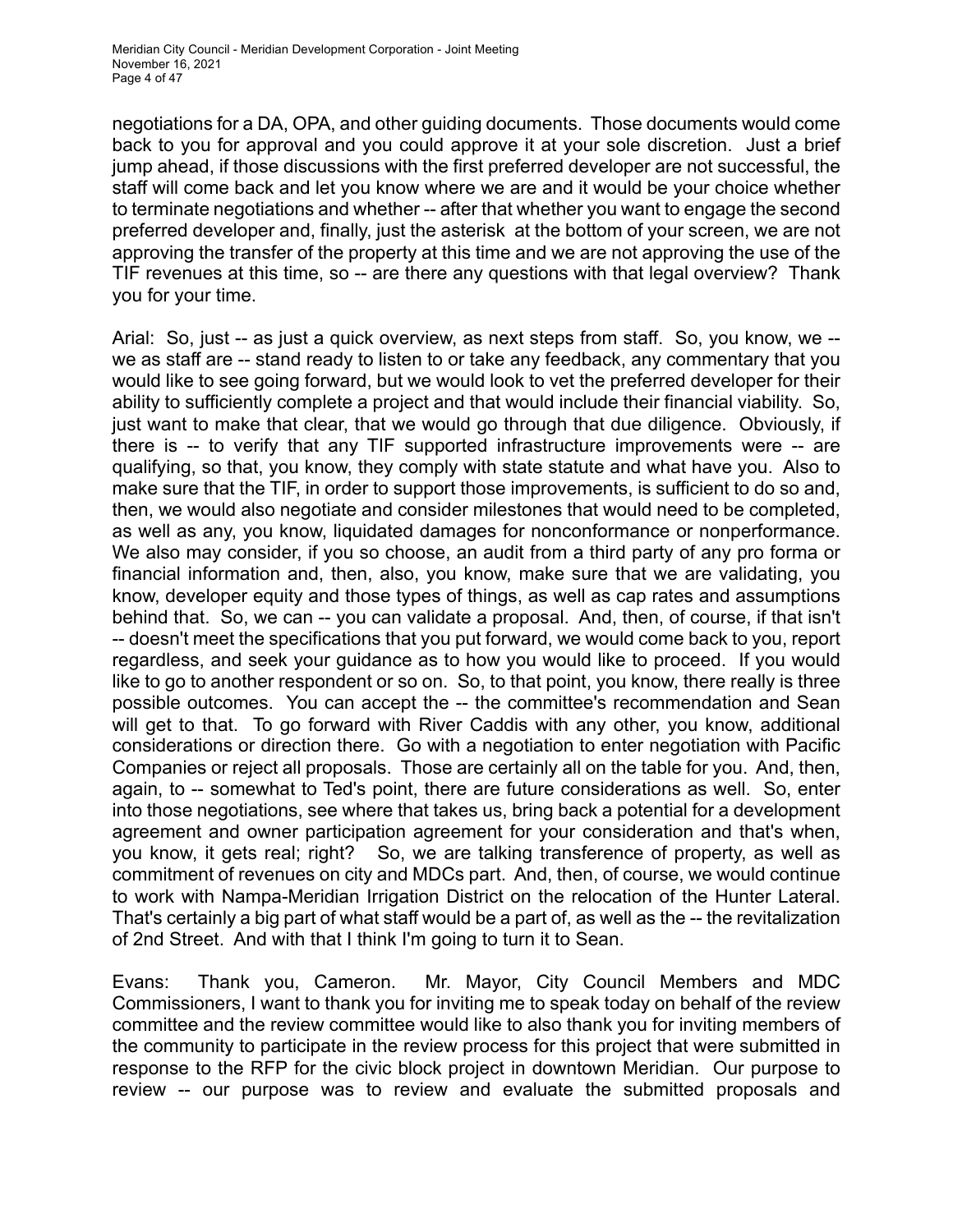recommend to the -- to these bodies a preferred project and developer. The review -- the review committee had the opportunity to meet with and discuss the goal of the process and review the submitted projects prior to interviews and presentations from the developers. It was clear that the goal was to identify an iconic signature mixed use development that enhances the character and vitality of downtown Meridian. The projects that we reviewed all had their own unique and creative perspectives of the project, ranging from three stories to eight stories, from 124 units to 173 units. Some utilize the second street for public space, while others included an outdoor plaza and rooftop gardens. The committee posed great questions to each of the developers based on the submitted proposals. Some projects did not necessarily meet all of the requirements. Net parking was one of them that was a great concern to this committee and some questions about how they would continue to meet those needs. Some of the projects included a community center in the proposal, even though that was not a required element of the RFP. Respondents were asked about changes to their proposals that might include including commercial spaces, increasing parking and what their projects might look like if the community center was removed from the project or added to their proposals. In the end we reviewed three proposals that all had their merits and asked to be scored on the project criteria that included is the proposal likely to deliver a signature iconic mixed use development? Is the proposal likely to achieve substantial economic benefit to the community? Does the respondents and their team have the qualifications and experience necessary to deliver the project? Does the proposal substantially conformed to the vision of the destination downtown, the Meridian revitalization and union district plans and the Comprehensive Plan of the City of Meridian? And, finally, does the proposal demonstrate creativity, innovation, and sustainability regarding the scope and design of the project? All of this was subjective to each of the committee members view of the presentation and what they, too, had envisioned for downtown. After each committee member submitted their score cards, it was clear that one project stood above the others in the view of the committee. The review committee officially recommends the River Caddis project to be considered by the City Council and MDC board as the project to -- for the civic block and to continue the redevelopment of downtown Meridian. We wish you the best in reviewing the proposals yourself and have confidence that you will make the best decision for this piece of land in our wonderful downtown. Thank you.

Simison: Cameron, anything else or would you like to see if there is any questions?

Arial: That's staff's presentation. Again appreciate Sean's commitment there, but, yep, we are open to any feedback or questions and now leave it to you and the presentations.

Simison: Thank you. Any questions for staff? Okay. Then who do we have presenting first?

De Weerd: I guess I do. I was looking at the overall scoring and I did not know what all of them weighed them, because there are more than nine lines. So, can you maybe go over the scoring and what they represent?

Arial: Mr. Mayor and Commissioner De Weerd, one moment, let me pull that slide back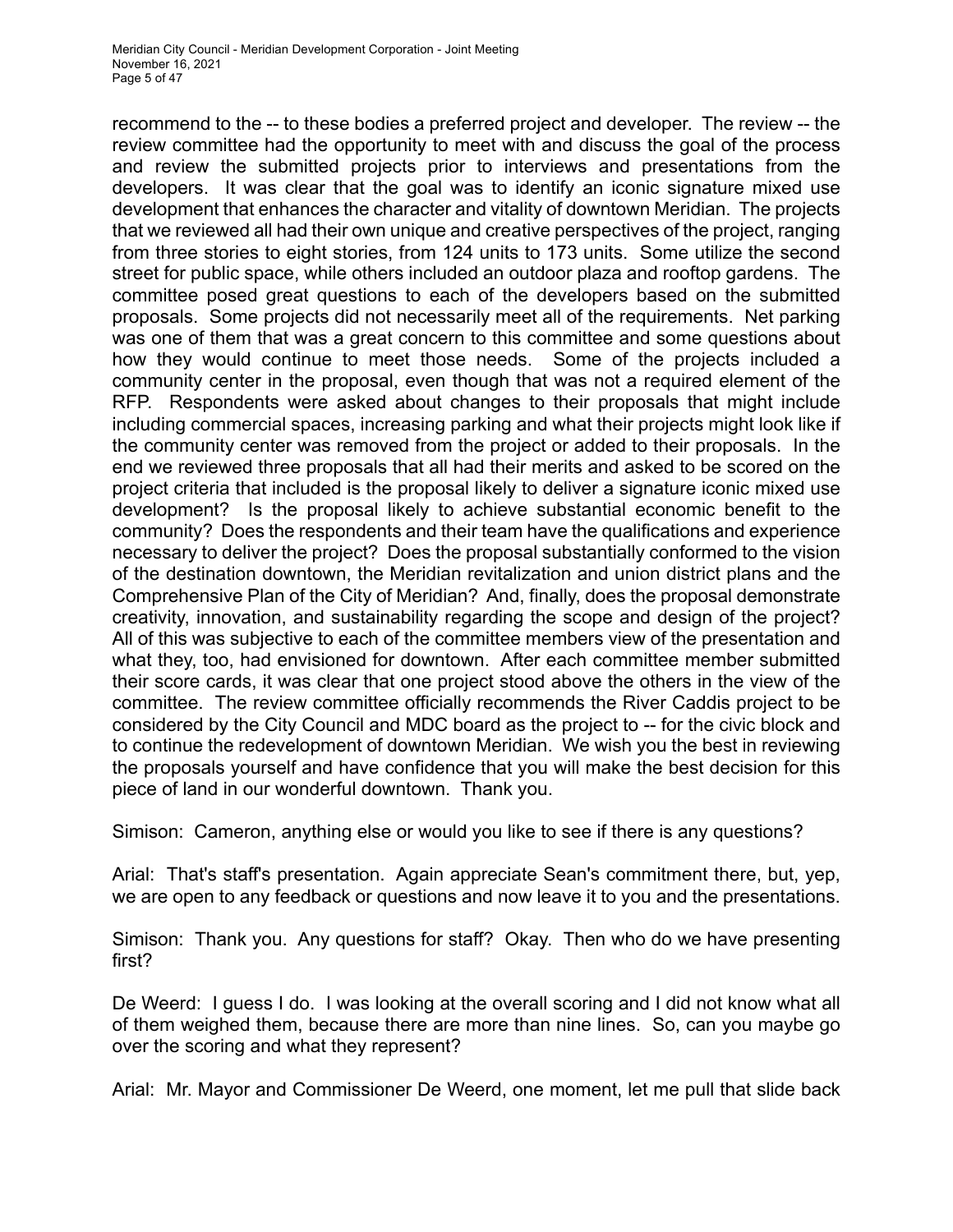up for you. Happy to do it. All right. Hopefully you got -- you all can see that -- that rubric there. Okay. So, what you see on the far left here is the -- the total composite for those that scored the -- each of the proposals. You see on the far left column is the River Caddis scoring, then, the Pacific Companies and LCSG, which, of course, they have withdrawn their -- their proposal at this point. So, we are really just looking at the two. You can see there River Caddis had a total of 912 points and Pacific Companies had a total of 786 points. The far right column indicates the number of first place, second place, or third place scores that were given.

Simison: I think he's going to get into what your question was, what are the category scores that were selected.

De Weerd: I guess there is -- if you look at the RFP there is nine different spaces and what you scored points on and there is 11 lines and so I just was trying to line them up  $to --$ 

Arial: Sure.

De Weerd: -- what the committee's thinking was and what they were scoring to.

Arial: Perfect. So, Mr. Mayor and Commissioner De Weerd, so what you are looking at here is each individual scorer's total scores for each proposal. So, this is not the individual breakouts of each of those. If that makes sense. So, each -- so, each proposals -- so, for example, the top left there, River Caddis, it was given a score of 90. That's the total score from that committee member, which, of course, is a total of 110 possible. They gave them a 90, if that helps.

De Weerd: That makes more sense and trying to make sense of trying to see --

Arial: Yeah. Fair enough. And, then, just real quickly, so you see on the right there is the number of first place, second place, third place scores they received and, then, we assign that a point value and so you can kind of get a sense for that with the bottom column, but that's -- that doesn't necessarily have any relevance in the scoring, it just gives you a sense for the number of first place, second place, and third place scores that -- that each respondent received.

Simison: Any additional questions?

Cavener: Mr. Mayor?

Simison: Mr. Cavener.

Cavener: Thanks, Mr. Mayor. Cameron, I know you kind of moved through some of the scoring stuff a little fast for me. I assume no deference or bonus points awarded for a local applicant versus somebody from out of state?

Arial: Mr. Mayor and Councilman Cavener, that's correct. So, there was no -- there was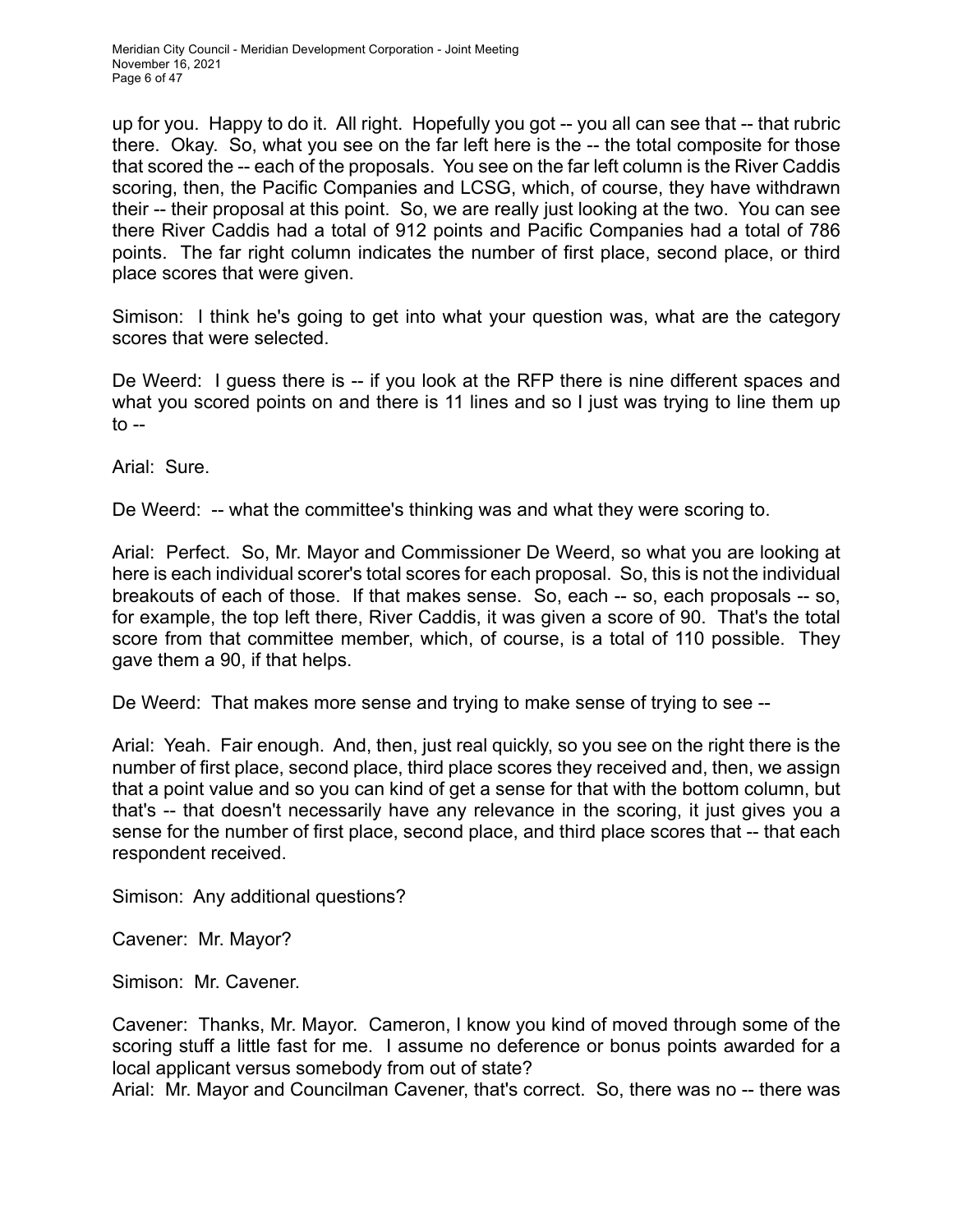no point value for a local developer.

Cavener: Okay. Thank you. Thank you for putting those back up, too. That's helpful.

Simison: Any additional questions? All right. And, if not, who is going to be our first presenter?

Arial: Mr. Mayor, I believe we have the River Caddis team on deck first, so we will turn some time to them --

Simison: Okay.

Arial: -- if you are ready for that.

Simison: I think we are ready and are we limiting time in presentation?

Arial: Yes, we are. So, limit of -- I believe it was 20 minutes and, then, ten minutes for question for each.

Johnson: The mouse is very touchy. The keyboard will work great.

McGraw: Well, can you guys all hear me? Okay. Is this better? All right. My name is John McGraw from River Caddis. Thanks so much for having us. It's so nice to be here in person other than on a screen. Maybe it's a little bit easier to judge everybody's reactions as well. So -- well, we have a presentation designed for today. We have a timeline to go through a lot of what we have designed and I sent over the -- the presentation into a PDF as well, so it could be printed if you guys have seen it. If you have gone through our presentation there is a lot of similar things that you are going to see today, so the flow of this presentation is going to be more dialogue, hopefully, rather than just me talking at you guys. We have not had a lot of feedback on our project that we have -- we have presented and so I'm going to kind of jump into who we are as a group and you can see our team here.

Simison: Just for the record no one has seen your proposal yet. This is the first time everyone has seen it.

McGraw: Oh, really?

Simison: Yes.

McGraw: Okay.

Simison: If that helps adjust your timing.

McGraw: Yeah. Thank you so much for letting me know. Okay. So, River Caddis. We are from East Lansing, Michigan. We are not from Idaho. We have built and designed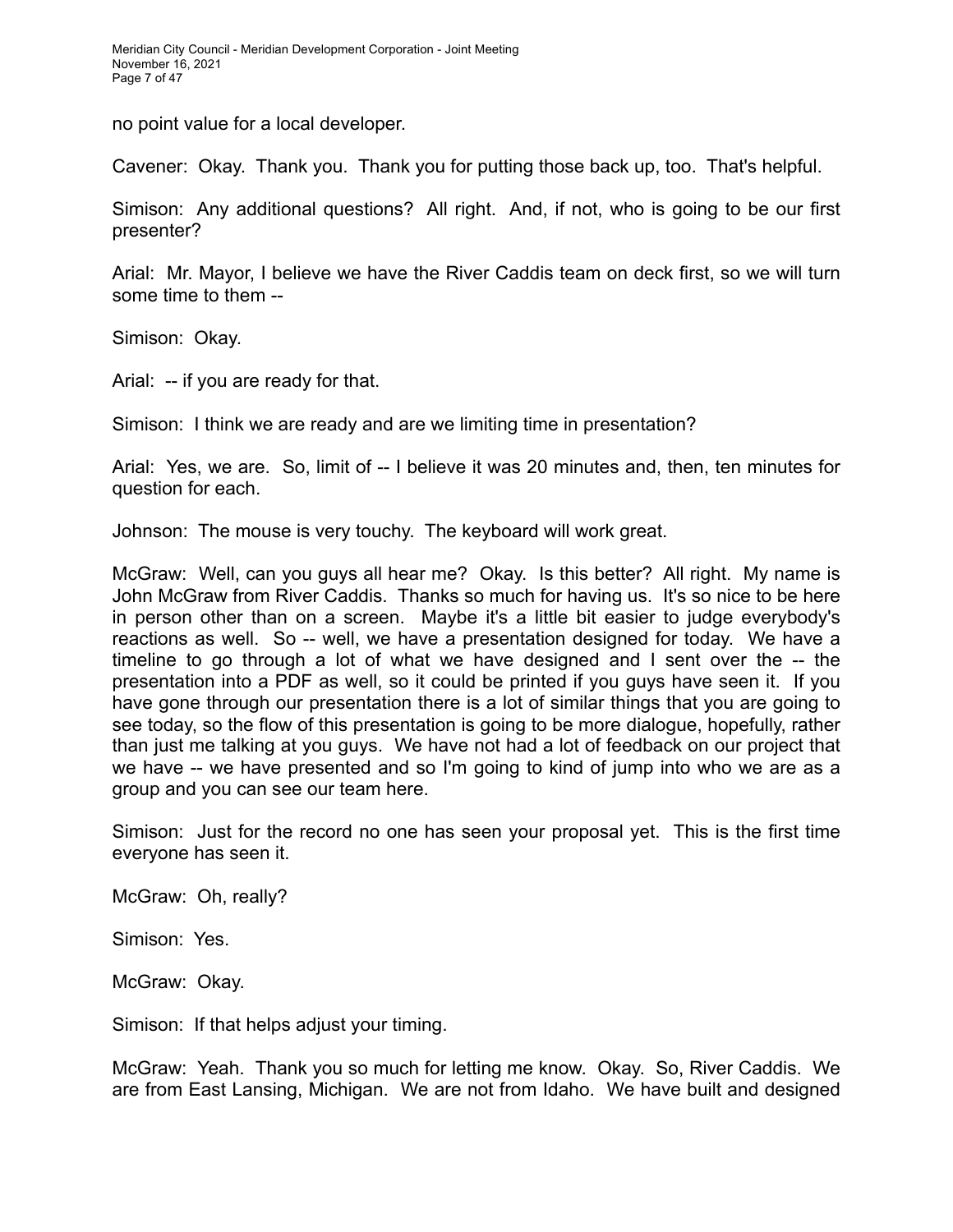and developed and own a project downtown Boise, Idaho. We are a family company. We have a company of seven people. Our -- how we structured, how we look at projects really is -- we walk into each project -- and I can get into this a little bit more, but we walk into each project with the idea of community engagement, with adding value to communities. You know, a lot of times we are from out of state and being not local, coming into a place and developing, it's really hard to understand what people want. So, we ask a lot of questions, we try to collaborate a lot, try to work with people and, then, reverse engineer a plan that works. That enhances the identity of a location, not says River Caddis has a plan and they want to put this idea in a location. So, from that respect we have really backed into public private-partnerships, because that way we are able to take ideas from municipalities, from stakeholders, from community members and reverse engineer what this deal could look like and that's why this project was intriguing to us. It's not the first time we have heard of it. I did meet some folks within Meridian when this first came up and I didn't believe it was necessarily ready. I thought this project was too -- too challenging. The rents weren't quite here yet in Meridian and what was looking to be done was complex and we have just gone through it -- through it in Boise. So, we understand the complexity of these public-private partnerships and we were concerned back then and, to be honest, concerned now. This is a very complex project that we are proposing. When you start working with government, with municipalities, and you are trying to take an idea from what people think or want, to see now and, then, into the future, you run into a lot of challenges and, to be honest, it's not really the first plan that you see that you need to choose, it's the group -- our presentation, our RFP is designed as such to say, listen, we are taking from 15 pages what we think you guys want and we are backing into this idea that we think we can make work, but I also know I cannot make it work without full collaboration, without us working together, without a give and take relationship, without dialogue from each member community engagement. Stakeholders, working with you folks. Now, this is such a hard process that if we are just coming to the city of Meridian and saying this is what we see here, this is what should be here, you are not going to get the best project. You are not going to get what's best for Meridian and we don't want to be involved if we are not going to be able to provide you with the best project that you are going to be looking at for the next 50 years. This is a big structure and we don't know if this is what you want or need and we can't wait, if we are selected, to get into the nuts and bolts of what this looks like. But it requires a lot of work. So, our presentation -- and I'm sorry, I didn't know that -- I thought everybody had time to review the 57 pages or such, but the slides are showing here our experience and it feels a little egotistical to show these things, but I -- it is important for us to look at.

Simison: Yes, Mayor Tammy.

De Weerd: I think it is important that you know that we did get it in our packet -- our packets were the first time we saw it, so --

McGraw: Okay.

De Weerd: -- we have seen your packet of information. McGraw: Okay. So, you have seen my --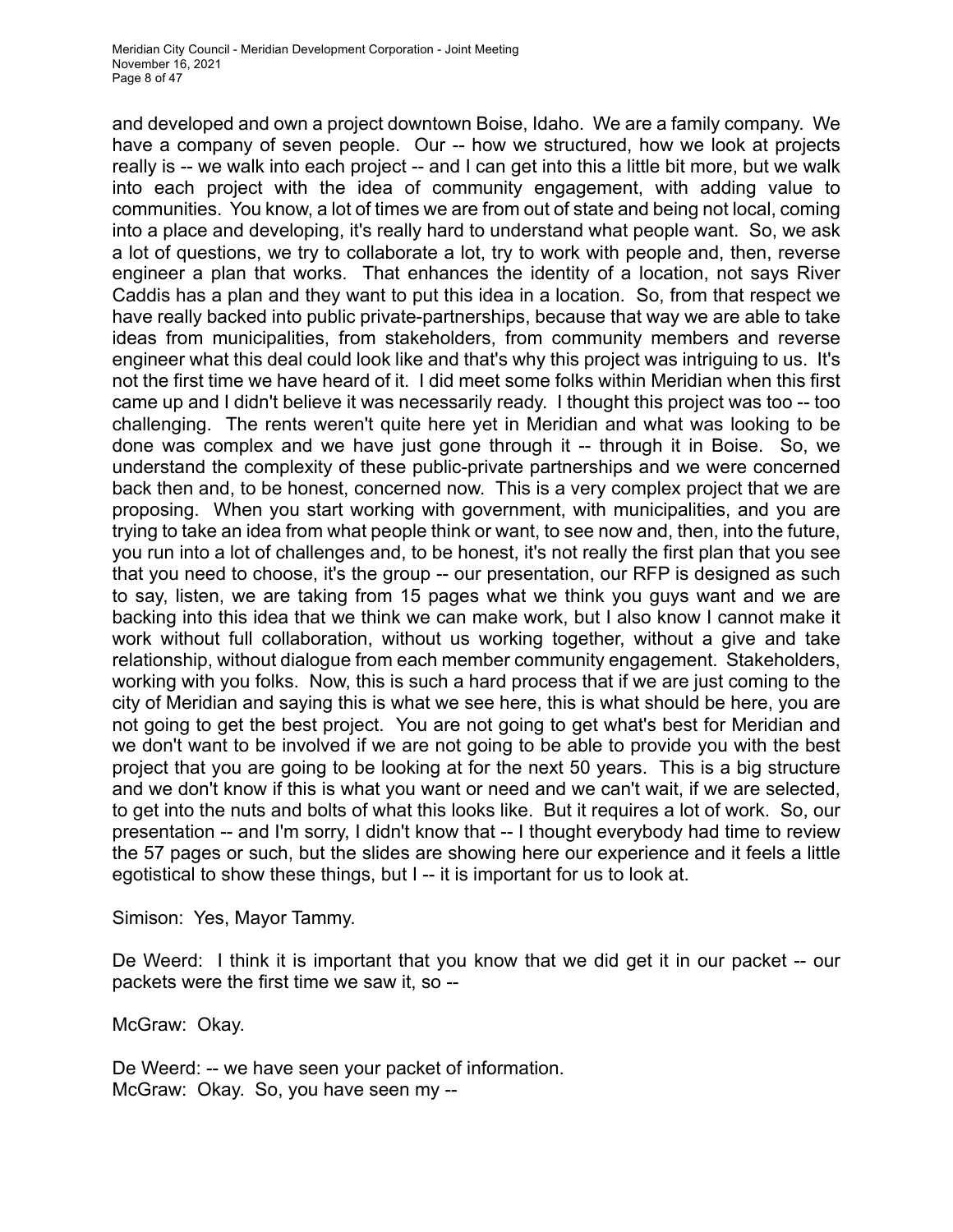De Weerd: I just wanted to make sure that was clear.

McGraw: Yeah. Well, I mean if you have seen our packet, it's an inch thick, so there is a lot of stuff to go through in 20 minutes, but, yeah, if you guys have seen it, you know, we are -- collectively we have a strong group. We have people that are local, hyperlocal, regional and, then, national and we did that on purpose. I understand that I'm not from here, but it doesn't mean I don't have an immense amount of passion for this region. It doesn't mean that I come here and I feel something special, that I have this intuition that this place is an awesome place, that I like spending time downtown and getting lunch and -- and I believe it can be the difference between a house and a home and I think that we can present that and propose that and develop that for each one of these folks that are potentially going to live here and it's not only just living here and taxable value, but also increasing the sales tax, increasing the butts and seats for the restaurants, allowing people to be downtown, live downtown, walk downtown, sit and enjoy everything. So, we have a case study. Jules On 3rd. Now, if you -- if you have seen -- this is the rendering, but if you have seen some of the other drawings that we have shown the site plans, you will see that the structure is very similar to what we are proposing here for Jules On 3rd and there is a couple comments also to the fact that it's duplicative or it's similar to our project in Boise and I do want to clarify that we are not trying to recreate anything that we have done in Boise. This is a Meridian specific project. The structure can be similar. This is an L-shape. It is .02 acres difference. It is almost the same exact layout in terms of land as -- as Boise and we had a project that works that we spent years creating efficiency from. So, we are using a very similar structure in that, but the outside will be different and that takes stakeholder interest, that takes communication dialogue. We want to work with you guys on what this looks like. We want this to be that iconic feature that you guys see. Here is a couple of pictures from the 5th story pool deck. Here is another one. I mean I'm from Michigan and there is mountains in this. We don't have mountains. When I sit out here and I see this I have a wonder that I can't explain. I grew up with flat everything. So, seeing mountains means something and it -- it truly is special. Being able to see this on a 5th story pool deck I can't imagine what this would be like to live at. So, I have a -- I have a video here, kind of does a time lapse. I don't know if you guys have seen from the PowerPoints, but this -- this should give a pretty good idea quickly, hopefully. Does the build -- this is the building in pretty much 30 seconds and I don't want to -- since I'm probably going to run out of time here, I don't want to go into all the subtle differences, but you can see on one of them just the outset of the bricks. You know, there is little subtle things that we can do to make this uniquely Meridian and we intend to do that with -- with all of your help really. I don't want to take on this project by myself. It truly won't be as good as it can be if there is no collaboration. This slide is a good representation of the things that we were trying to achieve through our objectives. You know, 414 parking stalls, 137 units. We -- nobody's really brought this up yet, but we have -- a mind of its own. We have integrated into our pro forma a ten percent workforce housing. I don't know if that's something that is -- well, I have read your master plan and I have seen that it is part of your plan of providing a diversity in housing and so we have included that into our design. It's like that all across the nation. You know, affordable housing, housing that's affordable for people to work and live downtown is incredibly important and so trying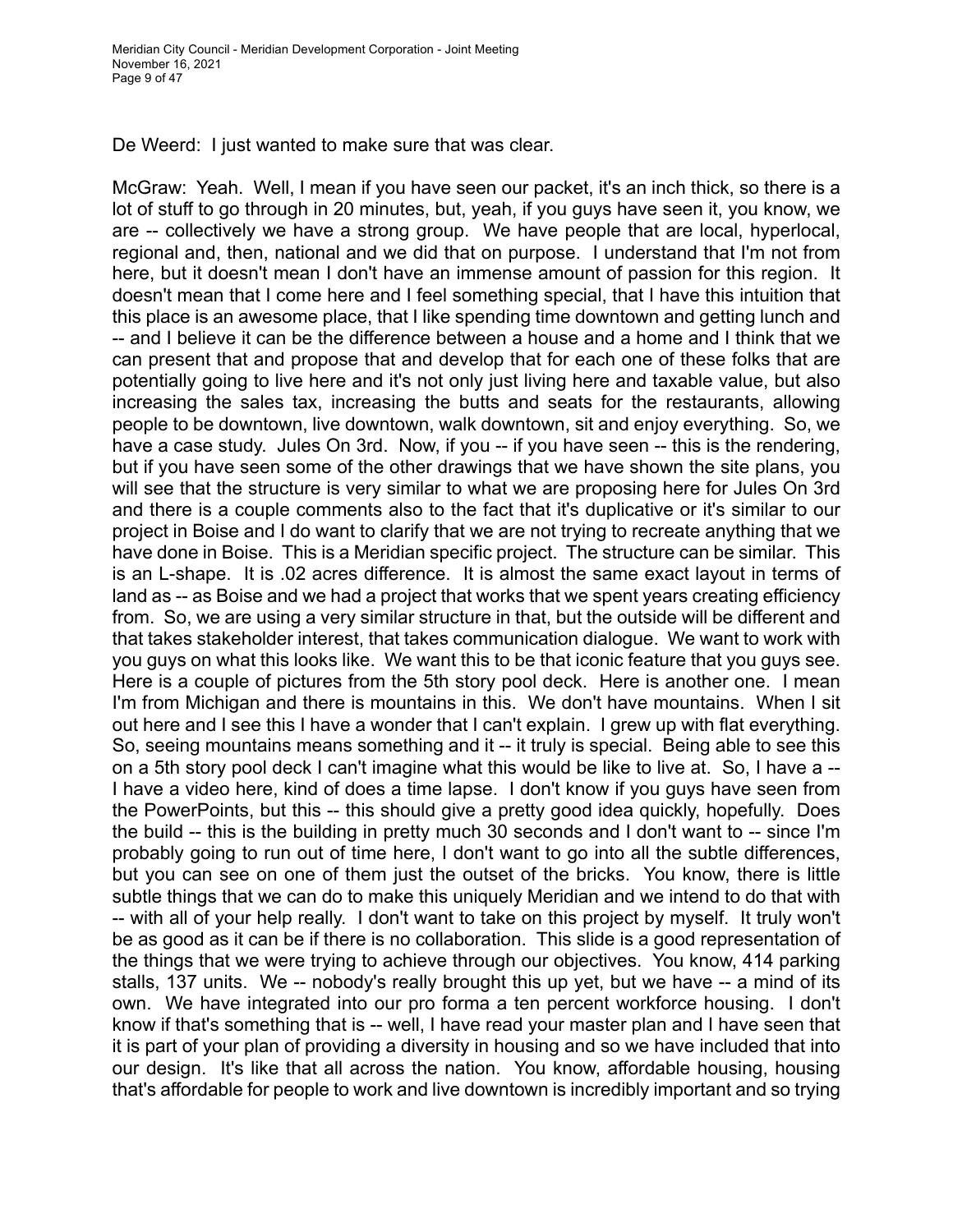to do that with you folks is -- is one of our goals. We have also provided a structure that includes the community center into this design. Here is our site plan. You know, some of the main things that we are trying to do here, based off of the -- based off of the RFP is to create two iconic corners, create an excess of parking for residents and for public use. Create an activated street on 2nd Street, a festival street, to -- to represent what the master plan is trying to achieve really a publicly engaged place for -- for people locally and regionally to participate and to patronage, to -- all -- all of these different things that -- that this street can be and, then, tie all of this into a complimentary design, while keeping in mind that it's one of the first eight story buildings in this area. So, as you can see, this is our site plan -- and we can get into this. I would rather talk more about a couple of different other things. This has been in the plan. We have built this. We understand that there is efficiency that we know how to get through this building from our team, both our national and local team. We have taken this design and inputted the 20,000 square foot community center, which we intend to work directly with the -- the governing body of -- of that community -- community center in providing this turnkey building if they would like and that can look like a bunch of different things and someone's opinion today of what they want to see might change in six months. We don't know and we have to work through that. This is a hands-on iterative process and it takes more than just talking to get through. We got a lot of work to do. Here we just show our matrix of -- of units versus stalls. I just have a couple pictures in the -- in the presentations I went into far greater detail to discuss certain different things in here that I wanted people to see, subtle details, the difference of materials going from the street level all the way up to the top of the roof. The introduction of live walls. The trees on the amenity deck. Just different little design features that we like today, but I don't know if you like and we have to walk through and see if this is a compliment or if this needs to be altered and you can also see in that other drawing here the festival street and what that could look like if there is a semi-consistent farmers market or art show or -- of some sort. And, then, this is the community center. So, we wanted to tie in some historical representation of what we believe an iconic community center would look like that would -- that would be a draw. We have included many different features into this that are wider, quicker, cheaper or easy changes. There are inset of windows that -- that create benches for people to sit and have coffee. A place for you to walk your dog and stop. A place for you to talk to a friend. Just small things. Biking. Lighting. Plants. Just things that make this feel like home and make it feel safe. They make it feel clean. They make -- make it feel like they -- if they are not from here they want to be from here. So, jumping into our financial, which is something that we - we took an interesting approach to I guess you could say. So, instead of saying, hey, this is the project, this is what we can make work, we are showing you a gap. Showing you a gap in the process. We are showing that we are not fully going through all of the revenues that can be gained, but this is a public process. This is a competitive process. This is a process, in my opinion, where if we are qualified and we know how to do this, then, we are asking the City Council to choose us and work with us, because this is hard and there isn't an answer today in my opinion and if anybody says that there is for this type of project that is this complex, then, I would be leery of that. But we are ready to get -- in get in and work with you and figure out a way. But as I said in the beginning, this is collaborative. If the city is willing to work with us, we truly believe that we can make this work. It wouldn't be the first one that we have made work and we are good at working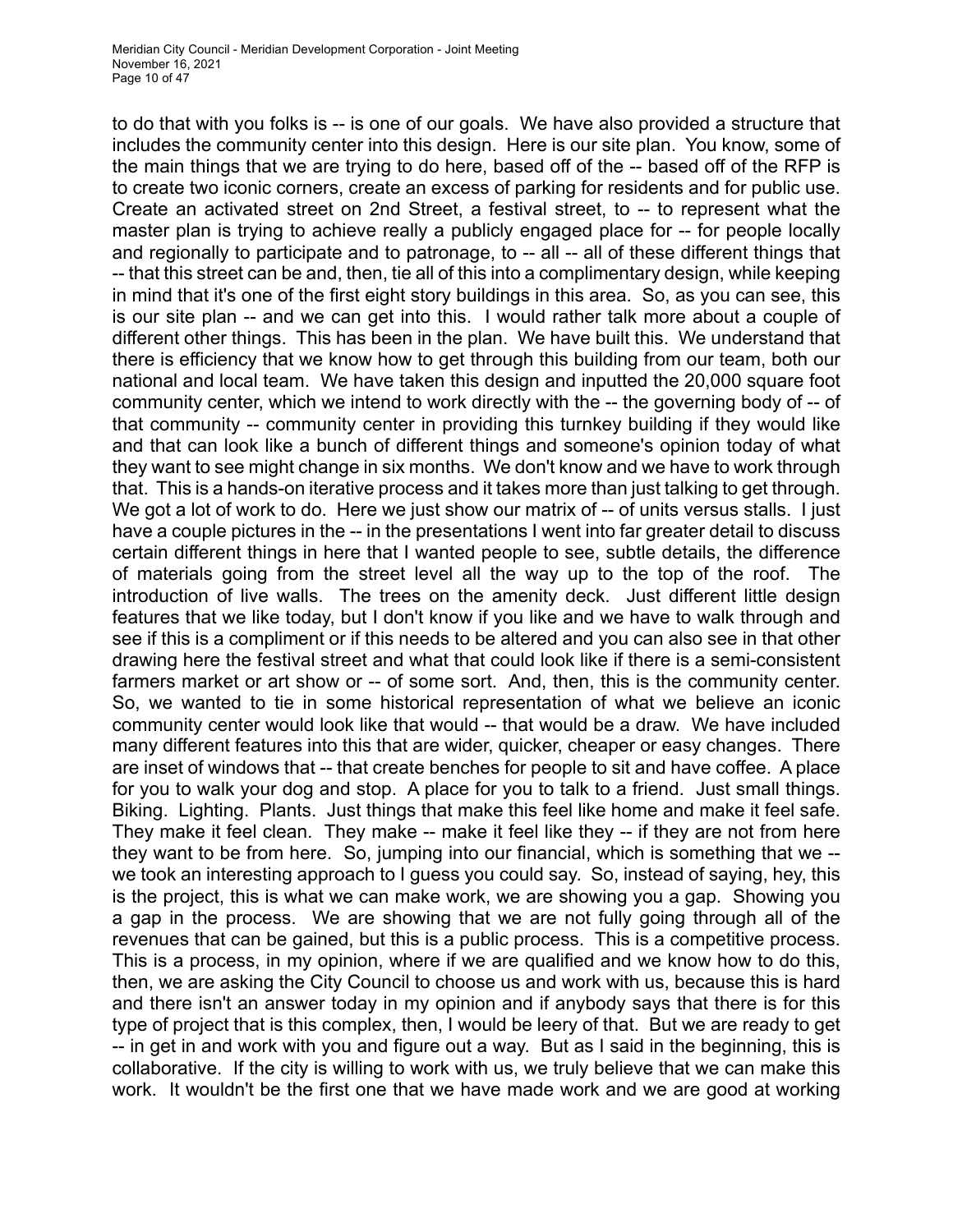with people and I'm sure you are going to have questions on this and I'm just going to keep going. Three minutes. So, pros and cons. This is kind of the list that we have gotten and I could go through these, but from what I have seen -- and I don't mean anything by this, but from what I have seen if -- if I solve for one I'm going to make one side angry and if I solve for the other I'm going to make the other side angry. So, I put them side by side. Sometimes there is enough parking, sometimes there is not enough parking. Sometimes there is enough community space, sometimes there is not. But the main takeaways from this are we have not provided enough commercial space. There is a lack of public space, plaza space, and there is a lack of finance information. So, we can walk through all of those things, but these are all things that we solve collaboratively. We don't know how much retail. We do know the market. We do have brokers in the market. We -- if I put in commercial space, then, I would have had to add to the gap, because we don't know if we can fill it. We don't know if it's five years it's going to take to fill or if it's going to take two years. So, we wanted to be realistic with this process. We wanted to walk through with -- with you all and say this is what I see today. This is what we think we can do. Now, if this needs to be changed let's work at it together and that goes for financial, the plaza space, and that goes for the commercial space. So, here's our opportunity. Now, I can go into -- these are all of the people that I have talked and I can give soft commitments and I can say a bunch of different things, but none of them are concrete. I can't promise anything today. I can tell you that I have -- I'm working with a local hotel group to put in a boutique hotel. But as you can imagine if we take out the community center and put it in a boutique hotel what's going to happen to the site plan. We have a complete restructure of the entire deal. The amount of parking, what the design looks like, what ownership looks like, the difference in -- in so many different things and we are just not going to go through that entire process until this is something that the city wants to go through with us and it's also a process that that hotel group won't call a market study for unless we are chosen. So, again, it's something I can say, but it doesn't mean anything in my opinion; right? So, we do believe that that is an option going forward, but real opportunities here are you have a group that came here from Michigan; right? I have got my architect who is from Minnetonka. Jay is here to talk about the design if you want to talk about. Got Mark Sindele, who is from Boise and from Seattle and I have got my father, who traveled from Florida today. So, we are from four different states, just happened to be today. I think, actually, Art came from Chicago. So, I don't even know how many -- three different time zones -- four different time zones and we came here for this. We are pumped about this. I'm excited. I really want to work with you guys, but saying all that, we don't know if you guys want to work with us and we have questions, too. We don't know if this relationship makes sense. We don't know if the project makes sense and I'm concerned about wasting my time and wasting your time. You should go with the group that you feel comfortable with and you go with the group that you think that can deliver this and I don't know today if I'm that person, but, hopefully, we have provided enough -- time is up -- enough for you guys to decide. So, thanks so much.

Simison: Thank you. Council, Commissioners, questions?

De Weerd: Mr. Mayor? Simison: Yes, Mayor Tammy.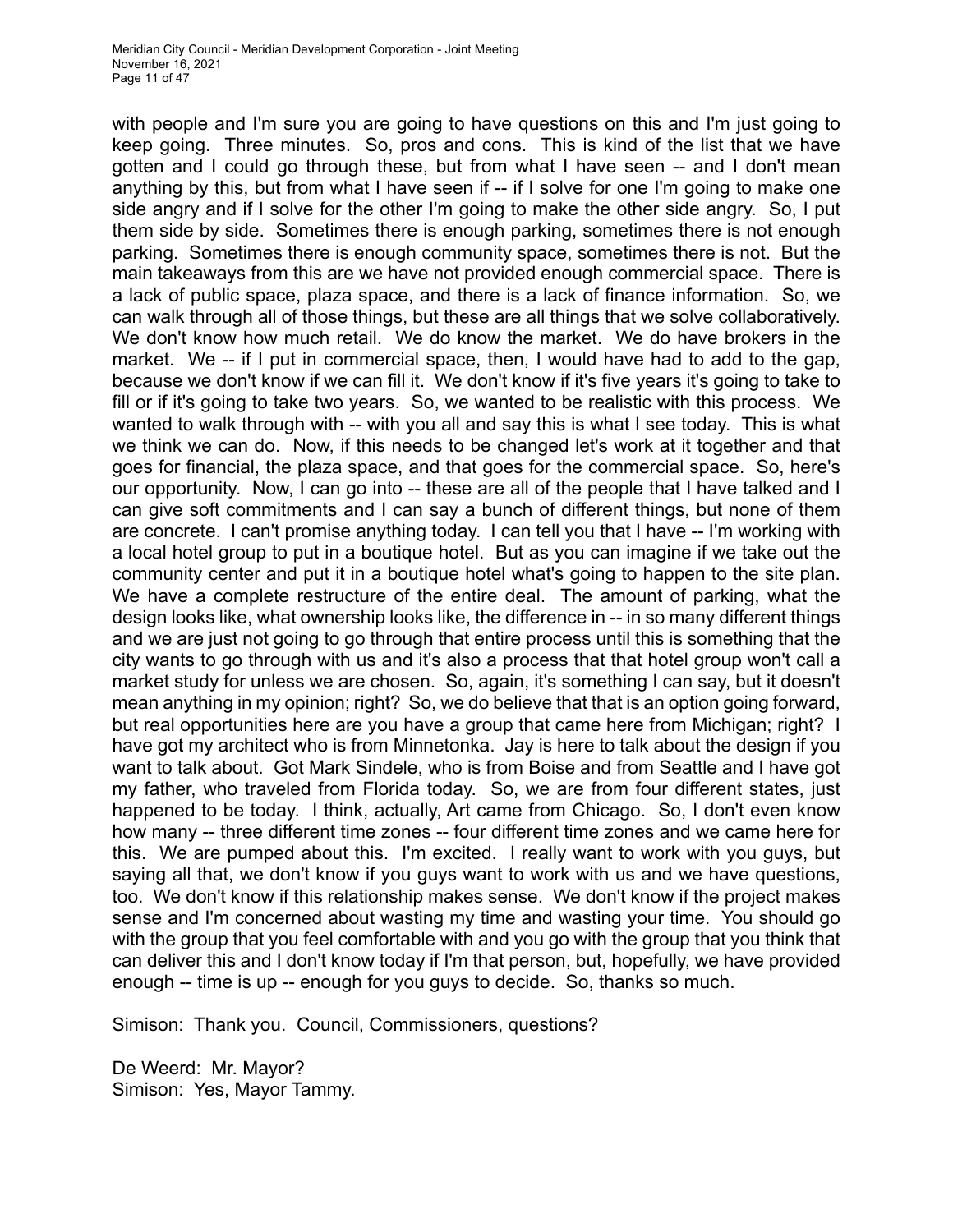De Weerd: So, I will tell you, if you are looking for feedback, I was really appreciative of some of the different elements that you built into it, including your amenity deck, although I think you really need to have a view to -- to the Boise foothills, which you block with your building, but I -- I thought that was an excellent amenity. I got excited and I spoke to our parks director on our way in and -- and festival street is really exciting. 2nd Street has always been an interest of mine as I saw this great amenity down the middle of it. So, I would love to see that vision for fruition. So, I saw a lot of possibilities and I -- I also do Like the design of -- of the building. I do think that you hit the cons correctly in terms of - - I did question, you know, is mixed use really a community center an apartment and so that was a question of mine, so thank you for throwing that out there and letting us know that you have work ahead of you. So, appreciate that. I do have a couple of questions in terms of what did you do in advance to create the proposal that you brought to the committee. That's question number one.

McGraw: So, can you clarify --

De Weerd: Yes. You mentioned that you like a community engagement and a collaboration and you tried to understand the community before you. You really work with them. So, when you created this proposed did you come to Meridian and do some advanced work to understand our downtown and what elements that you are proposing in what we are seeing today?

McGraw: Yes. So -- thank you, by the way, for clarifying. So, I think it was 2018 or '19 was the first time I stepped foot in Meridian. I met with Cameron and Ashley, I believe, about the -- this RFP. I only knew about the RFP. I wanted -- I didn't know if I was going to respond to that RFP, just because I didn't know if I was the right fit at the time and also there was some things in there that I think, as I said earlier, I didn't think that -- I thought it was too complex for the moment and we are in the middle of going through some heavy condo association negotiations with Ada county. So, that was my first time in town. Since then I had -- I have been searching in Meridian for a place to do something. Now, there is land around that we could have assembled and build three story walk-ups, garden style and there is nothing wrong with that and we do it -- we do it in Michigan and I like doing it. But I didn't feel like it was impactful. I didn't feel like it was the right fit for us to come and build that unit when I know that there was a need and until this was like -- this -- this felt more real. I really started diving into trying to make it work. Talking to the right folks about assembling a team. But when you asked how much can you know about a community, I grew up in one place and I still barely know that place. I know some thinks about it, but it's all my own opinions and conditions and what I think I see. So, I try to do most of it through conversation. I try to sit done with coffee and get to know people who are from here, what they like to see, different brokers, met with Cameron quite a few times well before this. Came out just to find out -- because he knows quite a bit about the area. He is able to talk very honestly about the city and I don't know if you own this, but The Vault? Yes. You own The Vault? I spent too much time there. Yeah. I really enjoy it. But I really can't speak to how well I know it, because I am not fully involved yet. This is kind of my first step. My opinion.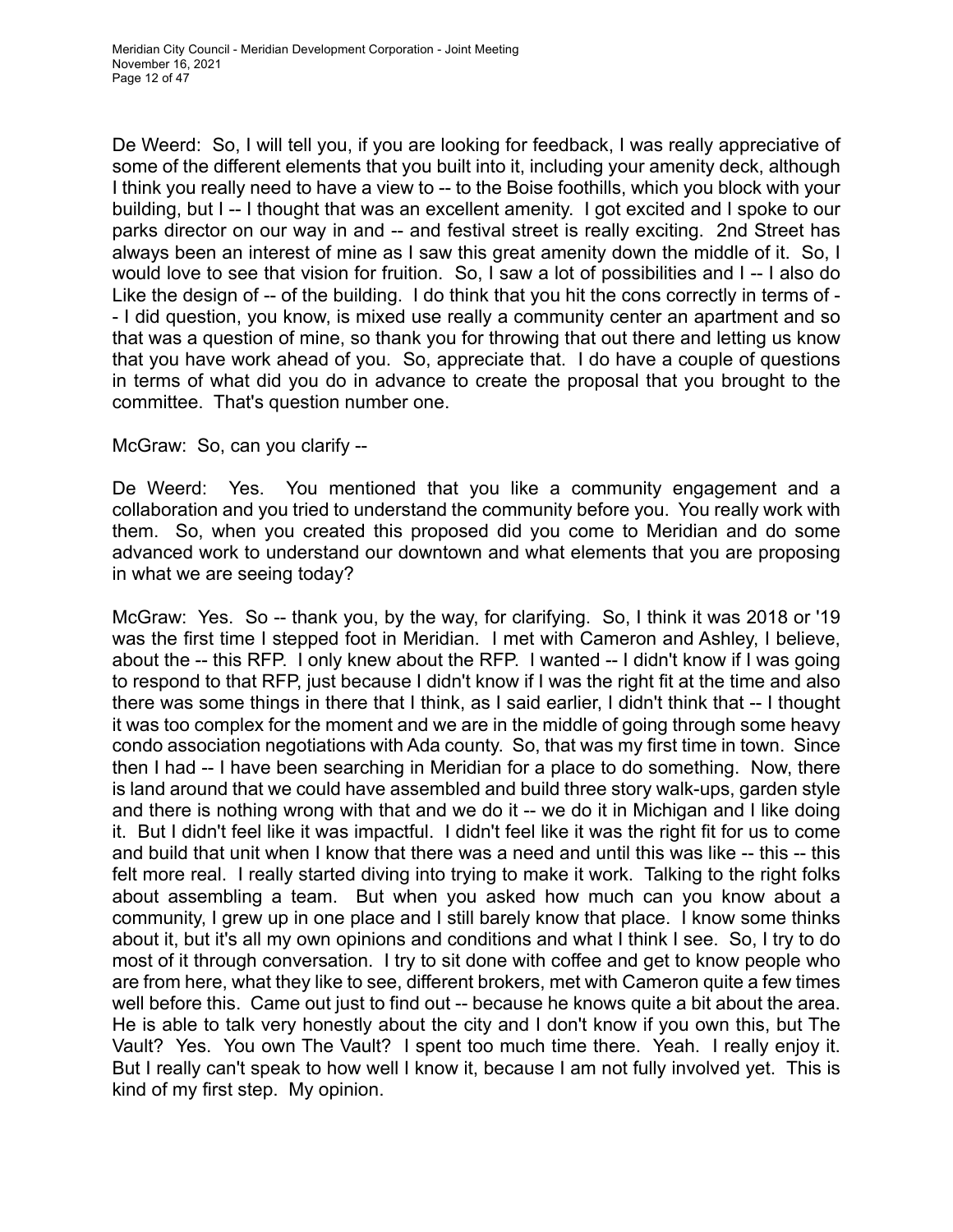Meridian City Council - Meridian Development Corporation - Joint Meeting November 16, 2021 Page 13 of 47

De Weerd: Mr. Mayor, just --

Simison: Yes.

De Weerd: -- another question. One is rental versus own. You mentioned that you were doing some work or in Ada county with the condominiumization -- did I just make up a word? Doing condos over there and I assume that that was the county space versus the private space, but will you have a mixture of rental and the potential of condominiumizing some of the units, so that people can buy it?

McGraw: We have not gone through that analysis. We have only gone through the rental market. From our -- you know, again, this is going to be a different project. There could be a lot similarities with our Jules On 3rd project, but the condo there is a vertical and horizontal condo structure between River Caddis and Ada county where they own the parking structure, but we have shared ownership of stairwells and roof, building envelope, elevators and, then, we also have commercial on the outside of it. So, while that's a condo, it's the -- the condo is the difference in ownership between the parking structure and the commercial and residential.

De Weerd: Sorry that --

McGraw: No. That's okay. So, on this project we are -- we have only talked about and done our resource based -- based off of rental units. For rent.

Simison: Have one more?

De Weerd: Yes. But I don't want to dominate.

Simison: Well, what I was going to make a suggestion -- I don't think we can get through questions in ten minutes for people. I would like to think that we can do minimum 30 minutes if -- as long as we are not delaying people from catching flights or other things this afternoon. So, we give adequate time for people to ask questions. Does that create problems or challenges? Okay. Then we will put on for 30 minutes. You have used eight. So, 22 minutes left and we have people -- Councilman Bernt.

Bernt: Mr. Mayor, there is -- I was on the -- the committee and so I don't have a ton of questions myself, but we have a Council Member who is not with us today and she wanted to have some certain questions asked, so I'm going to ask you some questions on behalf of Council Woman Strader. First question she had was in regard to cash equity that you and your group are putting in the project yourself.

McGraw: We are the owner investor.

Bernt: Okay. So, no type -- different types of financing will be needed I guess? McGraw: Well, it's hard to say exactly. We go into our projects as the owner and we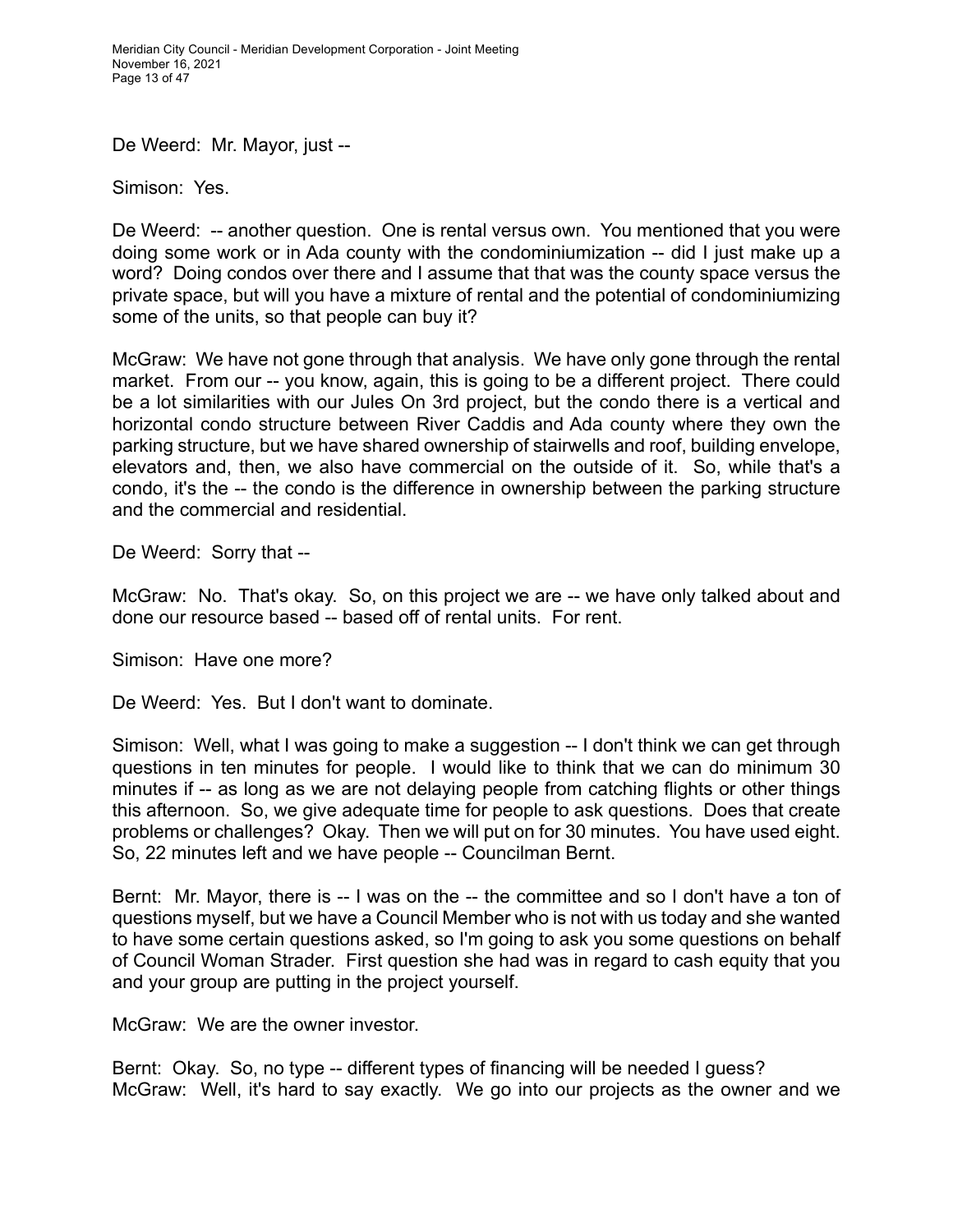Meridian City Council - Meridian Development Corporation - Joint Meeting November 16, 2021 Page 14 of 47

invest the equity ourselves.

Bernt: Okay. Fair enough. For clarification, are you going to -- I believe you are going to own the community center; right? You will -- and, then, what does that look like from the city in return? Will you consider us a lessee, a long-term lessee? What does that look like?

McGraw: Well, that's not necessarily -- we have not proposed that. So, I'm not sure. It kind of goes to the collaborative. It's hard to say. We can consider that as an option if that -- we haven't been told that's what's wanted; right? So, I'm assuming that they wanted to own it and so we would figure out a condo structure where they -- they would own their own community center. That's what we assumed, but I -- that would be necessary.

Bernt: Yes. Yes.

McGraw: But, again, that -- that all happens with what you guys -- or what the community center and everybody else wants to do.

Bernt: Okay. That's it. Thank you.

McGraw: Thanks.

Hoaglun: Mr. Mayor?

Simison: Councilman Hoaglun.

Hoaglun: Mr. Mayor, yes. I was on the committee as well and one of the things I think that's very important as -- as downtown Meridian matures is the fact that we need to have adequate parking. That's always one of those things. So, could you walk through -- it was on your slide, one of the things, but it was one of the many honeycombs. Can you walk -- walk through this -- what your plans are for parking for this facility?

McGraw: So, how we had it -- it's a proposal; right? We have a concept. We have nothing more than a concept and right now that concept shows 414 stalls. We tried to add in all the stalls requested for the community center, plus 50 additional stalls to that and, then, we have one stall per unit for the -- the residential side. So, there are a ton of questions as to financing, as to how that is operated, how that is managed, how it is taken care of and that -- that is and could be a six month process. So, that is something I can't wait to work with you on.

Bevan: Mr. Mayor?

Simison: Commissioner Bevan.

Bevan: Thank you. So, a lot of your presentation was talking about the relationship side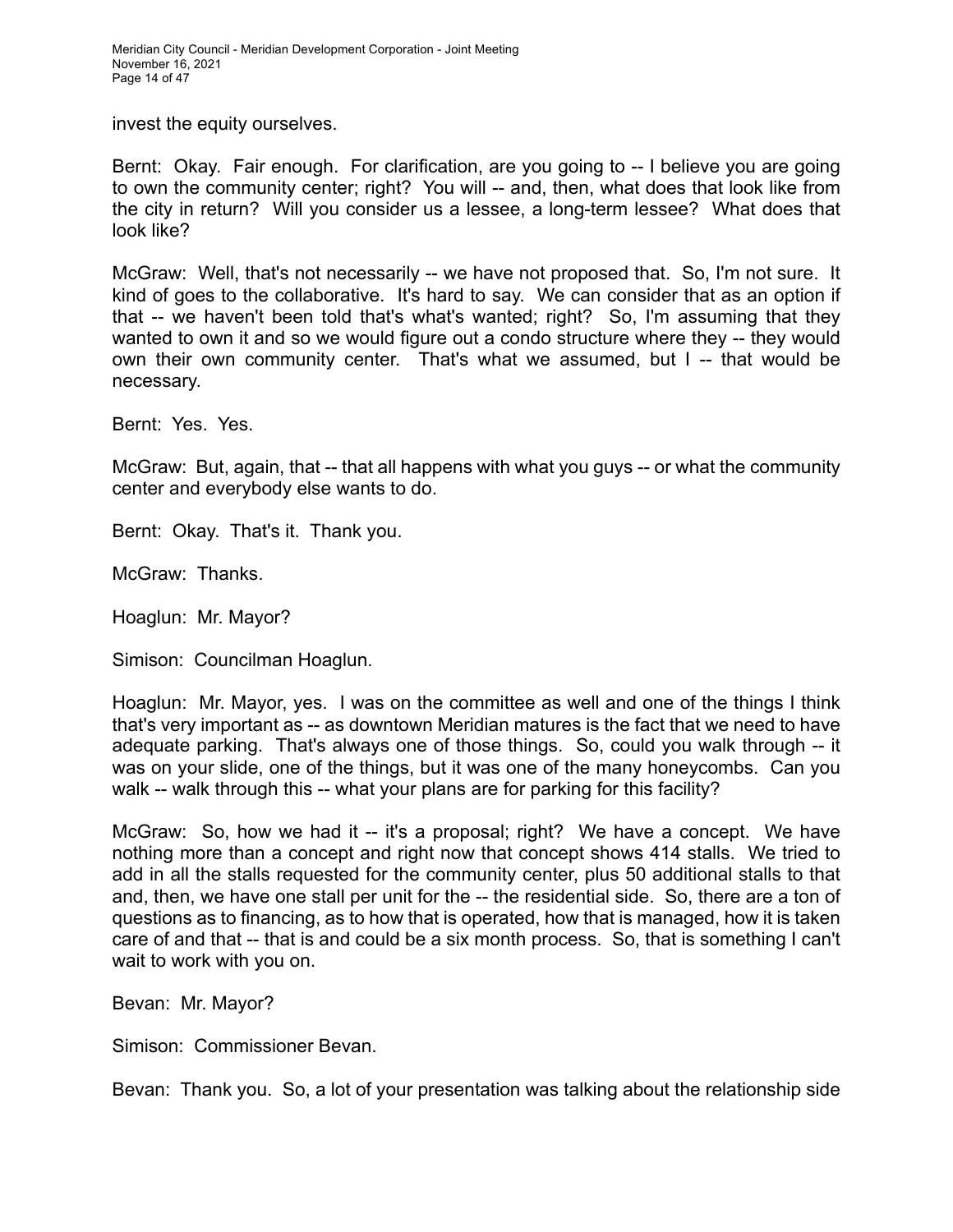and wanting to listen to the thoughts and views of the community and -- but, then, when you mentioned a potential hotel boutique and that you weren't going to enter into those conversations unless you were chosen, I completely understand that. So, as you go through this process and you have the conversations about the community center versus a hotel boutique, can you -- and I know that you said many many times that you wanted to hear from us and that you wanted to hear and have that relationship, but I would -- I would suspect that you have a choice, personal idea of a hotel boutique versus a community center. Can you share with that -- with us -- and maybe you can't because you still haven't like penciled in the numbers, but if you were to have that conversation is there an area which you are leaning towards? Thank you.

McGraw; That's a -- that's a tough question. So, that -- that would depend on a lot of different things; right? A lot of what -- what I want is probably going to be tied to what you guys want to see; right? So, if you don't want a hotel, but I do, then, it becomes a weird process; right? So, if you guys are like we really want to see this community center - and, again, it's hard for me to present what's best for me. So, what I would be looking at in this situation that you are talking about is I really want to find out which one you would rather have and, then, we would have to redesign the entire building around it. If you are asking me today, making the assumption that you guys wanted a new community center and you wanted it here and what you have seen today is a good product and that you can work with me on and we can have an open book discussion about how the thing gets delivered, I would rather do what we have planned today.

Perreault: Mr. Mayor?

Simison: Council Woman Perreault.

Perreault: Can you share with us more about 2nd Street and how the festival concept came to be? Are you anticipating that this be a walking only street where it's going to be designated that way and you are going to go through the public process to section that off or can you give us more understanding of what that looks like for pedestrian access versus vehicular access? I have some concerns with the project that's going in on Broadway, that 2nd Street traffic is definitely going to increase and so I'm curious if we are now moving -- you know, if we are losing a really critical block, considering that there is retail and apartments going in just on the corner.

McGraw: So, I would love to say that it was my idea, but it -- it wasn't. I mean I think that, you know, the masterplan and the corridor authority -- the downtown plan, it's had this plan to increase downtown. So, I just -- we just check what we have seen across the nation in different areas and said, well, this is a prime spot for a festival street and a festival street can be whatever you want it to be in terms of an operating agreement. You can close the street. I'm not proposing that today. It can be closed for certain portions, but that's something that we all decide on. But we are going to have to look into traffic, we are going to have to look into a bunch of different things before we really make that decision. I think what the goal is within this public-private partnership is to give it the look and feel of a festival street. We don't have to close it down, right, but we can give it that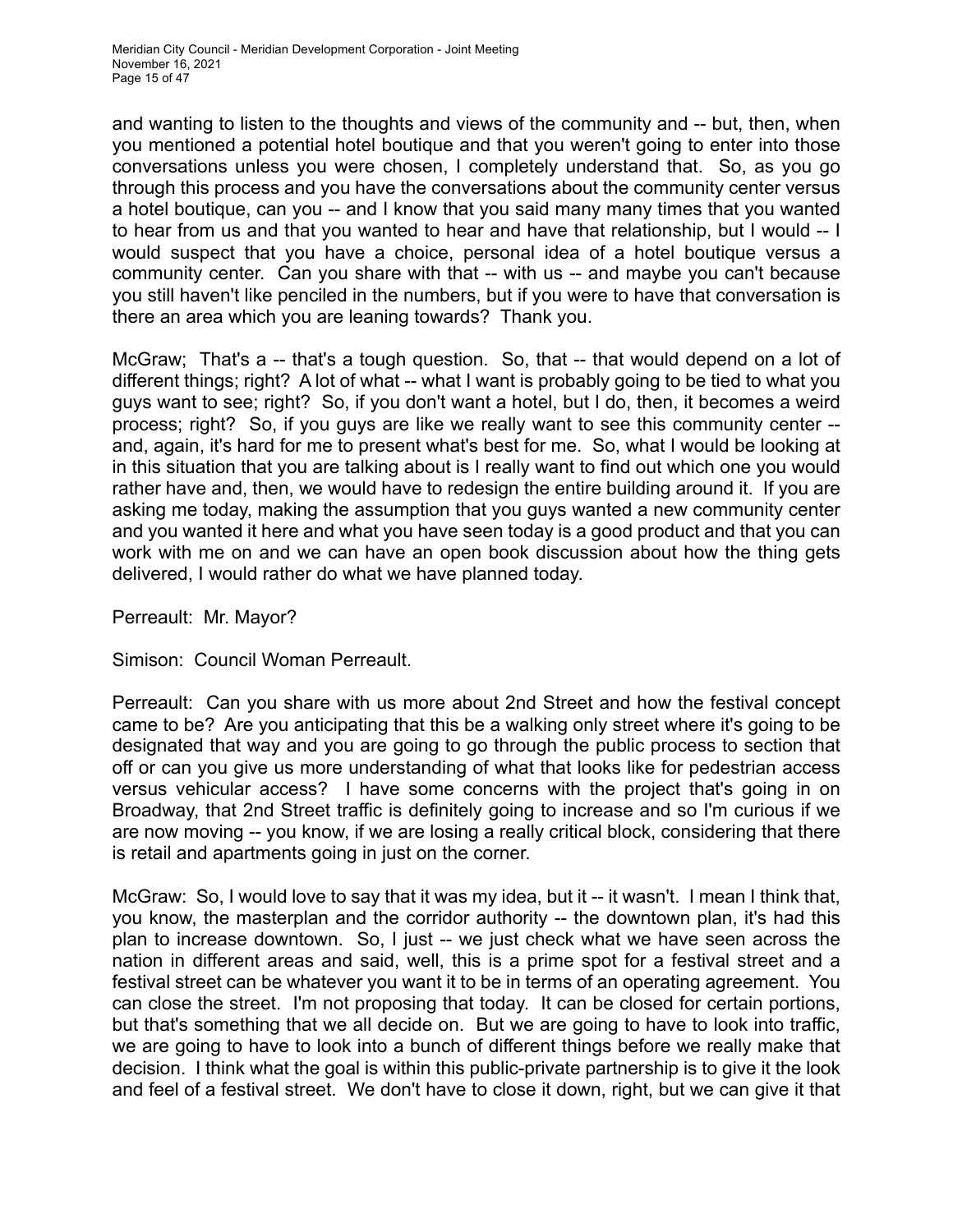look and feel where it is different, it is distinct, it is unique compared to other streets. People know when there is not tents up, when there is not a festival, when there is not an art show, that that's the festival street and maybe there is something else going on there; right? It's placemaking. It's -- it's to create place. But the logistics, the operation, all those things are all something that we -- we work through with you. Again, just like you can make any decision tonight, this isn't a concrete plan. This is a concept and I want to find out more from you guys.

Simison: Commissioner Mueller.

Mueller: So, I have practical numbers here. So, the 12 -- roughly 14 million dollar gap between the community center and the parking stalls, a majority of the gap comes from the parking stalls. We have seen quite a few developments down here -- or at least proposals. So, the interesting thing about this is you have got 174 apartments, I'm looking at the build out, you know, you have three bedroom, two bedroom in there, so one parking stall per apartment won't be enough. So, the overflow -- you know, roughly you are really talking about maybe less than a hundred truly public parking spots would be my guess by the time this is all said and done. So, what I'm curious on is this is all math, so, I -- I believe in the whole -- like we have to work through some of these problems together. I'm trying to understand how the math works here, though, because the parking -- you know, when you would get TIP dollars or city dollars toward parking, it has to be towards public parking generally for the most part. We have got a 12 million gap on 414 spots and best case in 80 to 100 of them are truly public. How do you -- and, then, you have a 20,000 square foot community center that really probably isn't very well revenue generating for you that's using a lot of real estate; right? How does the give and take on this structure work eventually to try to solve that gap?

McGraw: That's a fantastic question. So, as I mentioned, I purposefully put in a gap analysis and I also purposely left out the intellectual property of how we would do this. All right? So, there are many different structures and I could propose one. So, when -- when we talk about these numbers, right, where there is a lot to solve, all right? I don't know how we are going to pay for this deck, you know. How are we going to operate this? How are we going to regulate how many cars someone has. All right? If they have three cars and they have a studio apartment, then, we have got a wonky number here; right? So, we have these questions and we have to work through those. We have to put in strict management agreements; right? We have to have an operator who understands that there is people that have more than one car, there is different gates that we can put up to -- to stop that, to regulate that, but, again, I mean I don't -- I don't want to keep coming back to this. We have to work through all these issues, but we really do. But on the other aspect when we talk about revenue, if we want to talk about bringing more revenue in for who is going to pay to park here to pay for this, well, if there is free parking downtown who is going to pay to park; right? So, how -- how are we going to do it? And this is a question -- this is -- it's not just one, I mean we are talking about a process. We are talking about ten, 15 years into the future, right, and if you can't -- I mean revenues pay for things and we got to work through it and I don't know the answer. Wish I did. Hoping we can get there.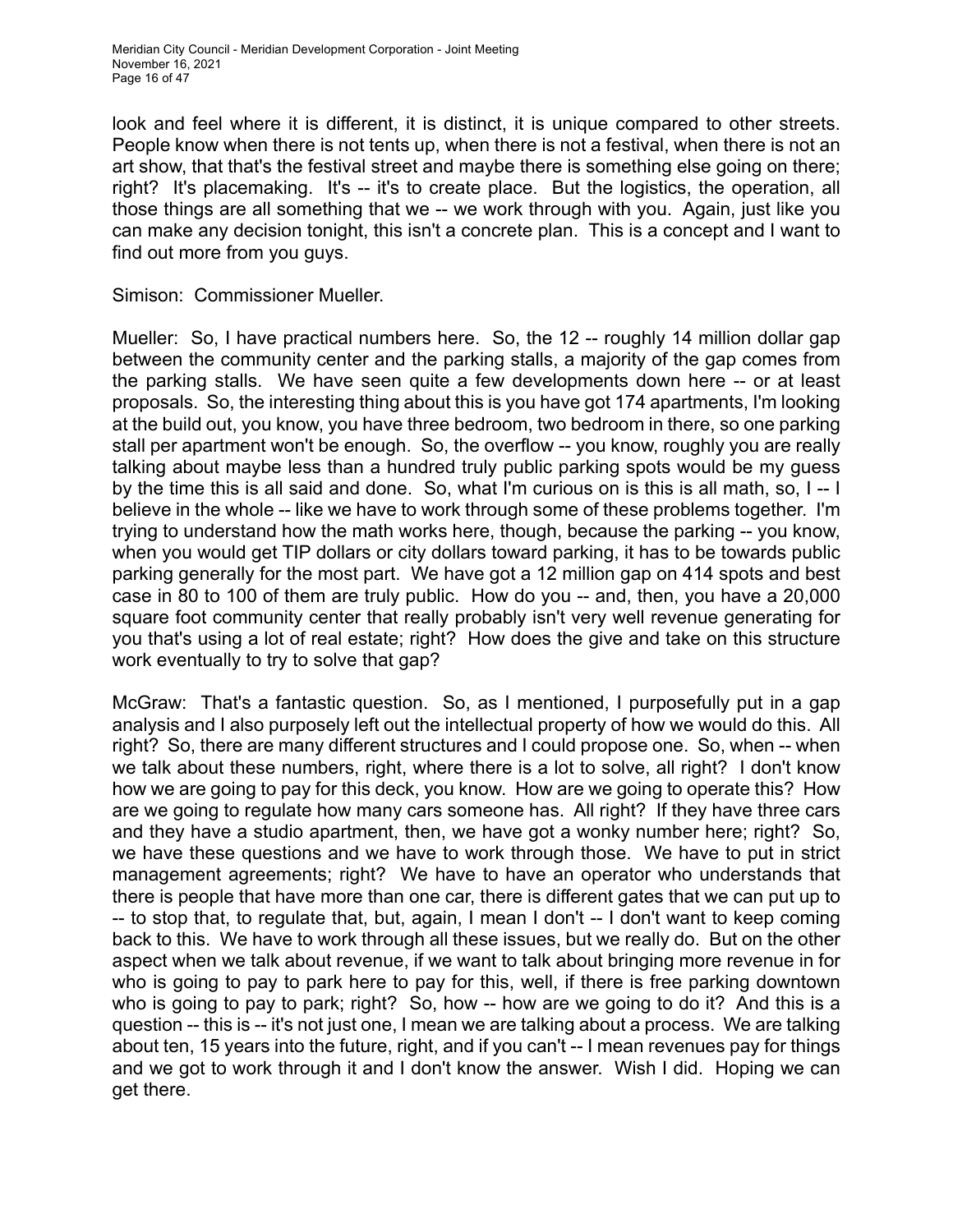Fourniea: My name is Jay Fourniea, I'm with Opus Architects Engineers. I'm one of the design architects on the project. Just wanted to touch on the parking ratios. So, you are right, we -- we use the zoning of the City of Meridian as a mixed use vertically integrated project, which is one stall per unit in terms of analysis, but if you look at the overarching numbers, if you take one and a half stalls per unit, which is I would say across the nation a pretty standard number for development teams, where it's pretty comfortable. Usually It's more than the 1.25, because we are coming in a multi-modal community across the country as well, but if you take a 1.5, you would have 260 stalls for the apartments at that case. That still leaves you 150 stalls that could be towards the community and, then, there is also the opportunity with shared parking. So, there is night and daytime opportunities, because a lot of the time people in the apartments are gone during the day, which is maybe when there is more community events going on and so there is an exchange of sharing that parking, so you don't overbuild for the future, just like John is talking about. You want to make sure you build the right amount for today and be able to flex with what's going to happen in the future and, really, if you are looking at the development across the country as the future it's actually people driving less and less ownership of vehicles as they share more through, you know, shared cars, Ubers, that type of opportunity. This is still a pretty transportation heavy community, but you are trying to work into a more multi-modal community and we want to be a part of that opportunity as well.

Mueller: One quick question just for clarification, because I know you will know the answer to this. The most expensive construction in here, when you are comparing like parking -- additional parking to like -- I mean it is the parking; is that true? If you had to add more parking versus like a community center style building, what costs more? If you move things back and forth, what generates a small gap and a big gap?

Fourniea: So, price per stall, it -- it's very expensive to park and put it in a structure, you are right. Going down to build basements doubles, triples the cost of every parking stall, which is why if you look at our plans we really don't have a basement parking solution, we had to go up top. That saves everyone cost. When you get into -- is that cheaper than the community center, the community center is in the same structure as the parking, but now you are paying for maybe tile finishes, sheetrock, paint, how -- how dressed up do you want to be or dressed down and so on a square foot basis the community center is probably going to be more expensive than the parking, but if you say your value and return, where are you going to get the most bang for your buck, if parking's free in the city, is that the Community Center and the return to the city or is it the parking and having more parking as you continue to develop and increase density downtown.

Cavener: Mr. Mayor?

Simison: Councilman Cavener.

Cavener: Thank you. First just kudos to Commissioner Mueller for really drilling deep on kind of a question I had and he presented it in a very articulate manner and I appreciate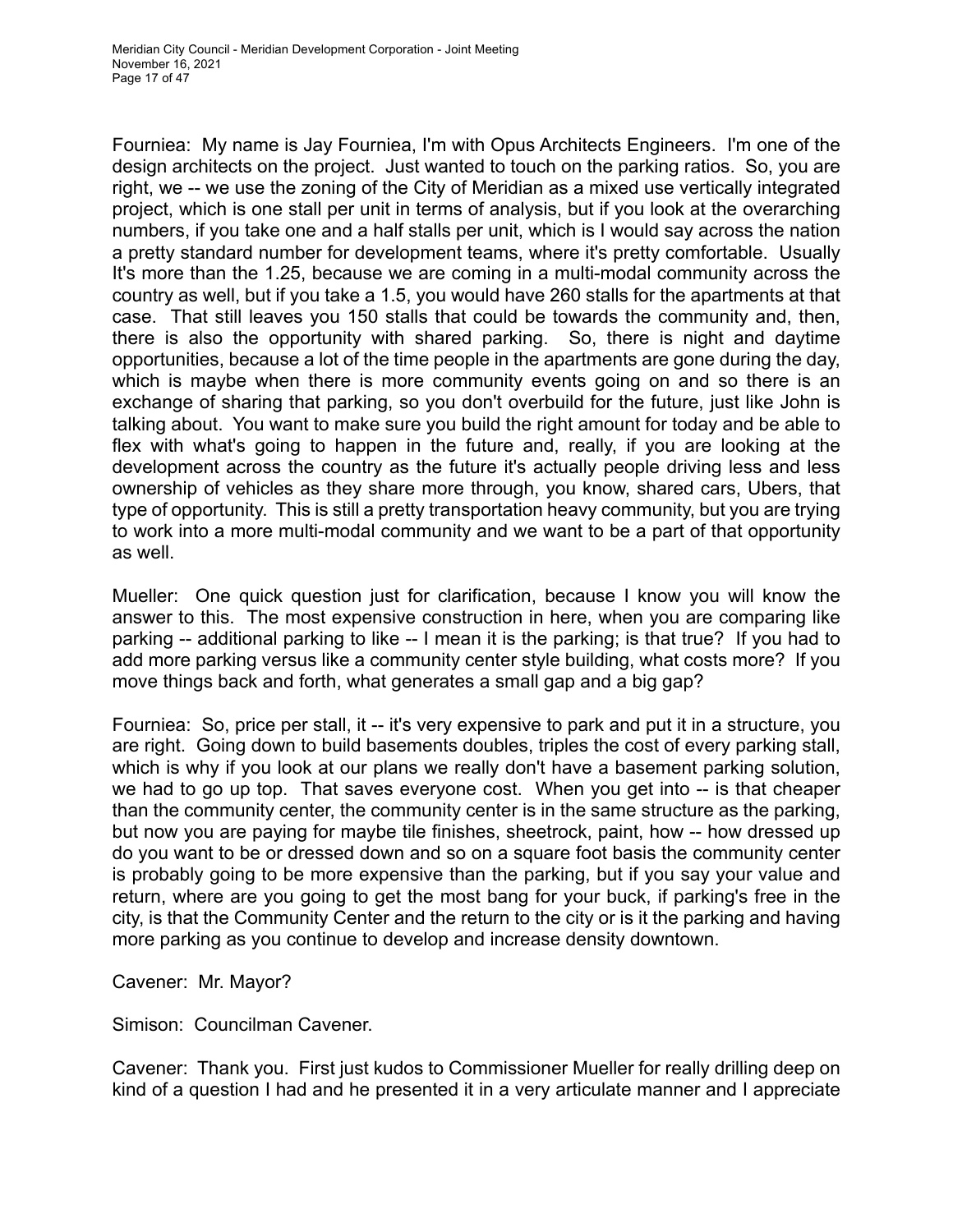the response. My question is a little bit going back to -- and something that I applaud you for doing this kind of shining a light on -- on some of maybe the cons of the project. One that stuck out for me that I'm hoping you can walk me through is absence of, you know, open space, playground space, green space. Your, you know, Jules on 3rd product has a great natural amenity across the street in that great city park and on this particular project we are losing city parkland and I'm just curious maybe if the team can summarize the thought process that went into that and maybe what we tell our downtown residents that are losing access to some really key green space that not easily found in downtown Meridian that's accessible to the public.

McGraw: Great. Thanks so much. So, I have Mark Sindell from GGLO and I'm going to have him touch on some of those, but I -- before he does, one thing I would like to bring up is that I have talked today about this iterative process, this public-private partnership, and we understand that we are displacing something, that there is a park there. We don't know where that park is going to go. We don't know if we are going to replace it. It is something that we want to work with you on. Can we replace that? Is there something that's in this design or is it something that's off site? These are all things that we want to work through. You know, there might be extra land that we can create a -- a new park that involves the same or some of the same equipment, because equipment looks like it can be moved. At least some of it. So, I don't know what that -- what that looks like, but from the design perspective the placemaking perspective, I have Mark here to help kind of touch on why we did this this way we did it today.

Sindell: Thanks, John. Mark Sindell with GGLO. Pleasure to be here. Work mostly out of our Boise office at 1199 Shoreline Lane. So, I had the benefit for being on the Union 93 Team -- am on the Union 93 team and also I had the benefit of working with several of your staff who have been fantastic on the prior rendition of this before and we really tried to sort through a process -- and back to some of the questions that were asked earlier about priorities for you and for the community and, then, we look for those overlaps where we are trying to fit a lot on this site. So, for this proposal, as John says, it's flexible, we looked at everything holistically. We have heard about the festival street desires and we tried to do something that could meet that and back to the other question, I think John answered it properly, we have done a fair amount of these and we have found that leaving them open to traffic and closing them for events and giving you flexibility to go back and forth is a good start, much like we did for Caldwell and Indian Creek Plaza and Arthur Street, if it organically is so successful that it closes, that's better than forcing it, so we can get into that later. But we looked at festival street, community center, private amenities and we also looked at Union 93 and what would be designing across the street with a pretty generous plaza that hopefully you have all seen and know and we thought, okay, priority wise if we look at the projects together, we have got a significant plaza, public plaza, for Union 93 that faces this. We faced the community center towards that. We have a festival street. So, as a competition of activated urban open space that complements what the rest of the City of Meridian has, we felt that's pretty good and, then, getting, as John said, the rooftops or the people with the unit, getting the community center and the other things In an iconic build that held the street and the corner, much like we have heard from you on other projects in other forums, seemed like the right mix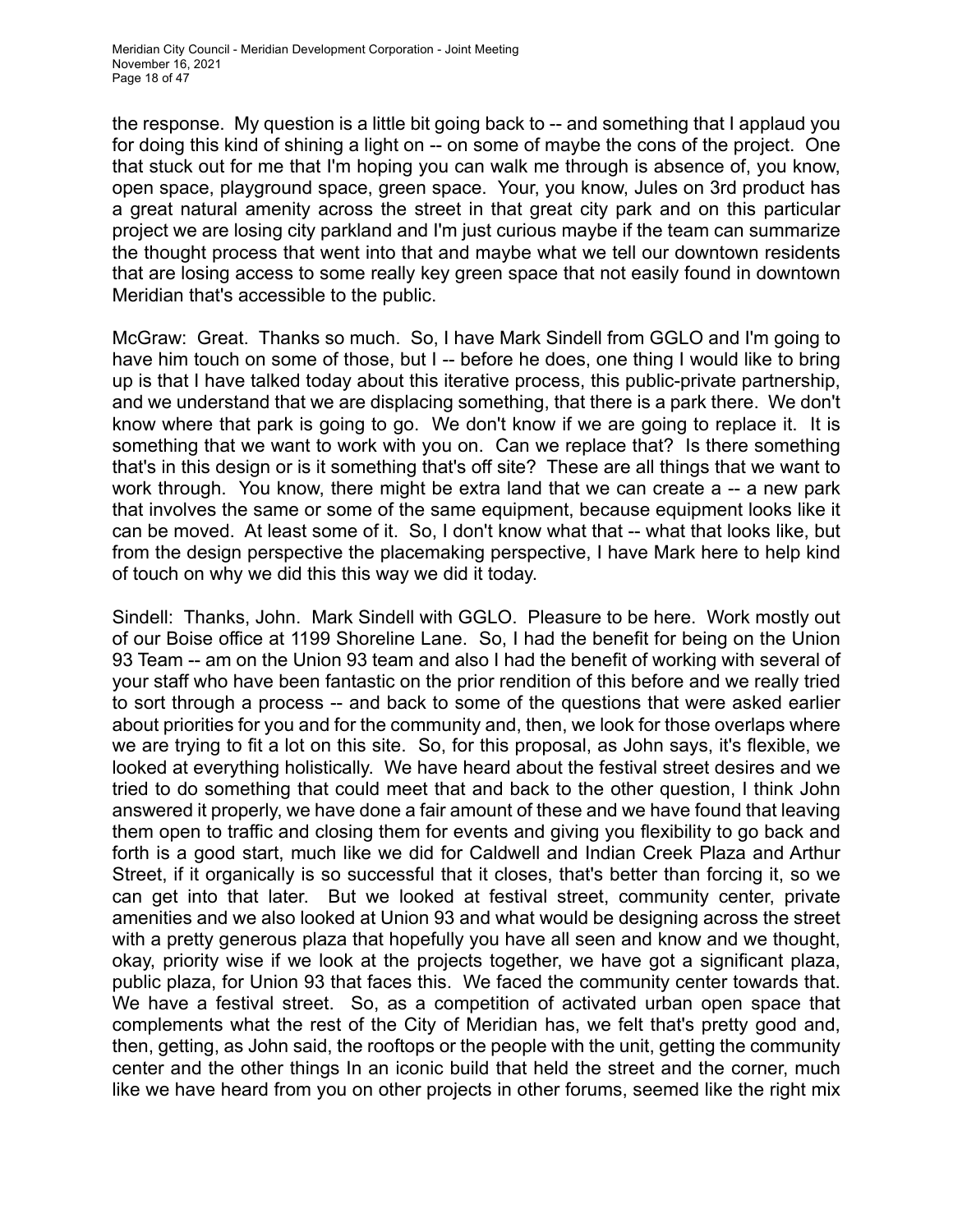for your downtown. Now, again, that's just our thinking from what we have heard and trying to put things together and, obviously, there is some flexibility in that, although there is a lot of stuff, as you all know, that we are trying to fit on this site, so we thought that that was the best balance that we could accomplish with the time that we have. As someone who works on a lot of downtime urban open space and streetscapes in mixed use environments, I feel pretty good about it, but happy to have that dialogue if we are selected.

Simison: Mayor Tammy.

De Weerd: I guess that was -- were you part of the design in Caldwell of their plaza over there? Okay. I saw that in the packet. I know at one time the -- the city was really looking at -- in your proposal you talk about limiting curb cut. I don't even want to see a curb. I -- I know our staff has been looking at the -- no curb and building swales or drainage into kind of a streetscape, unlike I think City Council Woman Perreault, I would love to see that street closed in that space, so that you really can create a lot of street activity and - and that sort of thing. By removing the curbs and -- and finding other drainage systems that give you a little bit more seamless and maybe not close it completely, you can have some limited traffic through there, is that something that -- that you have worked on and have designed?

Sindell: It is. Yes. And we can certainly do that here. Probably know too much, but, again, the details, but the trick with that is making sure that we are designing things adequately for the visually impaired, so when you take away curbs you just have to make sure that you have clear delineation of the roadway versus the pedestrian way when it's open to traffic. We have worked through those issues and challenges before. I come up with some pretty good solutions. So, yes, we can do that.

De Weerd: Because, really, this is the shortest block area, so 2nd Street really does present opportunities to do something really creative and unique.

Sindell: Absolutely.

De Weerd: Okay. Sorry. I just got excited.

Simison: Commissioner Basalone.

Basalone: Yeah. Mr. Chair, Mr. Mayor. Yeah. Thanks for your presentation. I really appreciated the last comments from the gentleman who just sat down regarding the interrelationship of these three major projects that we have going on downtown, because my concern is that just the River Caddis project alone in that one area or the Pacific project alone in that area can't accomplish everything. There is too much limited space, as has been mentioned. There isn't enough space for green area. There is probably not enough space to have an adequate community center, retail, everything. You can't put all of that into one year area. But you can spread it out over our whole downtown by integrating it. I was impressed with your festival street, just like Mayor Tammy just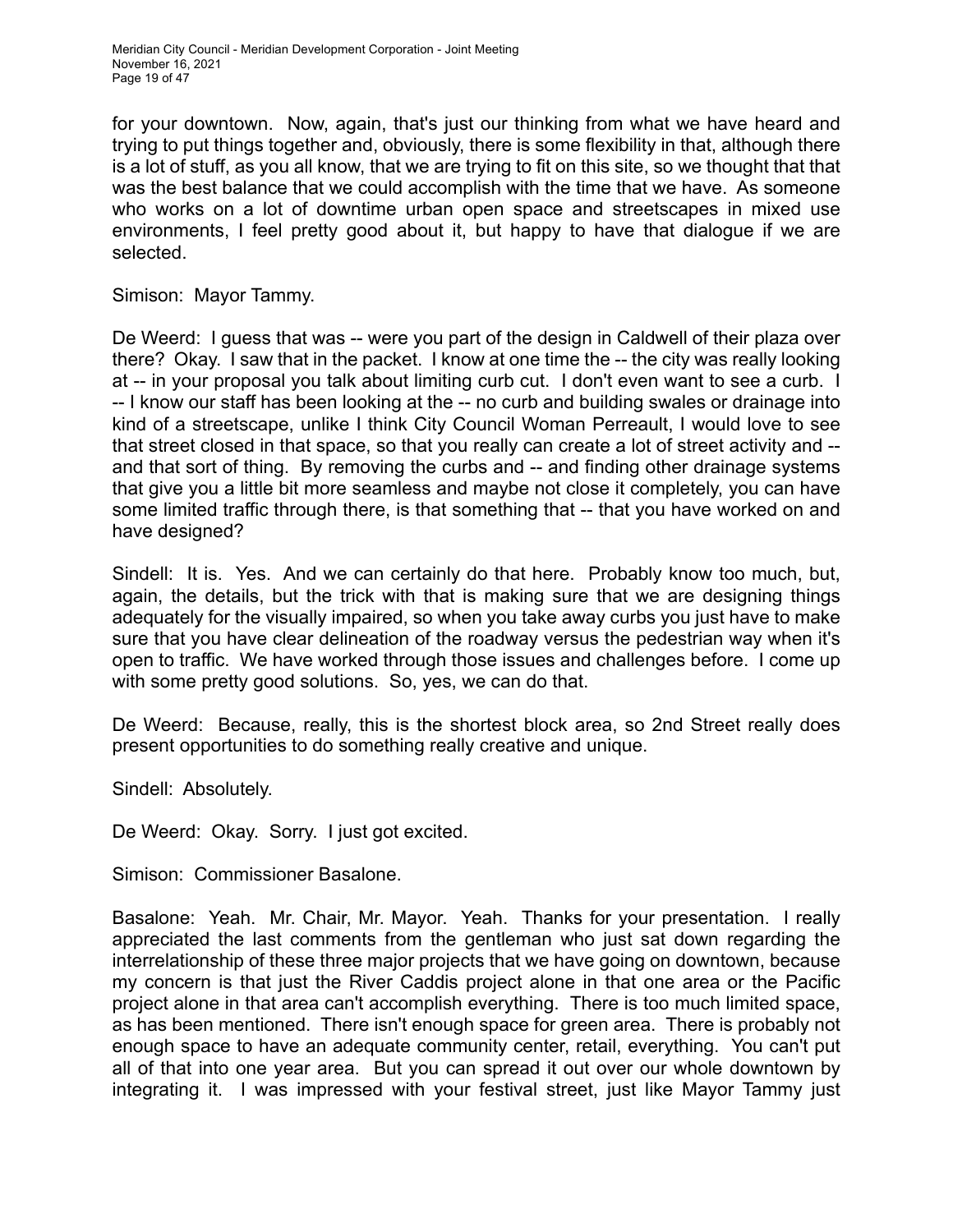mentioned, because it did get people out and around the downtown. My big concern is that these apartment complexes don't become silos for living in terms just a place to bed down and not a place to truly live. To live they have got to get outside. People have to move around. That's why I have the concern as a member of the review committee regarding the lack of retail space that -- I had the opportunity to live for two years in an apartment complex just like this on a 5th floor where my balcony faced Disneyland and I could watch fireworks every night. It was a great place to live. But I could also walk across the street to Angelo's and Vinci's and get a great, great Italian soup dinner. I could also go down into the first floor of our apartment complex to a mini mart and buy a quart of milk if we needed it. I didn't have to run to Albertson's three blocks away. So, I think having an integrated community is important. So, that's why I'm glad that you mentioned that if people got out and walked they could find the green area. Hopefully they can find the mini mart. Hopefully they can find the restaurant to sit outside on a nice summer evening and enjoy what we have here in Idaho, which is nice clean air most of the time. Right? Thank you.

Simison: Thank you. We have reached the end of that half an hour, so I would like to move on to our next project, but don't go far in case there is additional -- if we have additional time and additional questions there may be more.

McGraw: Great. Thank you all. Really truly and sincerely it's been a fun process, so hopefully we can keep to it.

Simison: Thank you. Next. Josh? And that will be yourself?

Evarts: You are sure? Okay. Mayor, City Council, MDC, thank you guys so much for having us here today. Myself, Josh Evarts, 303 State Avenue, Old Town, Meridian. 83642. And I have got Don Slattery here from Pacific Companies to back me up with questions when we get to that point. So, I really appreciate the opportunity. When this first came around, the proposal for this space, we -- we were busy getting across the street out of the ground. Many of you are aware of the challenges that exist -- to Caddis' point that these are very very different projects. I appreciate the thoughtfulness that they brought to this, even -- even as they are traveling across country and utilizing teams here, that it is very, very difficult. These aren't large footprints, there is lots of unknown under the ground, but the opportunity to come back and revisit this and be able to provide something of value to the city is important to Caleb and I, so thank you for the opportunity to do that. What we are going to cover today is a walkthrough of the high level of the response that we made to the RFP. So, there is some key elements that we want to cover, but probably the most critical element -- and, again, I appreciate Caddis for this - is the why of what we are doing. I think you are going to see a lot of similarities between our approach to this and what they approached in this, because there just are a lot of unknowns. This site is very, very complex. There is lots of things going on. You have other projects that are in the area that are being developed and there is just a conversation that's going to need to happen and what I would offer is that even more than picking a project today, what we are really picking is partnership. What we are really narrowing in on is what -- what -- what team can we, you know, count on to go and deliver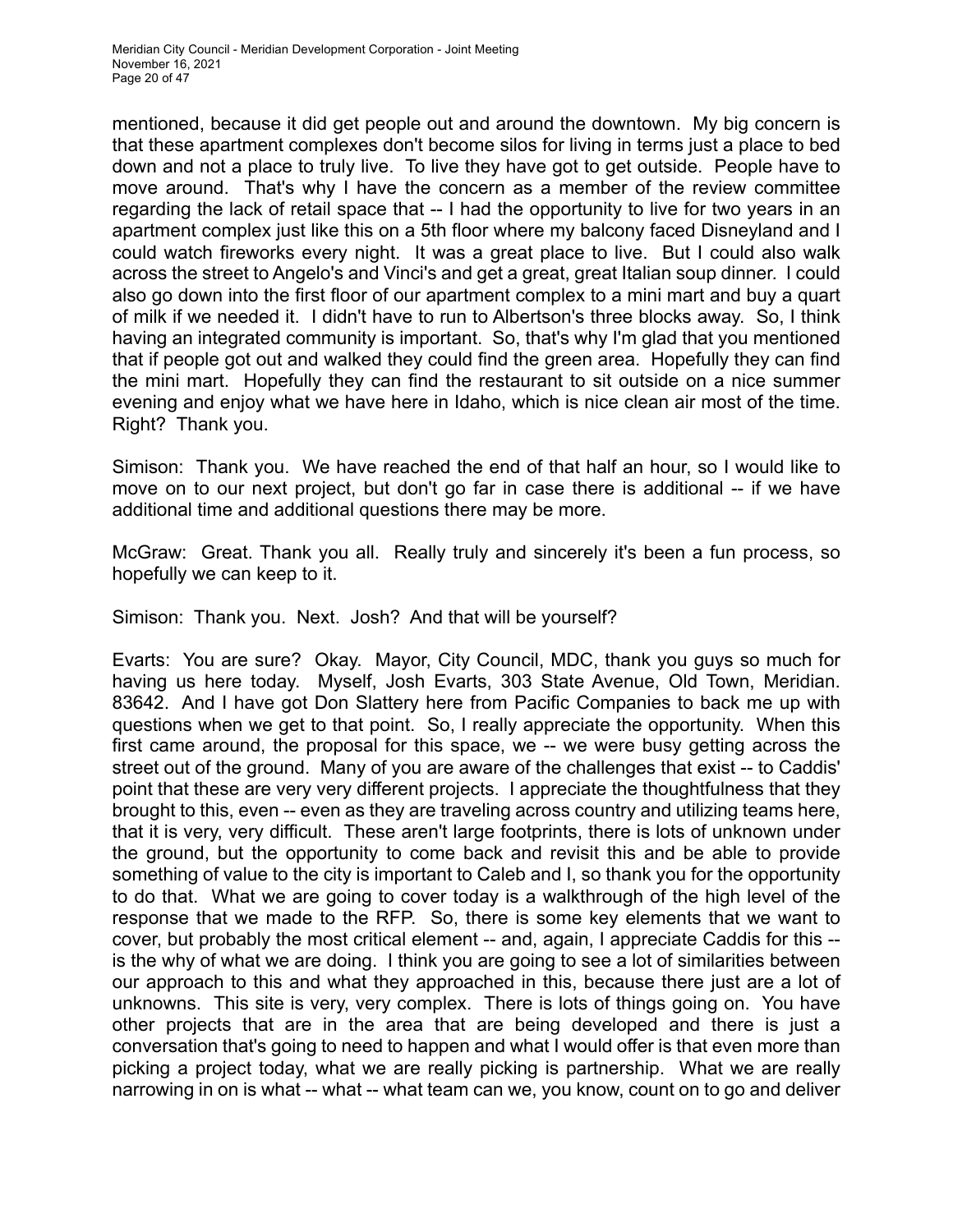this and, hopefully, I can make a strong case for that today. I think regardless of what developer is selected, I just trust you guys as a group. I just know all the hard work that's been put into this and that all these considerations are going to be covered. I was certainly encouraged -- I intentionally did not read their presentation, I wanted to kind of experience it today and I'm encouraged, I think you have got a couple great teams to look at. So, thank you guys for doing that. Pacific Companies, just kind of in review, this is Caleb and I. So, we are both privately owned businesses. My adventure started here in downtown with the Heritage Building. Continued with the Bank of Meridian building and, then, obviously, with the Old Town Lofts over the last three years. Caleb has been doing this much Longer than me. So, you know, when we got to a place where we needed to find that great partner for helping us develop, because if we -- if we rewind the clock here, the six years that we go back, we weren't talking about anything like this. I mean we had -- we had plans and we were -- we had lots of great slide decks to look at, but it took somebody going first, somebody had to go swing a bat, they had to knock some buildings over, including Old City Hall. They had to find, you know, prohibition era tunnels on their site and collapse those. They had to find sewer that was 38 feet deep on Idaho Avenue. They had to go do all this hard work and we called it a catalyst project and it was, indeed, that. So, we -- we do that project, we lean in, we take the risk necessary and, then, we see things like Union 93, we see the civic block project, we see all the redevelopment happening on Broadway and in other areas. We see just a bunch of really great investments that are happening in our downtown and, then, the other thing that we see is we -- we see the increased economic development. As I spend time in downtown and talk to business owners, our problem right now is -- is staffing. We have a lot of pressure on our businesses in downtown. In fact, restaurants are cutting hours, because we don't have enough people living and working in our downtown. We got to fix that. So, hopefully, in April we will start adding a bunch of workforce to the site. So, Pacific Companies. I'm not going to read a lot of this stuff. You guys have this in your presentation. But these services and divisions that exist inside of Pacific Companies exist for two reasons, so - so, this kind of vertical integration of real estate, financing, architecture, construction, everything that sits under this is intended to deliver two things to you. One is effectiveness and that is the degree to which something is successful -- or something is successful in producing a desired result. Am I going to give you what you are expecting. So, we need to be effective in what we are delivering and having all those kind of integrated services and support items on one team is -- is part of what delivers that and I think it's very very important, especially given that this is the second time we have gone out for RFP on this, that we are looking at can we actually accomplish what we say we are going to accomplish. The second thing that we deliver with our team is efficiency. So -- and what we are looking at there is that are we using the least amount of wasted time, money and effort and are we getting competency in our performance. So, those two things of effectiveness and efficiency, that's something that Caleb and I are really passionate about. As we go through our proposal it seems very simple, but I think simple things are the things that end up getting done. Simple things are the things that end up getting executed on and that's not to marginalize anything, because Old Town Lofts was anything but simple. Maybe simple in design, less so as we get out of the ground, but those are the things that -- that are important and those are the two things that we drive to. So, as we look at this kind of vertically integrated entity, our words matter; right? So, when we talk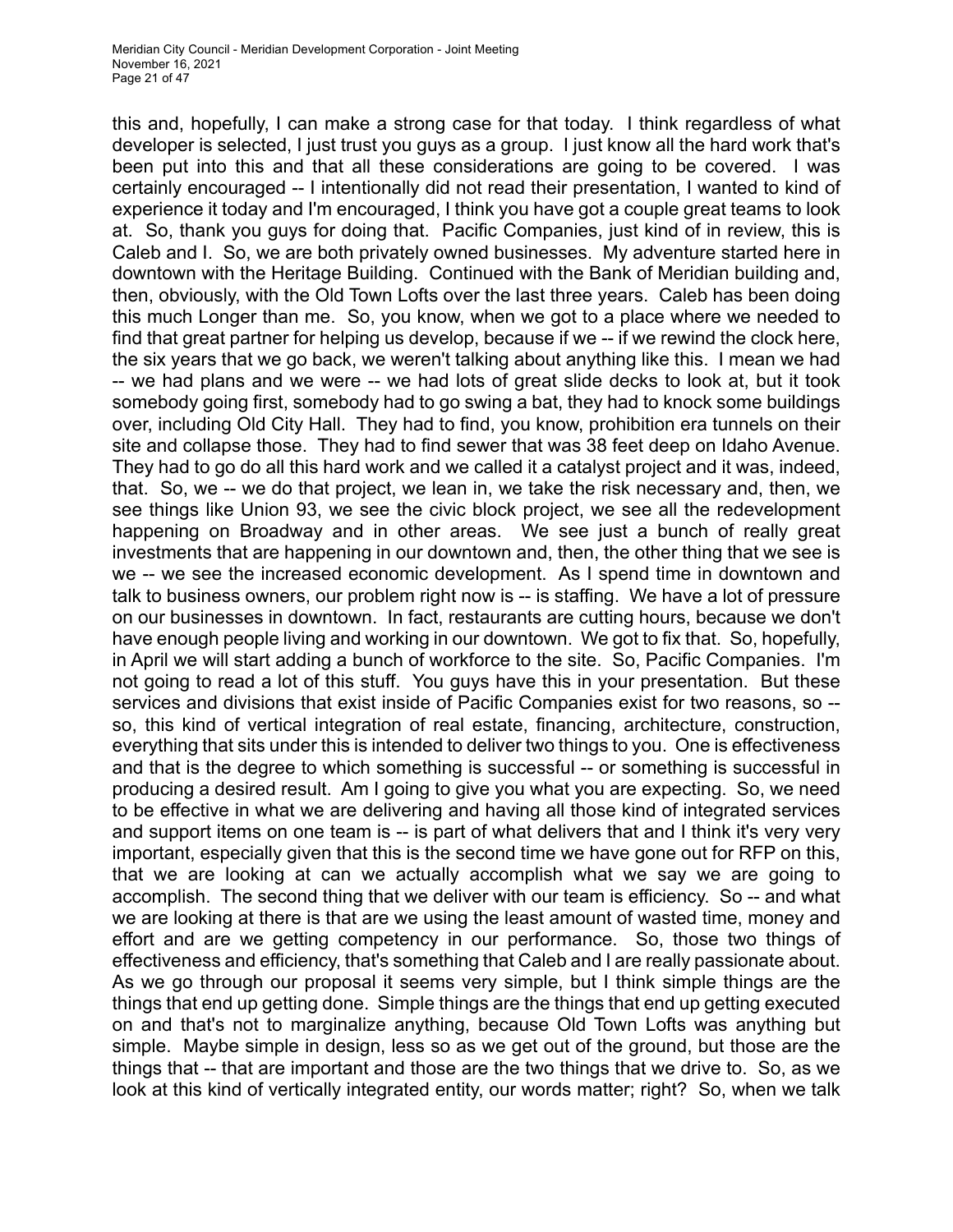about words like collaboration, you know, which is partnership, it's transparency, there is a bunch of words and -- and emotions that get revoked out of these kinds of things. Innovation. I think innovation is creativity. That's great. And we can -- we can look at, you know, activating 2nd Street and things like that, but, really, the biggest part of innovation is identifying problems to begin with. So, one of the things that in our proposal as we started talking about things, we were the only group that didn't propose a community center and we will walk through the why of that, because as we have looked to identify where the real problems and gaps exist between what we offer in downtown Meridian currently, as opposed to what's in our comp plan Destination Downtown, we are going to identify those things. Soundness. Are we using good judgment. Are we proposing things that make sense, that not only we can agree on, but that as we -- as we look to the public to be a participant in this, that they are going to agree with and, then, again, that topic of efficiency and the whole reason that Pacific Companies is able to do this over 250 projects, 25 projects this year, is because that continuity that all these things kind of exist in our -- in our world and we get to leverage those up. So, a couple quick highlights. Lots of projects we do, lots of assets owned. Nearing 20,000 multi-family units. A million square feet of office, special use retail, 400 in annual revenue. Locally based, but geographically diverse. I think we have talked about this historically. Caleb and I do these projects in the state of Idaho, because this is home for us. This is our way to give back and do things that are impactful for the community we live in. We don't get to get these wrong. This project specifically rides on 3rd and my home is on 3rd Avenue. So, I don't -- I don't have an option to be bad at this, I don't have an option to do something that's off kilter, because all my neighbors that I walk dogs and hang out with on a regular basis would probably have issues with me. So, let's get to the proposal. There were two things that Caleb and I spent a lot of time talking through what was going on our approach to -- I'm painting this picture for you and we kept coming down to two items, which was can we align with the vision of -- of what the city would like to do and can we make this really, really low risk. Like how do we make this very easy. We didn't want to add a bunch of complexity to this and so that -- that was really our goal and when we talked about this aligned vision, it wasn't just MDC and the decision making committee or even City Council, it was really what we refer to a stakeholders in our downtown. So, that could be property owners, that could be businesses, that could be our residence. This is the hard edge of our downtown. The other side of 3rd is residential legacy homeowners. Those aren't going anywhere anytime soon, as much we would like to. I have heard visions of, you know, starting to, you know, buy properties and -- and renovate and expand downtown. That's not happening anytime soon and so we have to be good fiduciaries and good partners and our messaging is going to reflect that as we go and do this development that sits right across the street and, then, how can we make this a low risk proposition to ensure that we actually get it done. What we don't want to see is -- is -- I would really encourage you guys as a group, as you go out of here today, obviously, come back with questions. I'm sure Caddis is -- they have expressed an interest in answering more. Certainly Caleb and I are available anytime. We cannot run another RFP. I guess that would be my encouragement to you today is figure out a team, like lean in and go for it. Like to go through this process again I don't think you are going to net anything different. You got two great companies here that have track records and passion, so go pick one and go to work. Yeah. All right. So, let's get into it. All right. Aligned vision. I'm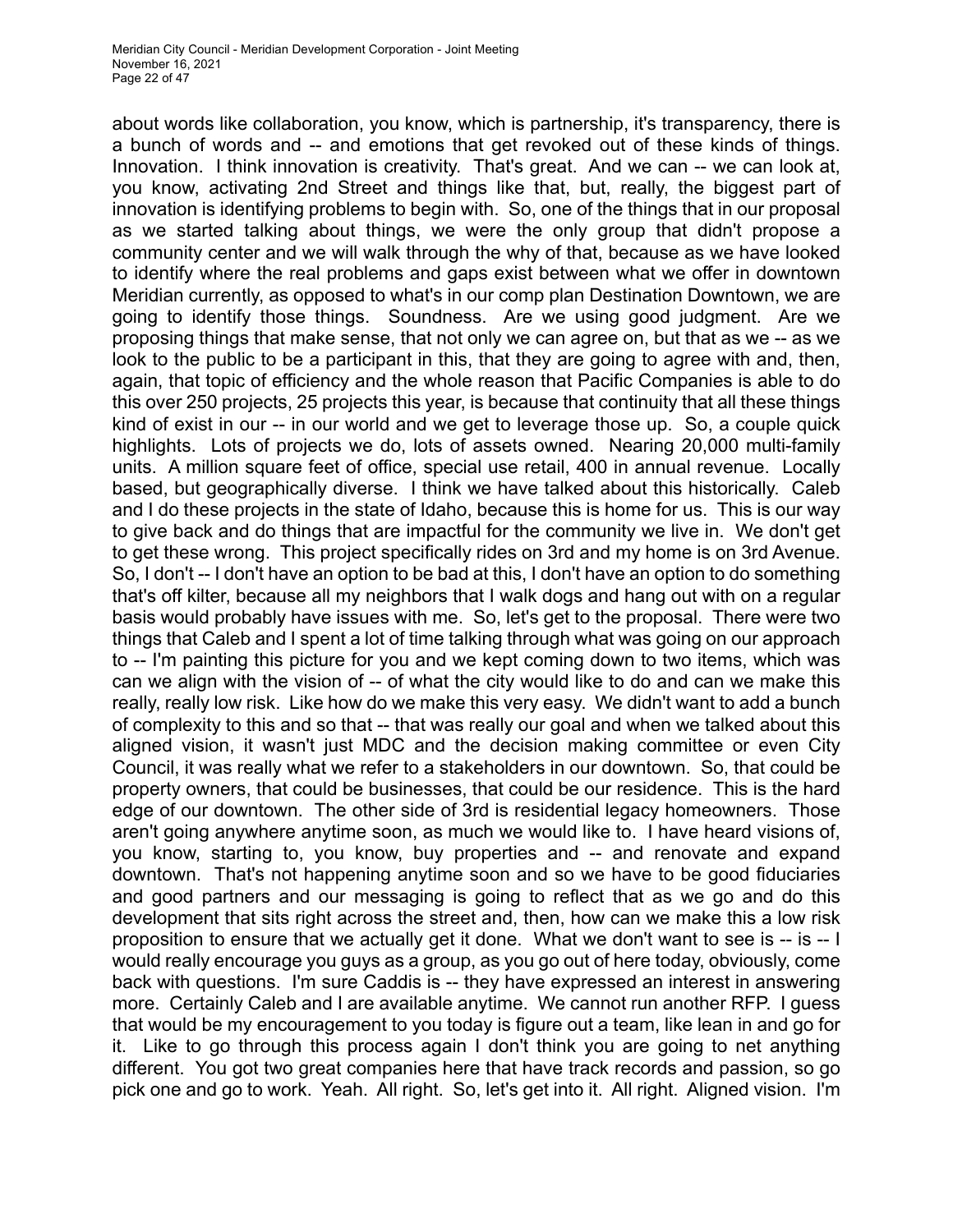going to spend a lot of time here, other than to say the -- the only item that I do want to talk about is that bottom item. So, we would go line by line through the Destination Downtown, Comprehensive Plan, and look to address all these things. So, when we talk about in-fill, when we talk about traditional architectural themes -- and I will get to the drawings that you are not looking at -- continuous urban edge, vertical and horizontal integration uses, but, really, the bottom one -- I am more convinced than ever that we have a gap in workforce housing in our downtown. This is something that we have to have. It was a big, big topic of conversation during the election. People are getting priced out of living down here in -- or living here in Meridian in general. I have two businesses and then -- and, then, two other businesses that I leased to on Idaho Avenue that their people commuting in, because there is no housing option for them and, in fact, they are making commutes -- my employees right now -- two of them live in Nampa, because they simply can't afford apartment options that exist in Meridian. So, I think, you know, we are going to lead with workforce housing, because we think it's important. We have gotten many requests based on Old Town Lofts for condomizing and being able to offer some for sale and we are certainly open to that conversation, but -- but our passion, really, is leading with workforce housing, making sure that we are -- we are preserving that -- that -- that workforce and those people that are living, working, and enjoying business in our downtown. So, as far as MDC goes, these are a little bit more specific, so I'm going to go through them. So, number one, strengthening the economic base of the area and the community and stimulating new commercial expansion. What we have found in the lease ups that we have been doing and working through for Old Town Lofts is we have a gap on professional office space. Class A office space in downtown Meridian. It is a gap. We lost Zennify to Ten Mile, because I simply didn't have enough room in a 150 year old building to staff them. I love the Keller Williams Building and we see the impact of that going live, having those people working, eating, doing stuff down here. We need more of that. So, we did lean in with a 15,000 square foot commercial space right there on 2nd and Idaho. Again, we are trying to be very protective of 3rd and we are wanting that - that -- that element to be facing our downtown businesses, the food options and other experiential options. Second item, strengthen tax base. We are projecting a 34 million dollar improvement to this physical property and -- and, obviously, that amount, based on if there was an interest or -- or an appetite in expanding a parking footprint, could be more than this, but certainly at its base 34 million that we are proposing. Eliminating obsolete building types. We have a community building and a park that do have to be eliminated and I appreciate everybody's thoughtful considerations about just the size of this footprint. I love parks. I love the fact that I do get to be in a downtown where I can go all the way down 3rd, which is less than half a mile and be able to go to Storey Park. Thank you, Mayor. I have got green space that's up at the other end that I get to enjoy next to Cole Valley Christian. So, there is some green space, but we -- we simply just don't have enough room on this land to create green space. I do think that there are some visual things that we need to do to make sure that we are being good partners with the neighbors that are across the street, but we will get there. Modern integrated development. Unity and integrity of design. So, we decided in this proposal that we were going to invite the City of Meridian -- meaning MDC and the city -- to be a part of this design process. So, even though we lay out the foundation for the commercial office and the residential, we took the approach of there are a lot of things that are happening on this site that we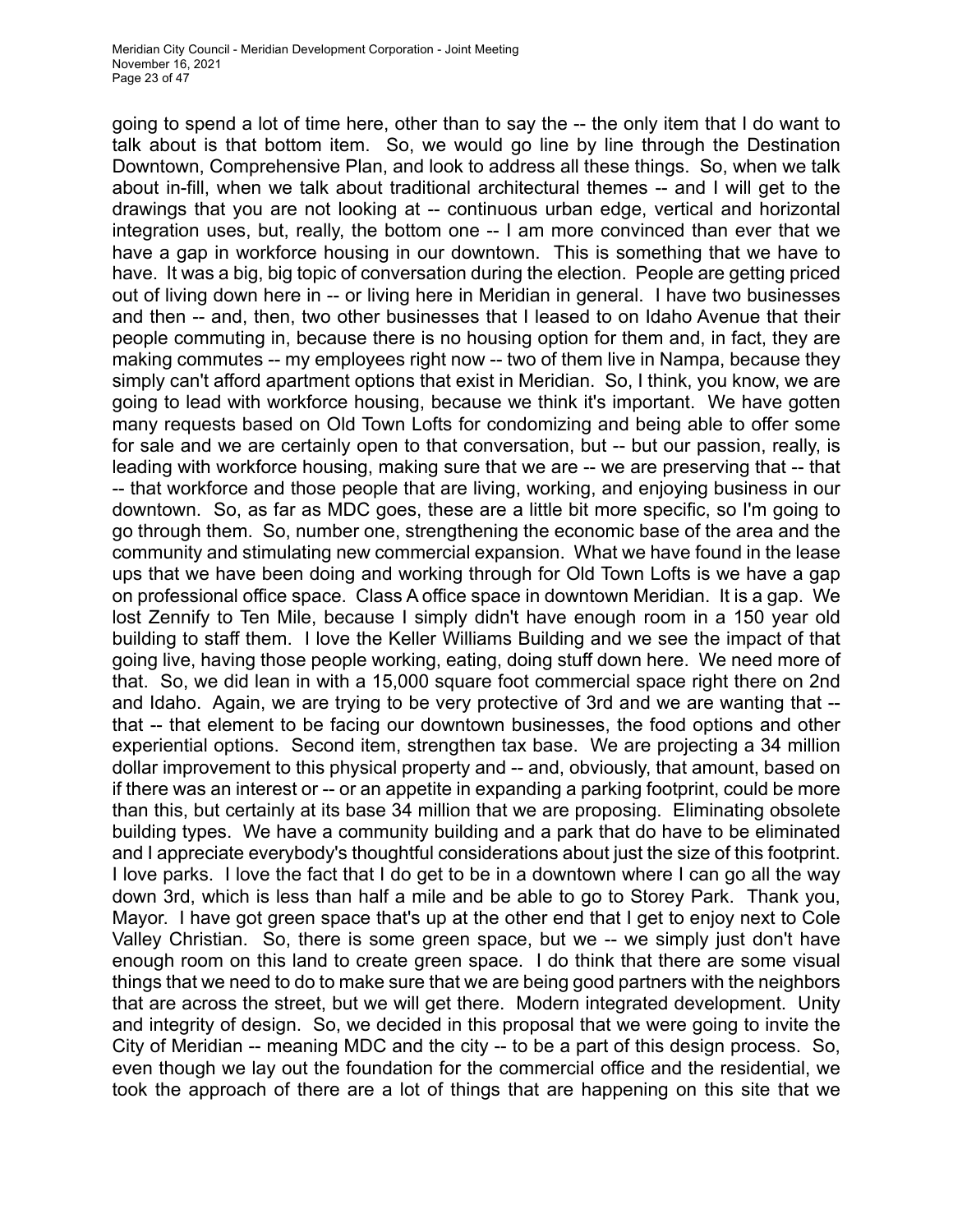needed to actually sit down and talk to you guys about and so we will get into that a lot little bit later of what that looks like. And, then, promoting improved environment, new commercial, residential. This is something that we have been doing for a long time and we will continue to do. We are going to be very sensitive to what we see in the market, what we are seeing here in downtown and make sure that we are continuing to be a catalyst for more great developments. Low risk. Again, the biggest takeaway that we heard -- and I didn't do pros and cons slide that you guys presented us, but we got it loud and clear that this -- this item of -- of -- well, I will back it up first. The trusted experience -- we believe that we have a very thorough understanding of what's happening in downtown Meridian. We just wouldn't be able to execute on the things that we have done to date without -- without doing that. Vertically integrated. We have got an entity that's -- that's built to go do this. We are a long-term partner. I think that's important to highlight. We have been made offers to sell Old Town Lofts. We have rejected those, not because we couldn't go make money on that, but because we are in this for the long haul. It would go against everything that I am if I was to go build these things and talk about Meridian the way I do and, then, sell that at a profit. So, we are not an investment group, we are here to be partners for a long, long time with you and financial capacity, lots of projects and certainly you will see from our debt to equity that we are coming with -- with -- with all the finances needed to get this done. But getting back to -- the issue of this joint design and messaging. This was the big thing that -- that I think we got knocked on in our proposal is I didn't paint a picture for you. So, this was not hubris, this was not me saying, hey, don't worry about it, It's coming. It really was wanting to enter in much of what Caddis has described, which is a conversation as to how do we -- how do we make sure that the product that we put on there meets the objectives of everything else that's going on in our downtown. I am going to continue to lean in on residential. I am going to be a big champion for not having a community center, because I don't think it's appropriate, and having commercial office space there, but I can be strong about those things and have a conversation with you guys about -- from a design standpoint what that needs to look like and, again, this is our east boundary of downtown and -- and -- and I think the reason that we included something in our orals is we put some of these elevations in our oral presentation. We didn't highlight it when we originally did that, but these are some of the designs of what we have done already kind of in urban downtown. This is the Adair Building that's in downtown Boise that you probably drive and look at every time you go in on 184. But from a visual standpoint we -- we do every kind of design there is. So, I just didn't get hung up on the design part. The thing that really mattered to me is did we get the product right. Much of what -- like Caddis described is are we giving something to the city that they, in fact, want. Are we doing it in a way that is -- is fiscally responsible. So, some challenges on this site. Obviously, you guys have already looked through this. I won't spend a lot of time. We have an alley. We have street parking. We have use interactions. We have two other buildings on this property that we have opportunities or sharing things, like waste refuge, parking, pedestrian egress, streetscape and, then, we have the -- the challenges that exist outside of these kind of four streets, which is residential partners. We have a project, Union 93, that's south of this. We have desires to see other projects maybe happen in this area that are -- that are on 2nd. So, we have a very very small footprint and lots of work to do and so what we proposed in this was effectively two buildings and really I would think notionally of these as two assets. We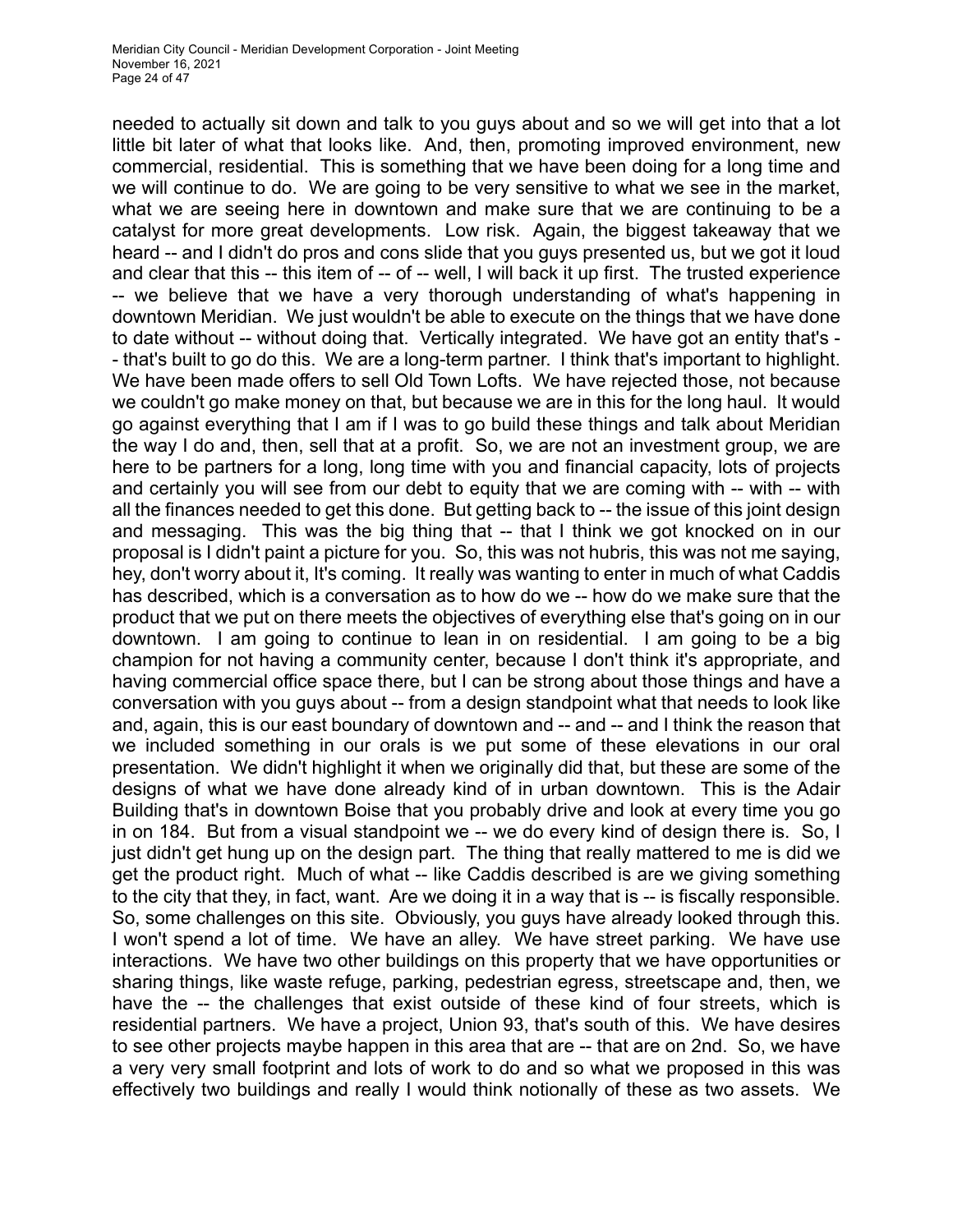chose a three story commercial office building, because we felt that visually that would offset the two story that exists on in COMPASS, VRT, and the Unbound Library and that we would wrap around to a four story building, which is the large Building B, which is our residential. So, that's 134,000 square feet. Four floors high. We felt that that was the appropriate height that we would recommend out of the gate. Again, we have a very very small footprint here, but the design of which we would be a three over one residential units over parking, so we could meet the objectives of the parking requirements the per city, with an additional -- I believe we are at 40 above the 124. So, there is about 164 parking spaces that we would be provided as part of that ground floor footprint. The beauty of this is that -- much like Caddis, we are very very open and interested in the conversation. One of the big topics that came out of the last election was parking. So, we -- we are seeing greater volumes of people in downtown. Big win. But having a place to park them -- I think part of the pressure we are feeling right now is because we have a lot of construction trucks in our downtown specifically during the day right now, so if you are trying to get a parking spot on Idaho Avenue it's not actually available, just because we have got all the trucks that are -- that are contractors swinging hammers and doing work on the sites. But it is a -- it is an important discussion that we are ready to have if there was an additional deck of parking that the city desired or other things, we would be able to do that for you as part of the process. So, from a scorecard -- I will just kind of go quickly, you know, are we likely to deliver a signature iconic mixed use development. The fact of the matter is we have already done it three times on Idaho Avenue. So, I think the likelihood that we would be in this case unable to deliver, it is -- is unlikely. Are we going to achieve a substantial economic benefit to the community? We are putting 33 million plus of taxable improvements in downtown. I know what the bills look like for how many laborers we have got going into Old Town Lofts right now. I have also seen the boom that's happened in some of our downtown restaurants, so that's been big. Do we have the qualifications and experience. I believe we have all those things. And -- and they have been demonstrable. So, for example, when we enter into Old Town Lofts --

#### Simison: I assume you are wrapping up?

Evarts: Yeah. I'm wrapping up. Yeah. I'm done here. Yeah. So, just -- just to finish here, the Old Town Lofts experience the benefit and I think that the partnership that we were provide here is the fact that you guys have actually got to see -- see us in action, so as we look back at initially proposing Old Town Lofts with all the unknowns, all the things we just described earlier, to be able to deliver that and -- and in -- in a time frame, I think we are going to be right at 12 months delayed on that project, even though we have had a worldwide pandemic and all the material shortages and people shortages. So, with that all the rest of the financings structure that's in there, you guys can certainly ask questions about that, but our -- our loan to value on this effectively is at the 33 million. Fifteen million of it is out of our coffers where we would be financing 18 million. What we are asking from the city is we would be paying you about 697,000 that was -- hold on a second here. I'm clicking the wrong button -- 657,000 for the land and the TIP reimbursements of 2.3 million, which is a small percentage of what was -- it would be generating as a project and we would also throttle that, meaning that we do 75 percent of those reimbursements in Eagle right now, but we would lower that to 50 percent, so that you guys would have more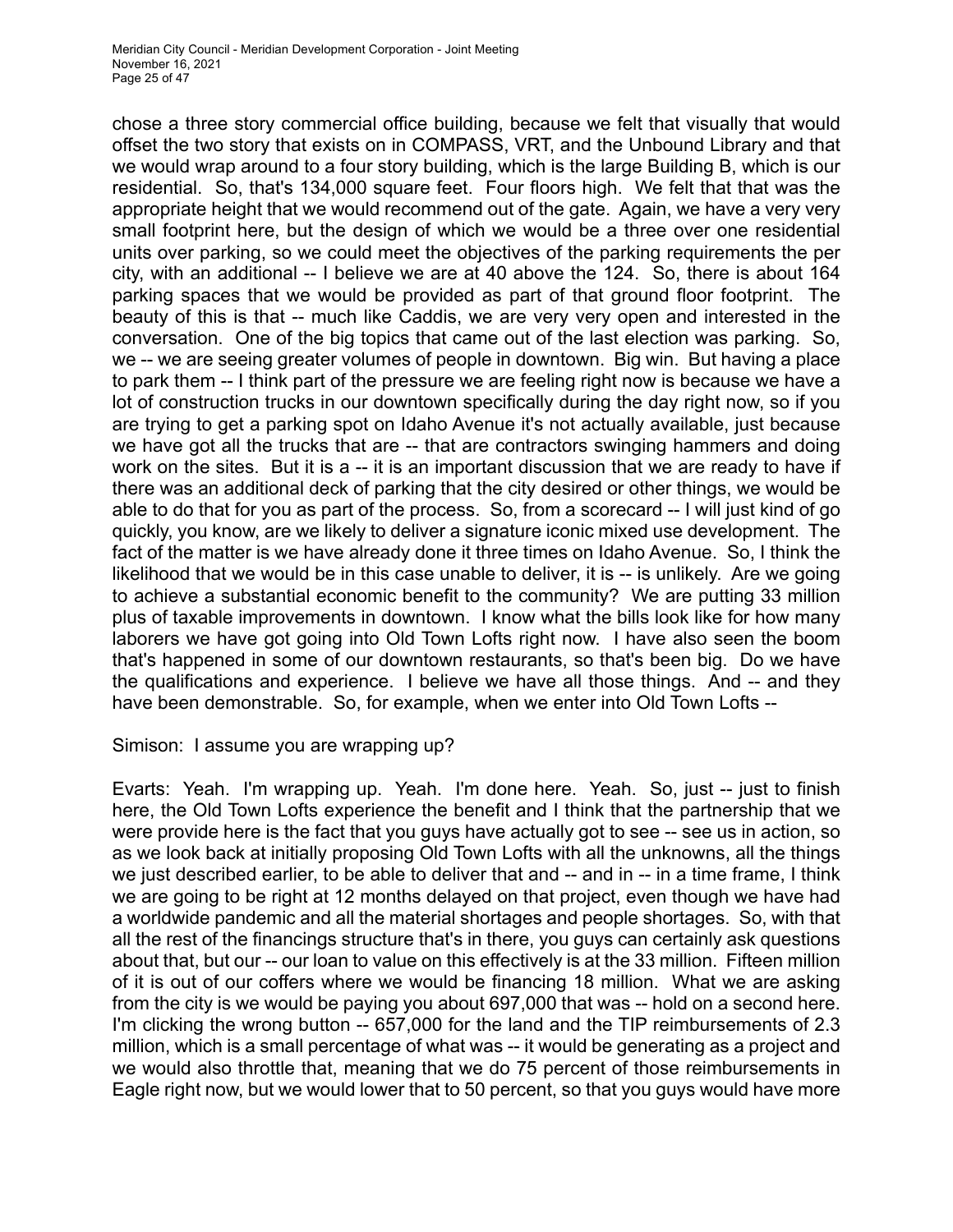money with to pursue other projects during that time frame. So, finally, just -- oh. You guys did ask about the community center and you will probably ask about it. When we looked at this, the reason that we did not propose this is we looked at the gaps that existed as far as the Destination Downtown and the comp plan, we looked at what the current programming was in that community center, over 50 percent of it was do it yourself arts classes and we have three businesses that are on the block on Idaho Avenue that are do it yourself arts classes, so we didn't feel that was an underserved element that was happening in the downtown and we also felt that -- that we did have a gap in the Class A office space and we can't do everything. However, comma, we were asked to provide you guys a response back if you did want to do it and it's actually very simple. So, we could certainly take that first floor of that Class A office space and convert that a 5,000 square foot community center, much -- just bigger than what it is today, but newer than we could replace that with if that was something that the city desired. So, that's something you guys asked for.

Simison: Josh, with that I --

Evarts: Yeah.

Simison: -- want to respect this and get to questions and --

Evarts: Yeah.

Simison: -- if there is other questions you can --

Evarts: Perfect.

Simison: -- use your slides to answer them.

Evarts: I love it.

Simison: Council, Commission, questions?

Cavener: Mr. Mayor?

Simison: Councilman Cavener.

Cavener: I will lead off. Josh, I appreciate kind of your explanation of why you omitted the community center. I guess similar question to you that I proposed to the applicant. Recognize you touched early on about living in close proximity to the grass field that's owned by Cole Valley Christian, that's not designed to be accessible to the public, so I'm just curious kind of your and your team's thoughts about why removing the -- the park and kind of with -- there doesn't appear to be a plan in place to compensate or to -- to replace that for our downtown residents.

Evarts: Yeah. Thank you, Councilman Cavener. No, there is just not enough dirt here.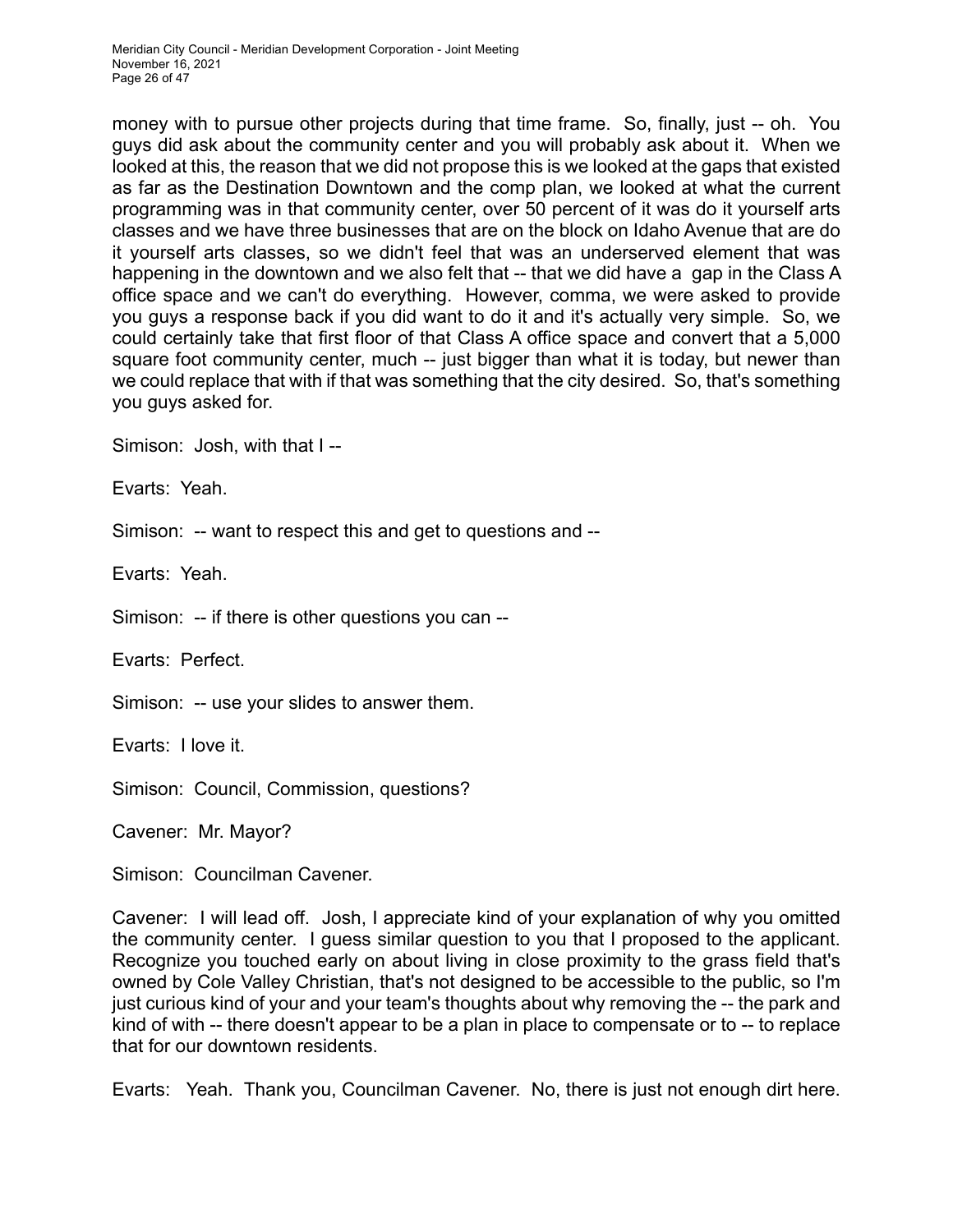God's not making anymore dirt and we don't have a lot of it. This site is not that big and when we think about verticality, like certainly we can go seven, eight, larger stories and create more green space or community spaces on the inside. We just have to talk about the unintended consequences of what that looks like to the residential partners and -- and how do you sell that kind of -- I -- I know all the discussions that happen even with Union 93 as you look at the eastern part of that project and I just think that you -- there is a give and take that has to be had, Luke, and I just feel like the park is just a bridge too far.

Cavener: Appreciate it. Thank you.

Simison: Commissioner Mueller.

Mueller: Go back to the wonderful parking question, the problem -- so, on this site when you guys programmed it, you were -- you go with a one per unit 1.25, 1.5 --

Evarts: It was one. Yeah. We went with one with 40 extra being available. We were also looking at the day-night usage. So, the reality is I think there is about 164 parking spots that we programmed and part of that is dependent on the Communication in terms of how shared access and what we might do between COMPASS, VRT and the library. So, there -- there -- there is -- yeah. It's -- it's one with a -- with some additional overflow for the Class A office space.

Simison: And can I assume that also concludes the commercial? You are meeting the minimum requirements of the commercial or the office?

Evarts: Yes. Correct. Yeah. Yeah. With a discussion of what to do with the street; right? Because there is street parking right now. I'm very in favor of some of the things that Mayor Tammy has been talking about of how do you -- how do you deal with your curbs and how do you -- how do you be creative about that and create more walkable experiential space. So, there is just a lot of that and it's very strange, if you look at the site, it's kind of all over the place between parallel and angled and -- yeah.

Simison: Mayor Tammy?

De Weerd: Mr. Mayor, I guess it's -- it's hard, Josh, to ask any questions because we didn't see enough detail --

Evarts: Sure.

De Weerd: -- to get there. I did love the location of your retail. It really does pull the downtown the other side of that street, which is important. I appreciated your commitment to workforce housing and I hope that Director Siddoway heard your comment about the art classes. I do think that as we start to evolve in downtown the city should not be in competition to the businesses that are in the surrounding area, so you raised a very good point.

Evarts: And I'm not trying to -- and, Steve, I apologize. I am not trying to pick on Parks.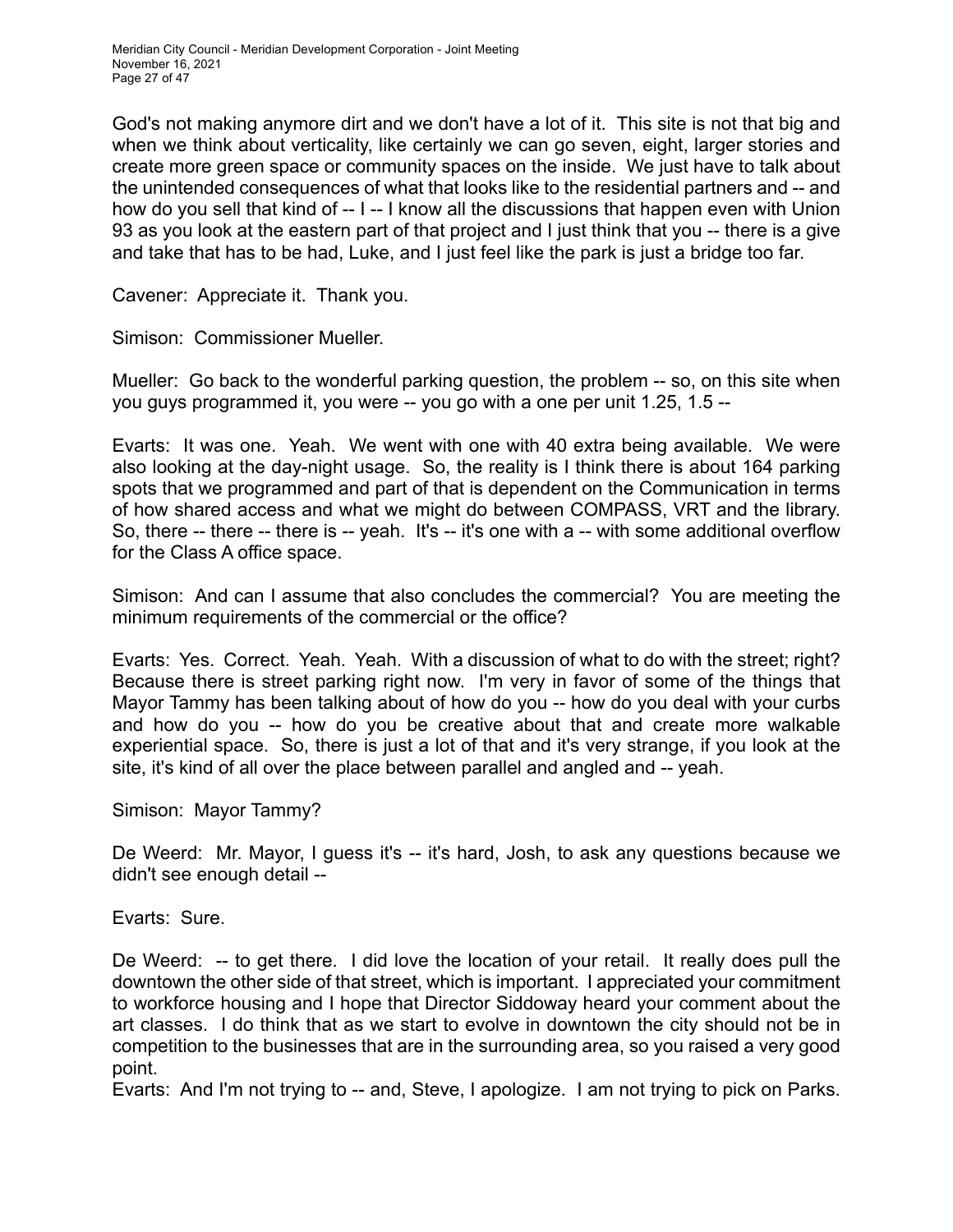There is no bigger fan of parks in our city than me. It is a very complex issue and so I will be the bad guy, but even when we worked with the Chamber of Commerce for doing this big big Oktoberfest event in October, parks was the one that pushed back on the timing and the road closures, because they had dozens of people that -- that they were uncomfortable having those people park outside of the parking boundaries to walk in to the detriment of thousands of people that we were going to be bringing in on one day to grow economic development and I just think that's the challenge when you get these kind of elements sitting in your downtown that there is unintended things that happen and I think we just need to tread carefully.

De Weerd: Well, the city needs to be a partner to -- to the downtown business community and it goes both ways.

Evarts: Yes. I agree.

De Weerd: So, they need to be talking to --

Evarts: Hundred percent.

De Weerd: -- the departments as well.

Evarts: Yeah.

De Weerd: But I -- I do have a couple of other things that he brought up that probably are not best suited to this discussion, but for discussion afterwards.

Simison: Okay. Additional questions? Commissioner Bevan.

Bevan: Mr. Mayor. So, I do appreciate you addressing the community center. Having owned an event center in my past professional life, I do understand the pros and cons of having that availability space and I think that the immediate allure of anything being called community, right, has that appeal. But certainly taking that opportunity to see how well it does pencil. Does it compete with other businesses in downtown I think is a very valid point. I think that, you know, thinking about the community space that's available at -- to the Meridian library that's just down the street, you know, there are other spaces, you know, within a very close distance that things like art classes can be held and so I appreciate -- I appreciate you addressing that. I also really appreciate talking about the -- the living space, workforce, you know, housing. Certainly is a very -- a very big need, not just in Meridian, but the entire Treasure Valley. So, I appreciate that. I don't have any further questions. I just wanted to point that out. Thank you.

Perreault: Mr. Mayor?

Simison: Council Woman Perreault.

Perreault: Thank you for your presentation, Josh. I'm curious how you got to the ratio of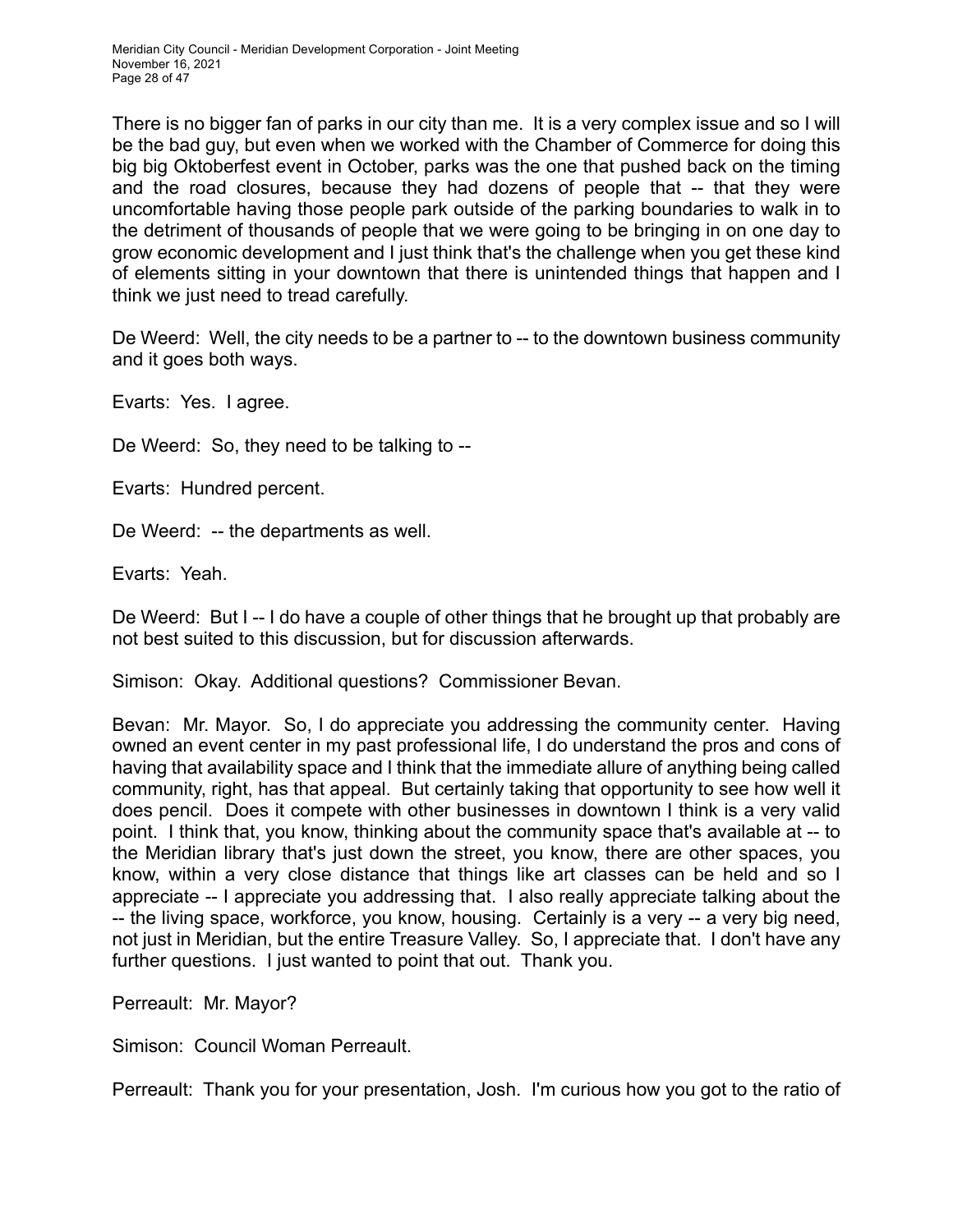the commercial versus the residential? How you came to -- to the size at about 15,000 square feet of office space is what is desired in this area versus the amount of residential that -- that you are proposing. Can you give us some idea?

Evarts: Yeah. It was simple math. It was just -- we had a 5,000 foot footprint and we felt like three stories would be appropriate given the profiles of the buildings around it. So, it was just simply three times five was 15,000 and that made sense. As far as the residential, we maximized the footprint. We spread it out. We tried to take every inch and build to the lot lines, because we -- we don't have anymore extra dirt laying around and felt like four stories was appropriate, you know, especially as we get to look at Old Town Lofts, that's a very big structure, you know, in our downtown and -- and it has no residential round it. I think when you put that size of a structure and you put it across the street where balconies are looking into people's yards and kitchens, it gets to be a much different conversation. We felt four floors was appropriate. I think if you are -- I think you can make a strong case for -- if you want to go three over two and do two parking decks and offer another 160 spaces for our -- what would work out to be 115 parking spaces for public use. You could go five stories, but, again, I -- I just am pretty sensitive to how this is going to be perceived from a -- from a public standpoint.

De Weerd: Mr. Mayor?

Simison: I think Commissioner Basalone had a question or comment.

Basalone: I just wanted to clarify something very quickly. You know, we keep talking about community center being for art classes, which it has been, but when a community center was first proposed, as I recall, from our discussions from years ago, we were concerned about performing arts. We were concerned about having the Treasure Valley Children's Theatre being -- having performances downtown in a community center. We were concerned about the Meridian Symphony not performing there -- in -- at Centennial High School in Boise, but rather in Meridian at a location. So, I think that -- that -- I think you are right, Josh, in terms of the space availability and what you can do, but the reason for a community center was for performances, it wasn't for art classes necessarily, although you could certainly hold them there. So, I think the real concern I have for the city -- county and for the city and for MDC is what amenities do we want in addition to these projects? Do we want an auditorium district where we could have performance downtown? Do we want a parking structure that's dedicated to public parking? I mentioned that I lived in an apartment complex in downtown Fullerton. We had two levels of parking for this five story apartment complex. The bottom floor, the subterranean floor, was for the residents and it was gated off, because I don't think you can share parking between people who are paying and not paying for the same spaces. The ground level was for the public parking. So, you can do that. But right across the street from this parking -- from this complex was a public parking structure that was used by an auditorium across the street, was used by people who were eating downtown and so forth. So, I think that in terms of the city as a whole, we need to, once again, look at integrated facilities. What do we need? And I don't think we can rely on a project like this to accommodate every need in the city.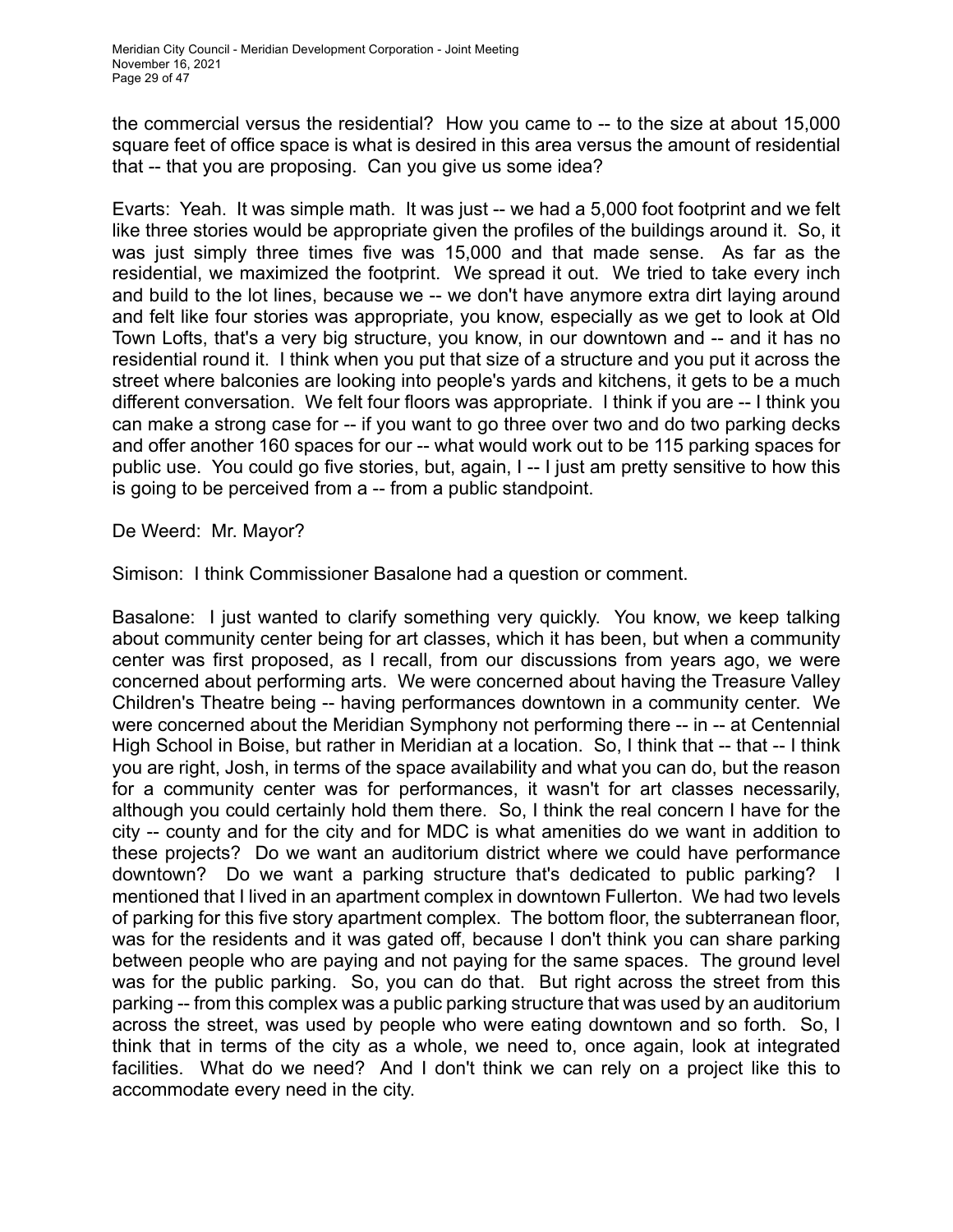Meridian City Council - Meridian Development Corporation - Joint Meeting November 16, 2021 Page 30 of 47

Evarts: Agreed.

Simison: Thank you. Mayor Tammy.

De Weerd: Josh, I did have one question as you were talking and putting 120 plus apartments over there next to retail and --

Evarts: No retail. Class A office space.

De Weerd: I mean --

Evarts: Yeah.

De Weerd: Sorry. Commercial.

Evarts: Big difference.

De Weerd: Going back to Councilman Cavener's question about the open space, that is an amenity and usually when we do apartment -- or when City Council considers apartments, amenities are a part of that.

Evarts: Yeah.

De Weerd: So, what kind of amenities are you anticipating that you would offer to the residents of -- of your apartment complex?

Evarts: Yeah. Great question. So, very similar to what's happening at Old Town Lofts right now. So, I don't know how deep you guys have dove into some of the elements that are over there. It's probably not easy for you guys to get access to, but every floor in that project has got communal spaces. Everything from dog washing stations, things that - we kind of criticized for, Caleb did, when they did the urban renewal project in Eagle, that people were like why are you putting dog washing stations and movie rooms and stuff like that on the floors. The -- the nature of that building, just the shape of it, lent to a lot of those spaces on each floor. So, there is quite a bit of that. We actually put a full bike room that's over there, because we are encouraging people to take advantage of what is most of the year great weather. So, there is an indoor lockable biking area that's over there and -- and, again, just in this whole relationship building with downtown, Meridian Cycle is going to be a part of the branding of that to make sure that we are, again, promoting downtown businesses in our projects and in trying to encourage, you know, economic development, not just for us, but kind of across the board. I think when the ocean rises all boats should float. So, those are the things that are happening there. One of the things we did look at Old Town Lofts, it just didn't pencil, but it would be certainly something worth looking at, that Pacific Companies has done, is -- is roof space and being able to do some amenity space there, given the small footprint. So, I think that would certainly be something that would be willing to be discussed. I think the challenges --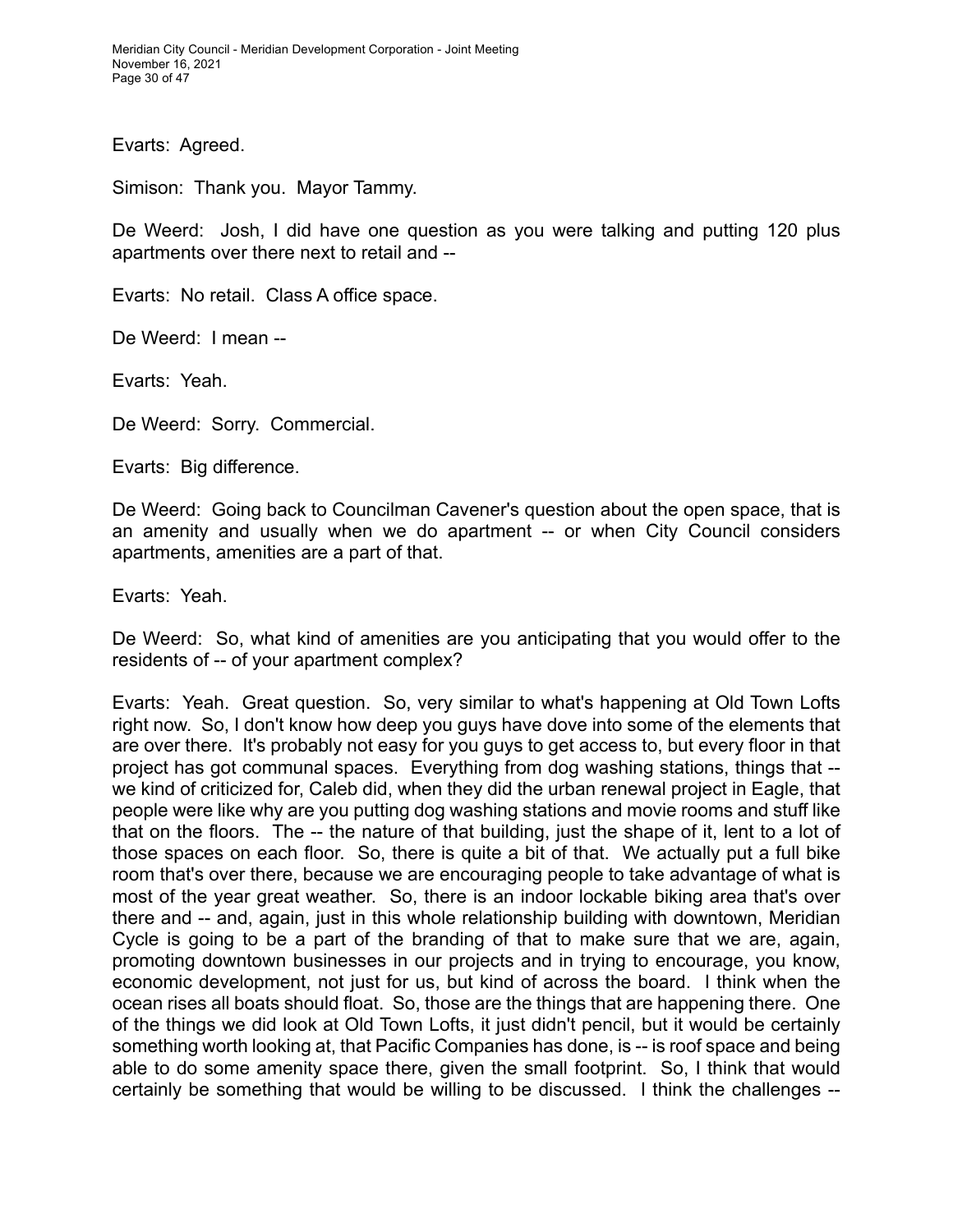and, again, the -- our other team here mentioned it, is, you know, when you are -- it's very very difficult to pencil these projects and we are in this period of like unrestrained prosperity that's fueled by debt. It has to end at some point. And so when it does end we need to be cognizant of the fact that having big, big dollar amenities, condominiums, things of that nature, we -- we might not be in an economic place where -- where that's -- that is really great. But we always know we are going to have a workforce and we always know we are going to have people that are laboring and so I just think that from a strategic standpoint making sure that we are addressing that and leaning there, we deliver that.

Hoaglun: Mr. Mayor?

Simison: Councilman Hoaglun.

Hoaglun: Josh, I have heard both -- both from you and River Caddis talk about the difficulties of this project --

Evarts: Yeah.

Hoaglun: -- and, you know, the Old Town Lofts, et cetera, and -- and as I -- kind of mulling this over and the difficulty and the dynamics of the marketplace currently and supply chains and finding workers and all these good things, none of you -- neither one of you put in the RFP the first time around and -- for various reasons, but --

Evarts: Yeah.

Hoaglun: -- it was not -- it was not done and now we are here and -- and so I started thinking, huh, you know, in my mind as I'm listening to this, after hearing their discussion, but then -- then you kind of switched to -- but go -- so, I'm thinking, you know, is this the right time? Is this -- is this project ready to be baked right now or do other things have to happen in downtown before this one's ready. But, then, you had said well -- and I think you just need to pick somebody, move forward, and get -- get something together and see if something can happen.

Evarts: Yeah.

Hoaglun: So, just -- I don't have to ask you to shoot straight with me, because, you know, that's just --

Evarts: No. No. No. I -- I'm incapable of being anything but transparent.

Hoaglun: Is this -- and I wouldn't mind if River Caddis added their -- their two cents on this, too, is are we too early for this yet for this particular site? I mean we got Unit 93 breaking ground or is it always going to be a difficult project no matter where we are in the time frame and evolution of downtown?

Evarts: Yeah. So, let me answer that. I don't think this site is suited for anything much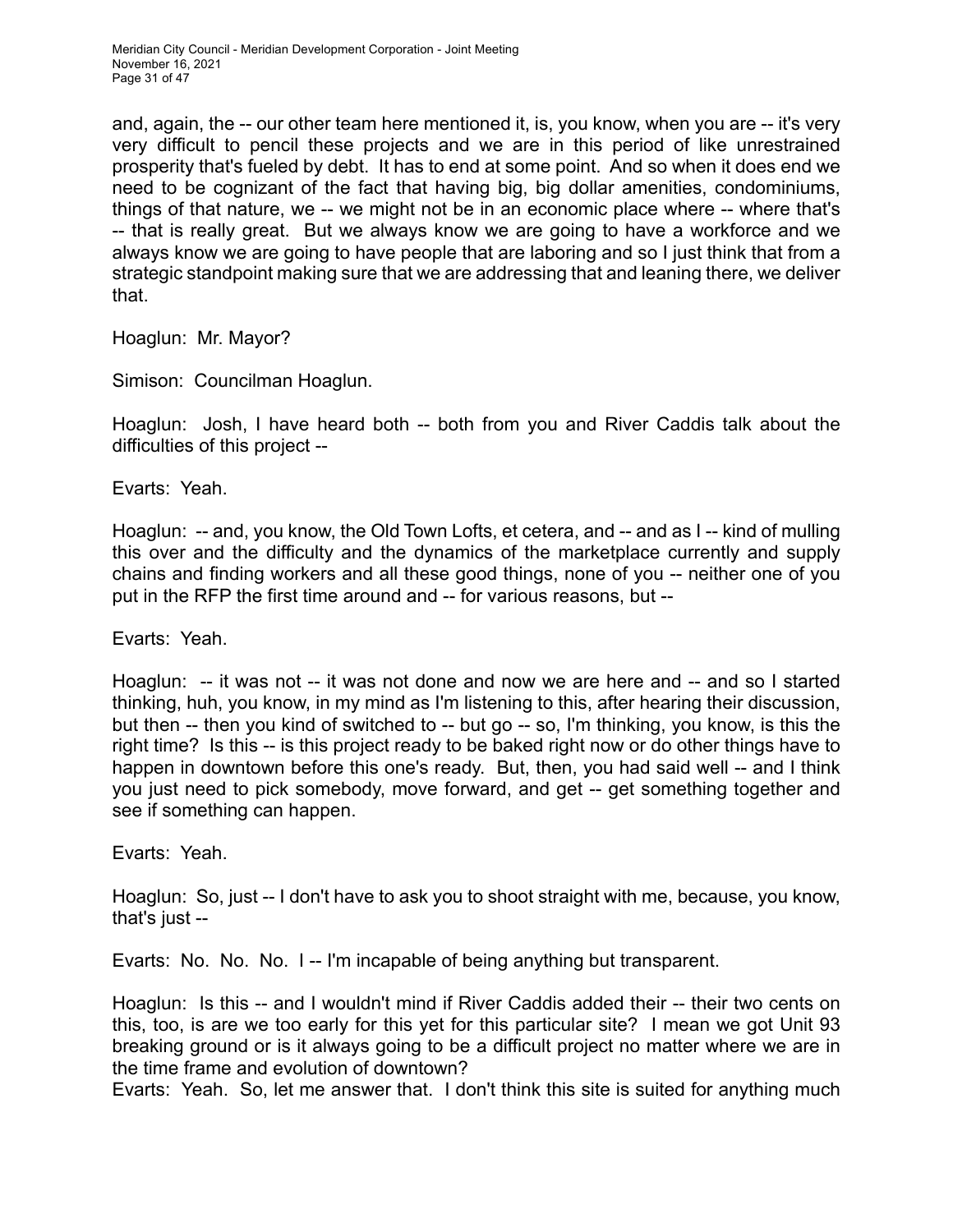more innovative than what Caddis and I are both producing. I love what they have designed. I think that there is -- I could certainly put together, you know, a proposal that would have a gap and -- and do something bigger. We wanted to propose something that could get done, that we knew the dollars and when we tell you this is what we are going to deliver, we just do it. I don't think this piece of dirt in particular lends itself to some of the gaps that Mr. Basalone's talking about, you know, being able to do a performing arts center. I just think that -- that where it's located and kind of where it's seated I don't know that that's the right piece of dirt for doing something like that. So, I don't think it's too early and I think we have -- we are always going to be an equity and political refugee location in this country. That's why we are seeing these great in flows of people and businesses are taking advantage of it, because we are getting all this great workforce that wants to live here and, then, brings their talent here and -- and we want those people here and it's creating pressure. The houses are getting gobbled up, that's great, and even though housing prices are going up, the problem is all the laborers, all the people that are -- that are working in our community that maybe aren't making those six figure jobs, they are getting pushed out of their ability to buy a home and we need -- we need that living space. So, I would argue that it's a natural location to do -- to do a project, either what Caddis has proposed or what we are proposing, it's the right time to do that. Yeah. You are welcome.

Simison: Any additional questions?

Evarts: I'm going to close with this. I really don't envy the decision process that you guys have to go through, but I really do appreciate all of you and what I will say is whether we are chosen or not, like Caleb and I's investment, like you are kind of stuck with us, you know, the work that we do here currently. Certainly we are going to finish the building and we are going to continue to be great partners in the city and I just appreciate an opportunity to put this into you guys. So, thank you. And thank you to Caddis for coming all the way from Michigan. I think that's wicked cool, not just because they went to my cigar lounge. All right. To peace out.

Simison: All right. Yes. Just an Amber Alert, as we have all seen. So, with that, Cameron, any comments that you would like to make before we go to the next phase?

Arial: Mr. Mayor, Members of Council and the MDC Board, it's -- you have before you the two presentations. Now the time is yours to deliberate and you have the three potential options for action moving forward and, again, as a staff we stand ready to support that decision whatever it may be and helping you and the city succeed in this. So, looking forward to your -- your feedback.

Simison: Okay.

De Weerd: Mr. Mayor?

Simison: Madam Mayor. De Weerd: I guess I have a couple of questions for staff. That -- that maybe can help as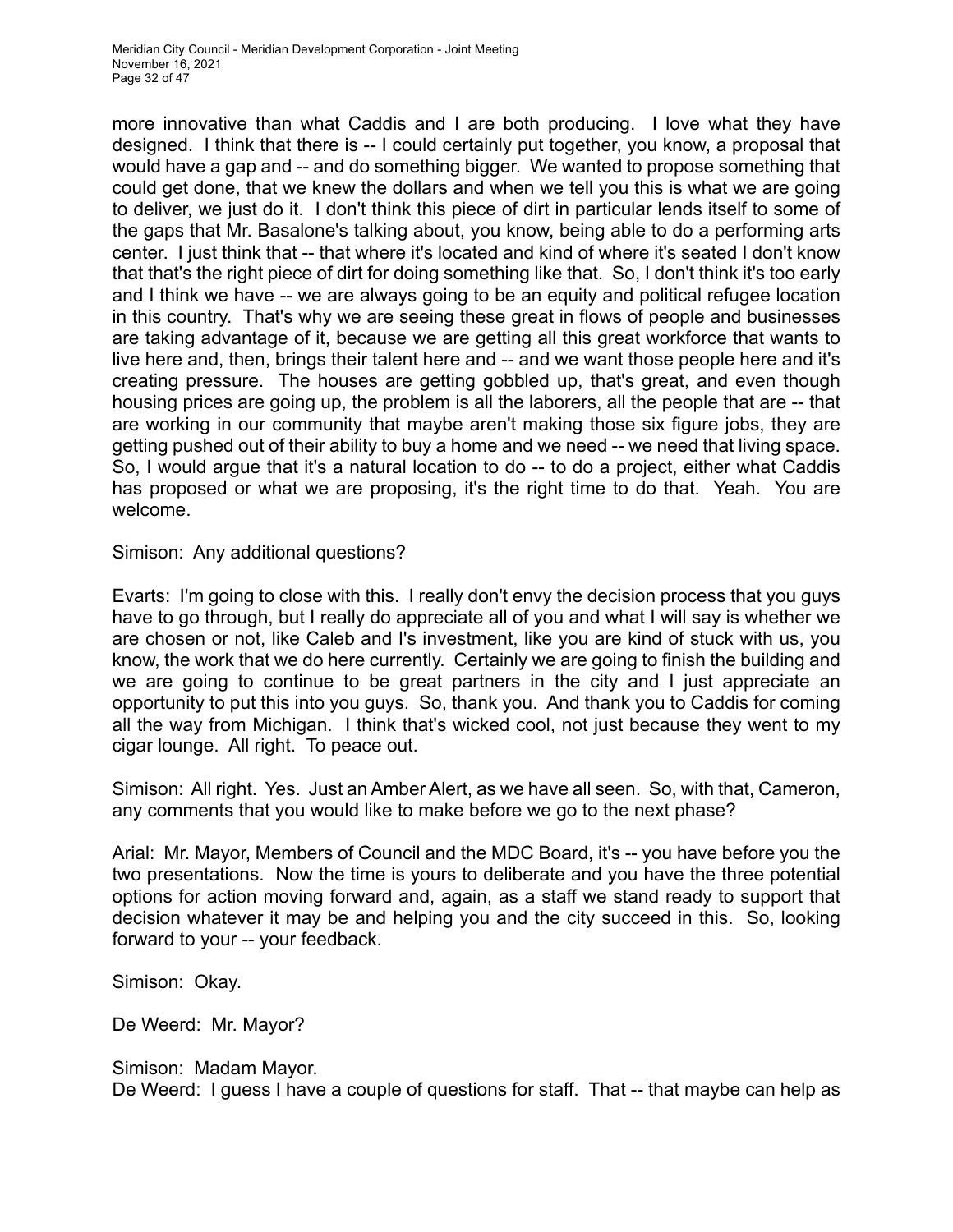we look at the recommendation to move forward, what we can build into some of that. We have had a couple of projects currently underway, as Josh -- Josh has mentioned and one that's been completed. What have we learned during those current projects that might lend to helping either of these two projects being considered as they move forward, but also to know what to build into some of the recommendations as we move forward with the project? That would be one question. Second question would be looking at the current parking scenario, once we build out the two projects that are currently underway, one further than the other whatever the parking needs coming into having this project move forward, are we meeting the parking needs? Is this going to have to help look at that? Can we do a one to one scenario? I guess that would be a second question. The third question is maybe to City Council, I am concerned having the community center as part of this, because alls I could see in what I was able to read was money that is -- are the current impact fee and no additional dollars to pay for parking and the things that really make this project a challenge. If you include the community center it provides a gap and it's going to be a hard gap to really fill when you are anticipating or counting on TIF dollars and you have a city project over there that doesn't generate any TIF money. So, is the City Council at this point looking at putting additional money into it and is that -- or is that going to just be an additional conversation to have with whatever project we choose to move forward. But I think those are three key questions that I'm curious to be answered.

Arial: Mr. Mayor and Commissioner De Weerd, so to the first two you had asked, you know, things that we have learned from current developments and things going on in downtown. Somewhat anecdotal, but certainly, you know, proof in the pudding, we as a city, certainly in partnership with MDC, our business community, we have got a cool thing going. Projects are getting done, things are being moved and at scale that I think is pretty -- pretty incredible, given the -- the opportunity before us. So, it is a -- we are learning a ton, I think it's safe to say. We have got great partners with everyone that's -- that's showing up and investing in our downtown. We have got a great business community. But I think probably an underpinning to your question is -- is, you know, the -- the potential fragility of that, the sustainability of that, how do we -- how do we be good stewards of that momentum that we are seeing and that's something that we are abundantly aware of, you know, how do we make sure we are designing things properly? Parking it properly, to your second question, you know, and -- and -- and really taking into account the current businesses and the -- and the residents that -- that reside here in downtown. So, I think we -- we have a great pulse on it. We have a great partnership with the business community residents and the development that's going on and, certainly, we are lockstep with our partners at MDC, which I think is -- is critical to the continuing of the momentum. But those are some things that I think we could absolutely parlay forward into this project and into future projects and certainly open to any comments that -- that others may have on that. To the parking question and parking need, this was, obviously, a big consideration in the RFP itself. So, you know, I think that was a factor you saw in the scoring with where parking was a major factor and where the committee ranked parking in that -- in their decision making. I do think even given our most recent downtown -- state of downtown forum that we did in partnership with the Chamber, this was an issue and we, as a city and, again, in partnership with MDC, we have done and will continue to do parking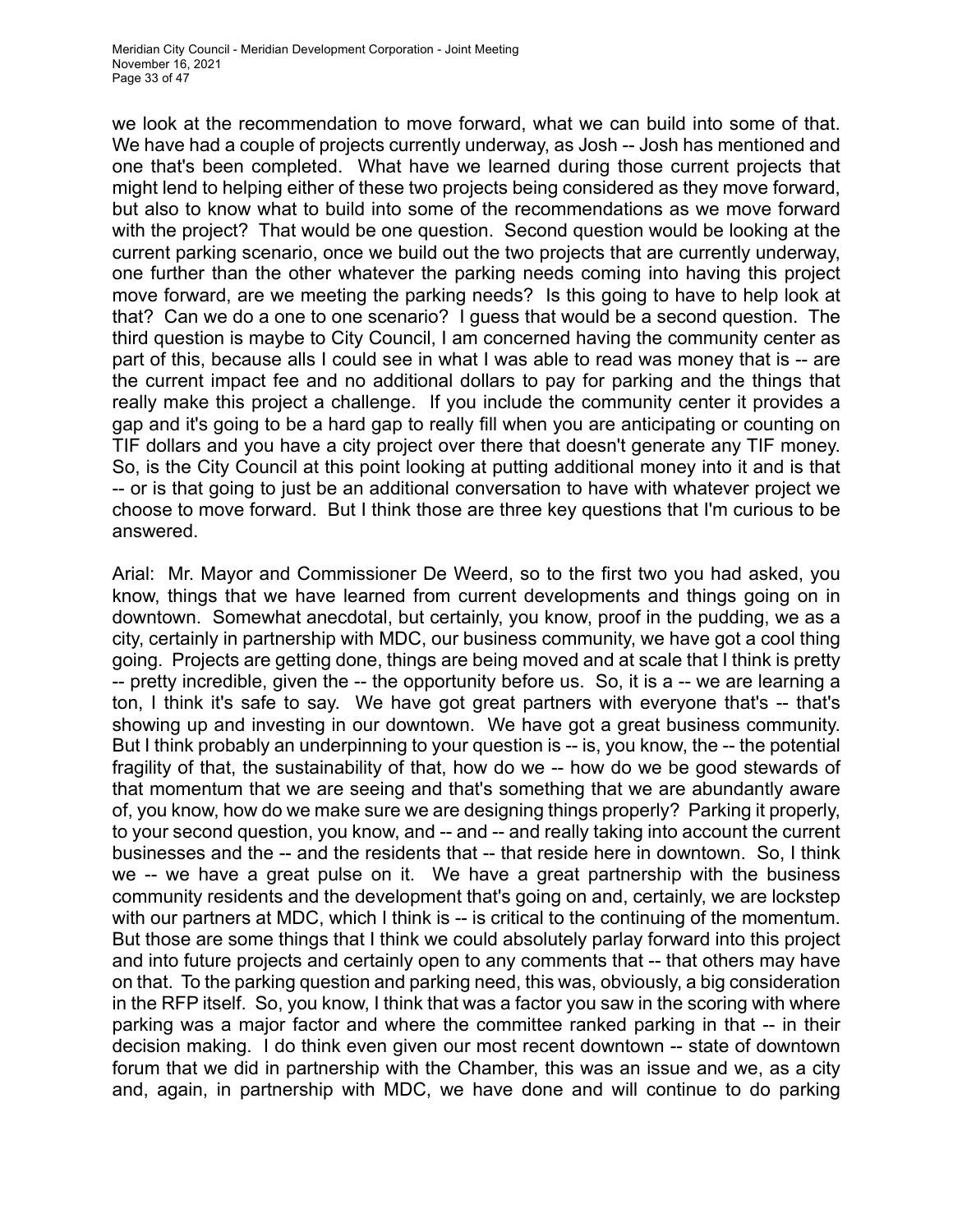assessments of our downtown. What is the available parking? What is the status of it? Those studies have shown, at least in the current state, we are not in a crisis scenario, but given that, we know that when you bring density, when you bring vitality, parking is an essential element to continuing that and so this is an opportunity to address some of that, certainly with the uses that are being proposed. So, we do want to be very sensitive to that and certainly we will be going forward. Hopefully that at least addresses your question, but certainly those are top of mind for -- for staff and I know it's been a discussion of -- of both bodies. So, appreciate the questions. As far as the community center, that is something that we -- we appreciated with both presenters and don't want to speak too much for others, but just the -- the -- the openness and -- and being forthright with what that gap is, you know, that took the form in one of the proposals where they just simply didn't bring -- include the community center in their proposal. The other was is they identified, if you want that here is what it's going to cost you. So, I think that, again, in my view and you as decision makers, you see now clearly what the cost of those things are and now are at a decision point on what you would like to do with them. So, hopefully, that -- that at least gives you some clarity on your -- your points, Commissioner De Weerd, but maybe open it to others of staff if you had further comments.

De Weerd: Yeah. And, Mr. Mayor, just to follow up and I appreciate that. From the MDCs perspective, we have to look at the TIF dollars and when you take out a chunk of that block and I think that both the presentations kind of have identified that concern, is we will not be getting TIF dollars off that community center and even if the city were to put money up to help close the gap, longer term, you know, that -- that lack of generating the TIF compounds and -- and so I just wondered what conversations the city has had to be a solution to -- to that.

Simison: I'm happy to answer part of that question, but I can't speak for Council and alone, I have thought to at least have it be part of the RFP to see what people could propose, see if there could be something innovative that could be part of this that would make sense through their project. I think ultimately what I saw is it created more challenges than solutions and I think that from my perspective I think the city has a better option to relocate the community center to another location and address the parking for it and for City Hall. That's not part of this project. That's my viewpoint, so I would not be looking to the city to fill the -- fill the gap in this project, because I think we need -- we have a better opportunity to succeed in other ways to fill those gaps for our own needs and meet the needs of both facilities. That's my opinion. But I assume Council Woman Perreault also has comments.

Perreault: As the Parks and Recreation liaison for the Council, I have had many conversations with the parks director about this -- this entire year and agreeing with the Mayor, we wanted to see what proposals we might get and see if the -- the private sector could be creative in a way that -- that maybe we hadn't anticipated, but I agree, I don't think that this is a location for the community center -- for one, we have been waiting on a study that -- that will be out in the spring on what our community wants from a community center and until we have that information from that survey I didn't feel comfortable proposing that we include this. I don't think the timing is right just yet for us to determine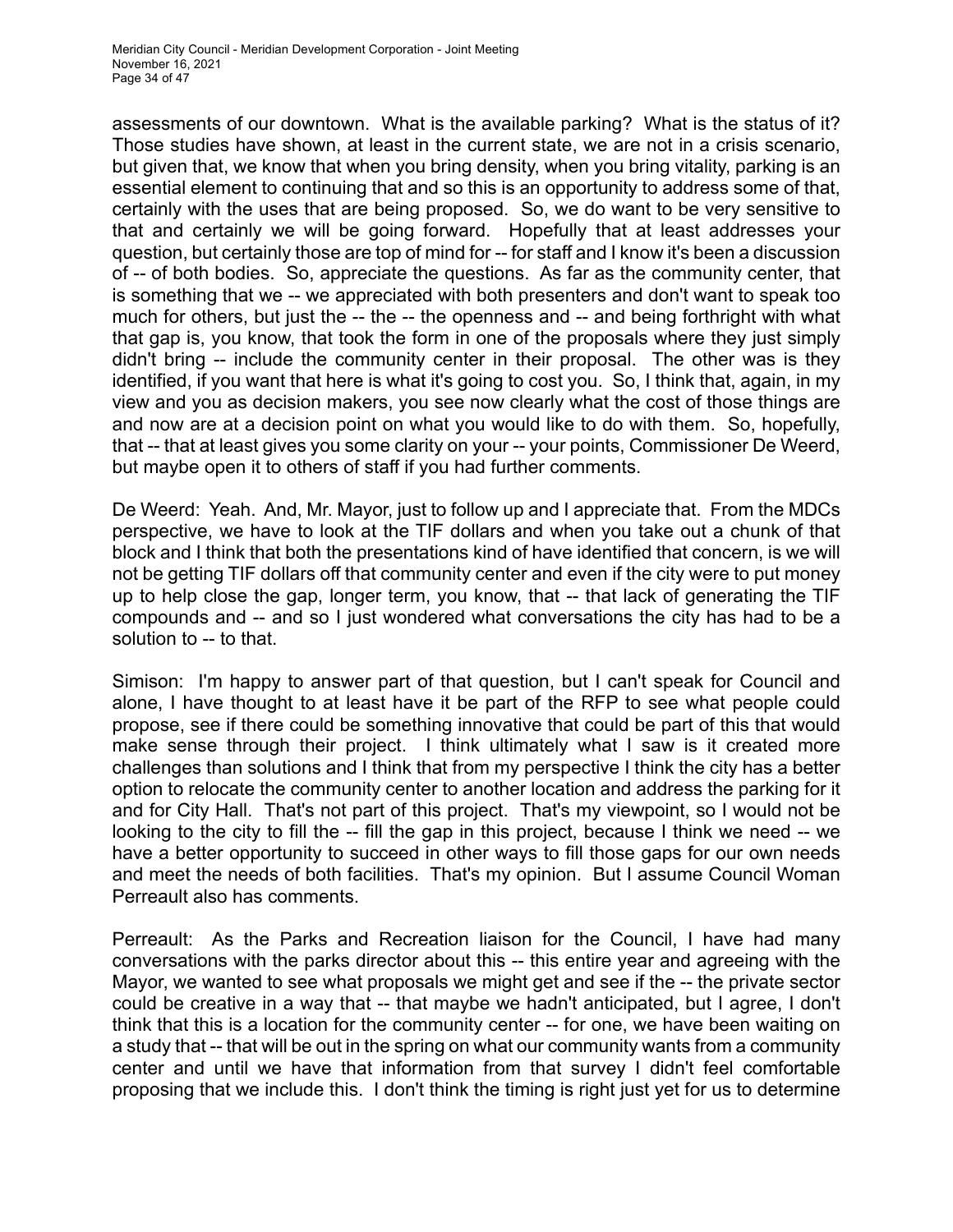exactly what size of community center that we need, what the uses will be. We are just not there yet from the information we are going to receive from the public and I just don't think the timing worked out in that regard as well. But I agree that this space is -- is too small to try to include, you know, such a significant amount of uses, but there has been a lot of conversation, a lot of concern about what happens when our current community center comes down as part of this project and the time that it's going to take to rebuild that community center, what the cost is going to look like. As you saw, the -- the funds that we have currently will not come close to meeting what we will need for a community center and so the determination hasn't been made as you asked this Council what will Council do to contribute additional funds beyond what we currently have and none of those decisions have been made, of course, because we don't have a set idea of what that community center is supposed to do and what the purpose is yet and so for me as the parks liaison, I was not in favor of including -- I didn't have an issue with putting it in the RFP, but I'm not in favor of including in that location, because of all those various factors that haven't been determined yet.

De Weerd: Mr. Mayor, I guess just one final comment on -- on that is, you know, the community center, although it's -- it -- we do have an existing one, there is an expectation for the General Fund to match impact fee dollars and -- and so whether you put it in -- in this location or another location -- and I think that's important for the applicants to hear this conversation, because it's probably one of those questions that has -- that has been a cause to that big gap. So, anyway, I -- I appreciate the conversation and -- and you have more discussions to have, but I think, too, it's important to hear -- have MDC hear some of that conversation as -- as we want to make sure that the TIF dollars can -- we can be a strong partner with those TIF dollars and we want to make sure that we can generate what we commit to.

Simison: And my two cents will be as much as you can generate towards public parking beyond for other needs in downtown, I think that would be the best way to utilize those TIF dollars, along with the other needs. Two cents.

Mueller: I have got a couple questions, mostly for our economic -- so, I'm curious. I have an actual -- my own dilemma in my head with these projects. We have only a couple blocks of true downtown to work with to go very high vertically. I know the neighborhood pretty well. So, on one hand we have got -- across the street from this development single level old housing, you know, averaging anywhere from 500 square feet to 1,100 square foot homes. So, on one level it does make me nervous to see a building as tall as like eight stories directly across the street from that, but on the other side, we only -- we have so little space in our little downtown to actually go vertically it seems really important to make the most of it when we can. So, I am curious with -- with zoning and when we look at the available -- we are running out of space. You, as an economic development person for downtown, how do you look at this when you are seeing these developments going? Does eight stories scare you or is it like this is the best use of vertical space?

Arial: Mr. Mayor and Commissioner Mueller, it's a -- that's a fantastic question. You know, it's -- it's -- it's -- it's a rub between who you are and your current status and who you want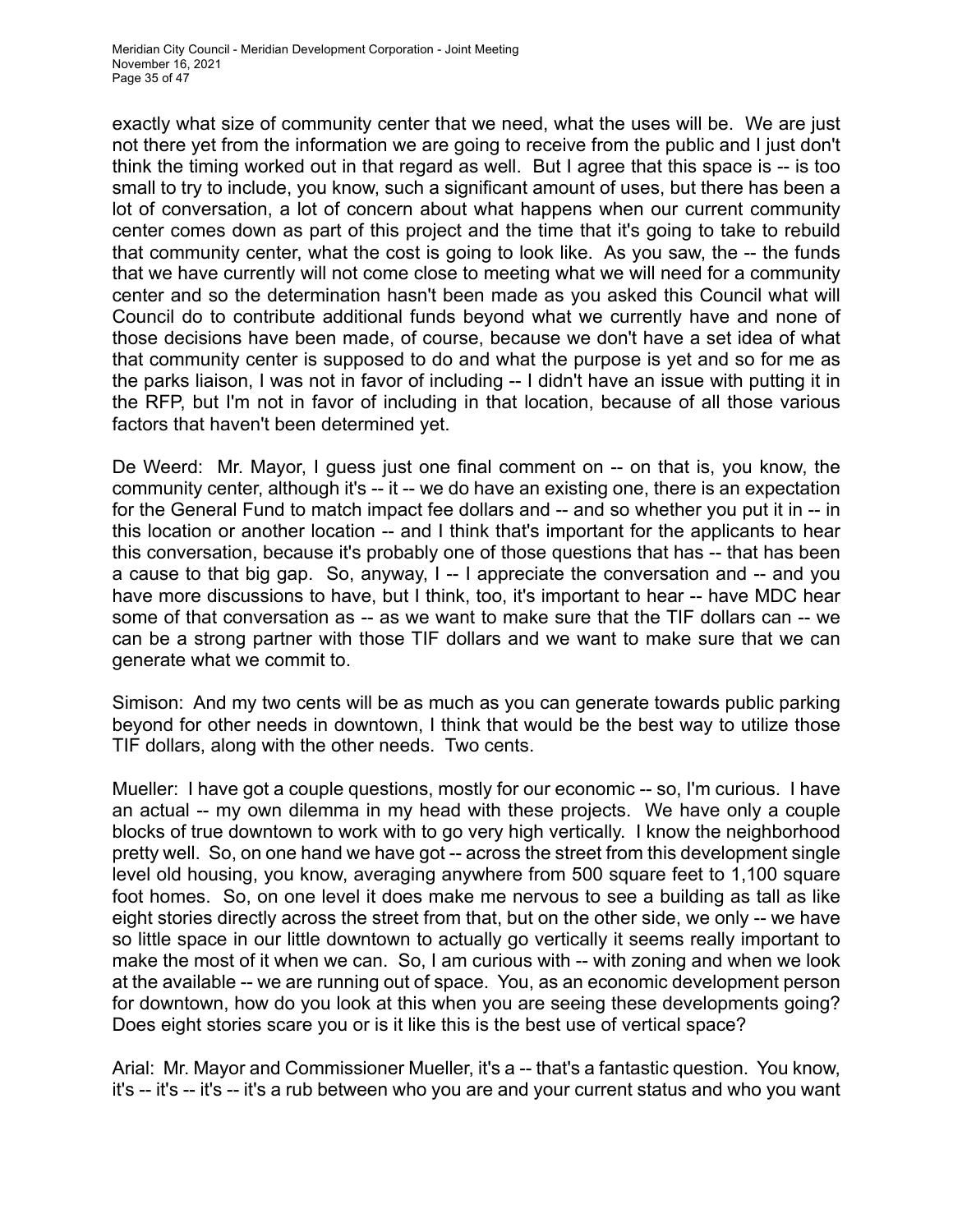to be or who you could be, I guess, is the way I would couch that. Really ultimately that's going to fall down to, you know, the decision making. What is our vision for downtown? What does it -- what does it entail? I personally sincerely hope that includes redevelopment. It needs vitalization. It needs, you know -- I credit Josh's presentation to -- to the workforce. We -- if we want vitalization and reinvigoration into our downtown, we need people here. We need businesses here and people to support those businesses, both as workers and as patrons. To your point about kind of just the verticality, it's here. We know it is. We have got Union 93, two towers at seven stories. A proposal potentially at the corner of Main and Broadway of more. Eight stories I think, you know, we are right there. So, that -- that reality is upon us. I think if we are struggling with that, I think that's natural; right? We are moving -- we are transitioning and, quite frankly, we are seeing a vision through. It's not going to be without its challenges. It's not going to be without its conversation and certainly it's not going to be without its trepidation, but I think that's something that our community in particular, Meridian, is up to and -- and has been and will continue to be and I think it's one of those where we as a group collectively come to better solutions. So, it's the -- you are asking the right question and I think we are the right group to keep it -- keep it on track in a way that will ultimately benefit our community.

Mueller: I appreciate that. I think it's good for everyone to remember an eight story building is already proposed on -- basically on Main Street. Can I ask one follow-up question. This is the obvious elephant in the room that we are still not fully addressing. As long as we have a one parking stall per resident rule in the city, we are steamrolling head fast towards a parking disaster. We kind of all know this, which means we need to receive proposals from people that have this type of gap, you know, ten to 14 million dollar gaps that are mostly funded -- the funding issue is always parking. So, the -- the -- the thing that I see on these two proposals is I see one that's downsized that's kind of like it will fit in to what we have currently going on. It doesn't solve -- it doesn't push our parking problem any farther forward and, then, I see this one, I do think at some point -- Ashley, I don't know if you can possibly do the work right now, but when we look at the amount of time that we have left on the TIF and the proposals of dollars that these developments will raise, you can't get to there. I don't know how far we can get, but we can't get to there. So, there is a gap to the gap. So, I think what is very important in making this decision is you have to decide is this the time and is this the development where we are going to make a push to solve some of this problem or are we going to punt on it? I think that's pretty paramount and for us to decide that we are going to solve it it is going to have to be a partnership between MDC for sure for TIF funds and I -- even with it -- with it being a gap too far, probably with the developer and probably also with the city. So, without knowing that every buddy's party to work on that, it seems hard to make this decision. Anybody want to weigh in on that?

Arial: Mr. Mayor --

Simison: You want to take it? Okay. Go ahead.

Arial: Just one quick comment. Sure. Why not. Commissioner Mueller, great questions. I think your -- your question about the TIF -- and I can certainly defer to Ashley as well on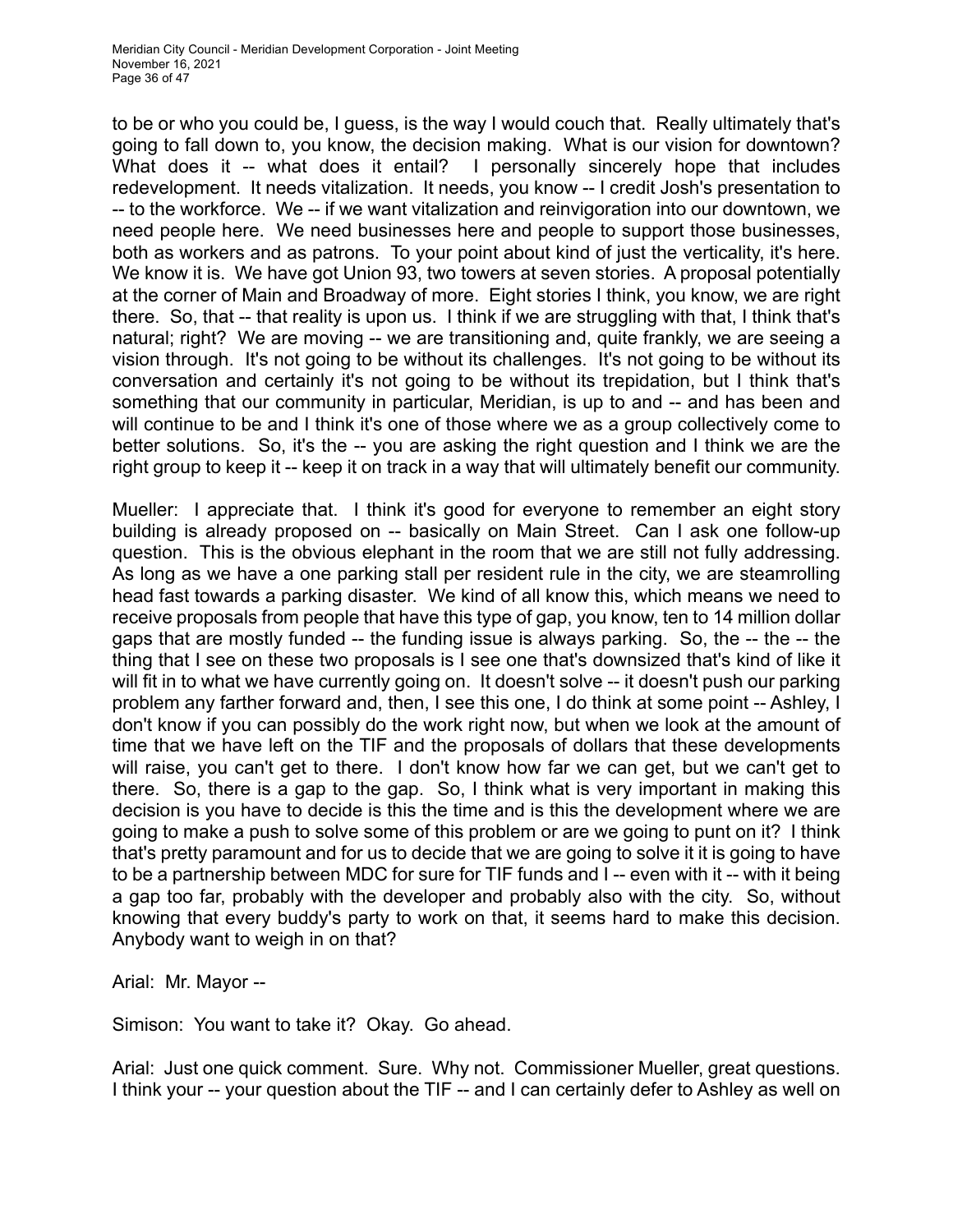this, but this -- this particular proposal is in the new Union District, so newly formed and, therefore, you have -- and I'm trying to get to the -- the presentation, but, essentially, you have new life in that, so you get the full -- full benefit of the term of that. Again, in my opening presentation you saw kind of the evaluation of what these proposals -- two proposals would generate in TIF. The one would be sufficient to fund at least the majority of the known projects. The other was a couple million shy. So, hopefully, that helps address that question.

Simison: And I think this goes back to the question that you were asking that were the same questions I was looking at, especially with River Caddis. If you pull out the community center and you pull out the parking for that, that number gets driven down immensely. I didn't ask them the question, it's like, well, what if you just replaced that with now typical -- that may or may not be what they do, you know, they could just downsize the project and not include a community center and not have more parking, but at least the TIF doesn't change. But if you throw a hotel in there what does that do now from that standpoint. So, there are questions, absolutely, but, you know, you got to the heart of the conversation and I think by us saying that the community center is not part of it, it changes those numbers dramatically if that's the direction and I don't know if -- honestly, if -- if a decision can be -- can or should be made tonight without looking at different numbers without those pulled out. You know, we don't have the full secret sauce on those numbers if that's a conversation with River Caddis that we want to have or not. And, Ashley, were you looking to say something as well?

Squyres: Thank you, Mr. Mayor and Members of the Council and the Commission. You know, the one thing I just want to remind everybody is the Union District was established in 2020. We only have a lifecycle of 20 years, so we are burning daylight already. I can't -- for whatever reason I can't pull up the original financial feasibility study for the district at this time, but we anticipated Union 93 already moving forward with their project and creating TIF in this next year. The valuation change between 2020 to 2021 is a hundred dollars. So, we are not going to accrue any TIF this next fiscal year. So, we are now 18 years -- or, excuse me, we have 18 years left. It takes about 18 to 24 months to start accruing that TIF, so we don't have a lot of time left already and so that's just something I want this Council and this body to be mindful of in making a decision, is that the clock is ticking very very fast. Costs are going up very very fast and if we want the chance to be able to help fund some of these public improvements fully we have to act now. We can't -- we can't delay this decision.

Hoaglun: Mr. Mayor?

Simison: Councilman Hoaglun.

Hoaglun: To that point, Ashley, not to delay the decision, I am interested in what River Caddis proposal would look like without a community center and -- and trying to compare a little bit more apples to apples I guess, but is that a type of delay or you are talking about putting off to another RFP type of delay?

Squyres: Mr. Mayor, Council Member Hoaglun, I think we -- we need to make a decision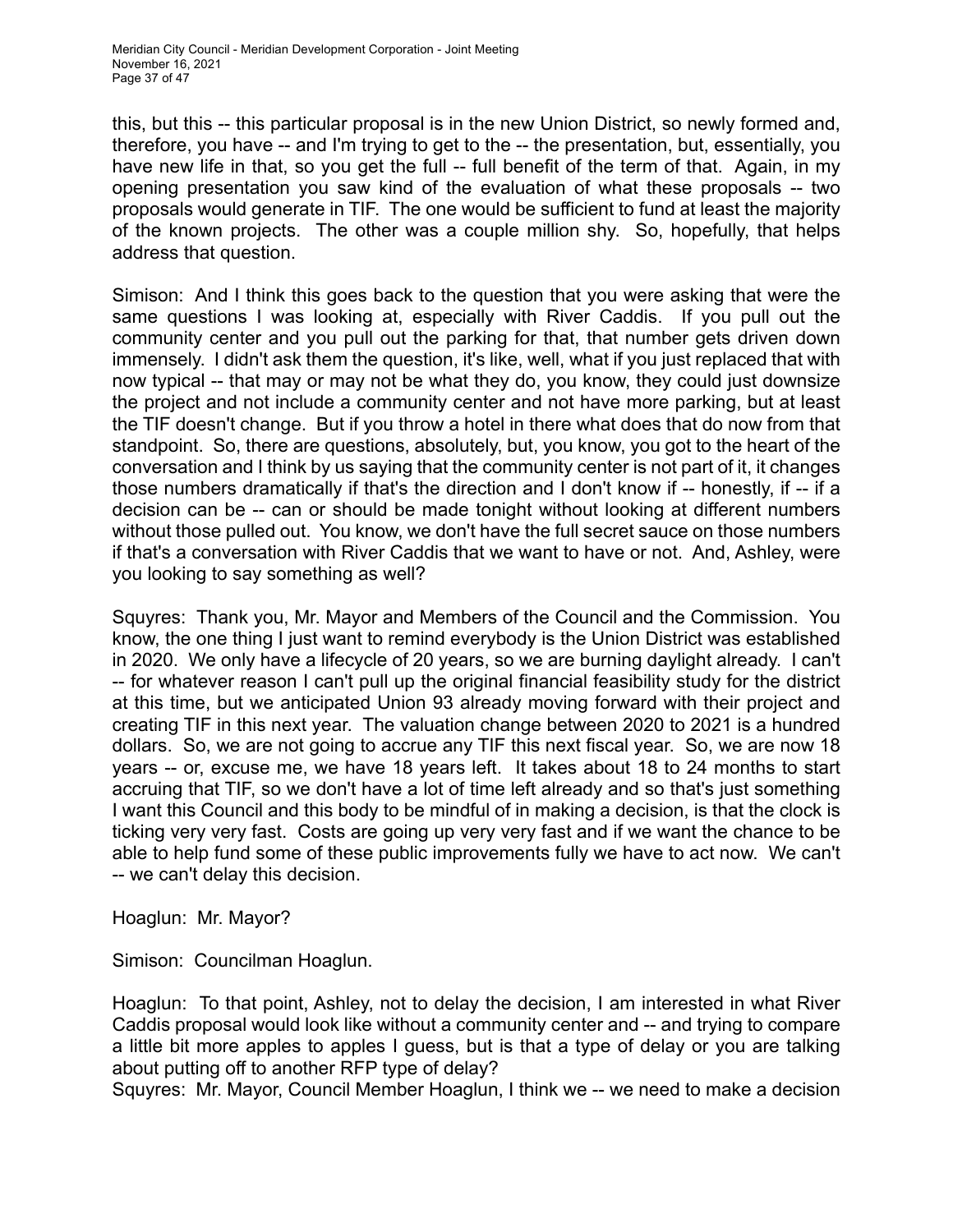within the next couple of months I guess is where I'm going with that, rather than going out to RFP, rather than delaying a decision in order to understand what the needs assessment is going to be for this community center and -- and just kind of, you know - you know, staying on that conversation for the next several months. I think this is something that we need to act as quickly as we possibly can, because we do know that the next steps of the negotiation, the development agreement, the OPA or a participation agreement, that's going to take some time and just to give perspective, we spent 14 months with Galena on the original RFP for this site, so -- and we were back here and it took that amount of time to figure out we weren't going to be able to get to where we needed it to be with the project. So, again, time is just really precious.

Hoaglun: Okay. Thank you. And, then, Mr. Mayor, just to follow up. I'm of the mind, too, for a community center I think we need further discussions on what that looks like. Are we going to do -- to Commissioner Basalone's comments earlier, you know, do we have an auditorium facility and, then, we have a spoke -- you know, a hub and spoke type of system for the city and -- and those types of things, to have it in that space right now I don't think is critical. We can -- we can do something else and I think parking is more of a priority for downtown than -- than the community center right now. So, I don't know if that helps or hinders the time frame, but I am interested is, okay, what does that look like for River Caddis if they don't have the community center and to your point is it retail, is it commercial, is it just parking, is it more units, that sort of thing and what does that look like and where do the numbers land on something like that? I think with Pacific Company and those types of things, it -- it's there, it's ready to roll and you have got good -- good numbers I think, a good feel for it, but those are the decisions, four stories, eight stories, you know, those have a great impact on our -- our community 20, 30, 40 years down the road. So, something we have to consider.

Simison: Commissioner Basalone.

Basalone: I will try to be real quick, instead of being as verbose as I tend to be. I think that we do have to make a decision. I agree with what Josh said and I believe the gentleman from River Caddis has mentioned this also. We have two good proposals here. I don't believe in going back to square one, new RFPs, all of that. We have two good proposals. We have two issues. We have been trying to put square pegs into round holes in a number of areas. The community center. I love the comment about community input for what a community center should be. It might be a standalone community center. But it isn't something where we try to force a smaller community center into, essentially, a private project and take away tax money that could be going for other public good if it's been earned. So, I think we have the public parking issue and we have the public community center issue as separate issues. But these two projects, in my estimation, are great projects. Both of them talked about collaboration, wanting input from us, from the community and so forth. So, there is room with either one of them to do some negotiating, as Councilman Hoaglun said. Could retail go in in place of the community center in the River Caddis project? Certainly it could. That could be negotiated in some way. Could additional parking be put in in some way? That could be negotiated. We have two potential partners who want to collaborate with us. I think we should take advantage of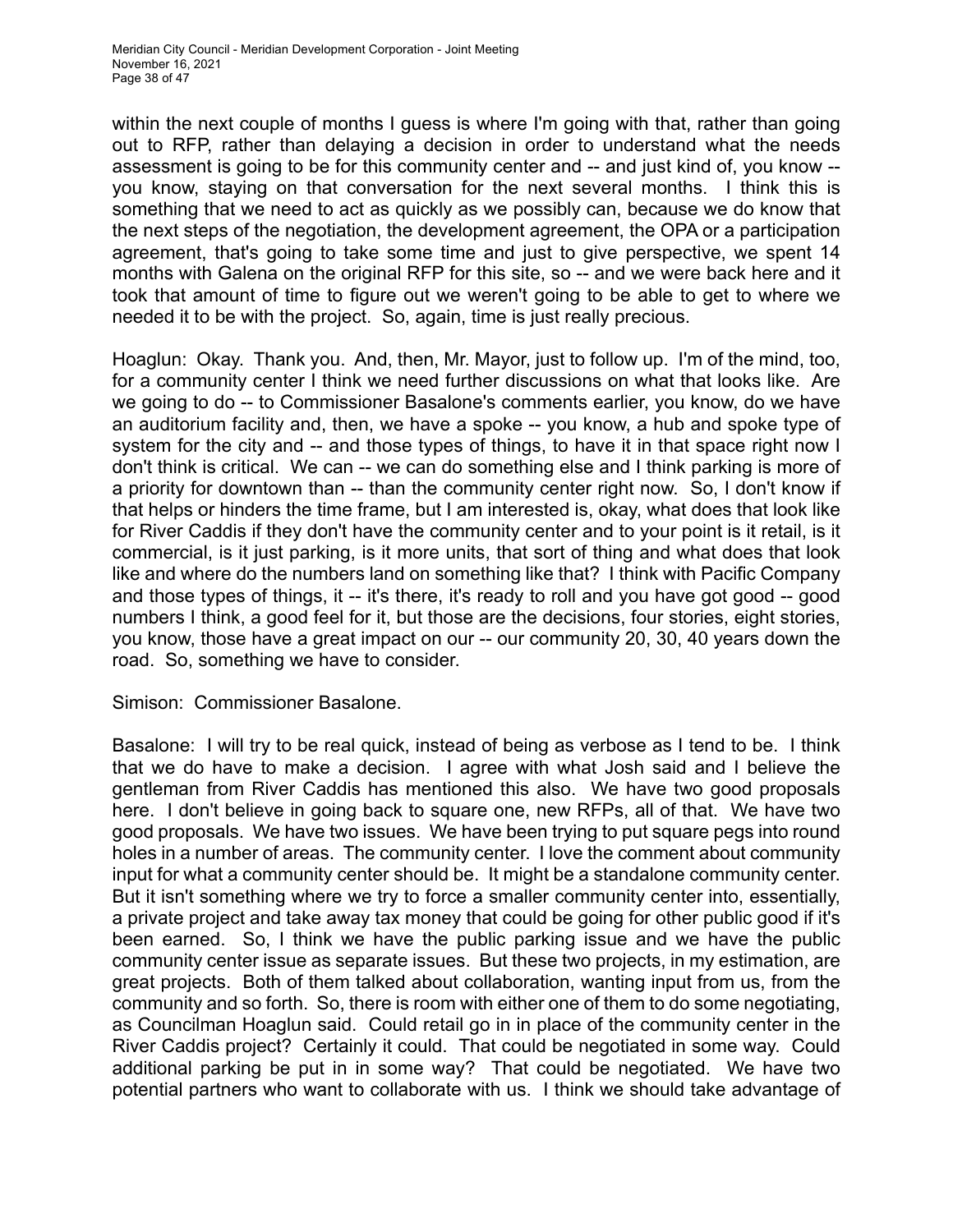them, make a decision after due deliberation and move forward. But let's not move backwards.

De Weerd: Mr. Mayor?

Simison: Madam Mayor.

De Weerd: Do we want to ask either of these applicants a question?

Simison: If you have a question.

De Weerd: I guess in both the presentations there was flexibility to respond to what the community needs were. If the community center is -- is not an amenity or a piece that either the Council or MDC is -- is looking towards and helps address the gap in our first project and certainly if they fill it with commercial -- and you mentioned a boutique hotel or -- or other options, that's -- that's certainly going to add to closing the gap and I did appreciate they had more than -- more than the -- they were looking at more parking than what was required and I agree with the conversation that we have to look at parking requirements in our downtown, unless the city wants to be part of that -- that solution, as well as MDC. But I do think it comes down to which project theme do we want to move forward with and who had even specificity that it gives us detail on what the creative solutions and creative elements to a proposal would be.

Perreault: Mr. Mayor?

Simison: Council Woman Perreault.

Perreault: If -- if permitted, I would like to hear from -- from both on why there weren't other uses considered. Perhaps retail uses. The -- Caddis didn't include any -- any other uses besides the community center and -- and residential. I just want to understand if there were considerations made for other uses, what they were and why they weren't included.

Simison: Gentlemen? Yeah.

Evarts: All right. So -- so, we did -- we did propose office space. So, office space residential, but not community center and we intentionally avoided retail, because we felt like being on that edge of that residential part of the -- part of the neighborhood that, you know, I was asking myself how would I feel if I was trying to court different kinds of night activity stuff that's going to be happening, again, across from my kitchen and we felt that based on the inquiries that we were getting for Old Town Lofts is we are getting the right amount of inquiries and the right product mix for retail that's going to go into that space, but what we absolutely do not have is commercial office space.

McGraw: You are taller. So, John McGraw, River Caddis. Thanks. So, the -- the approach that we took was we were given a set of parameters and within our team we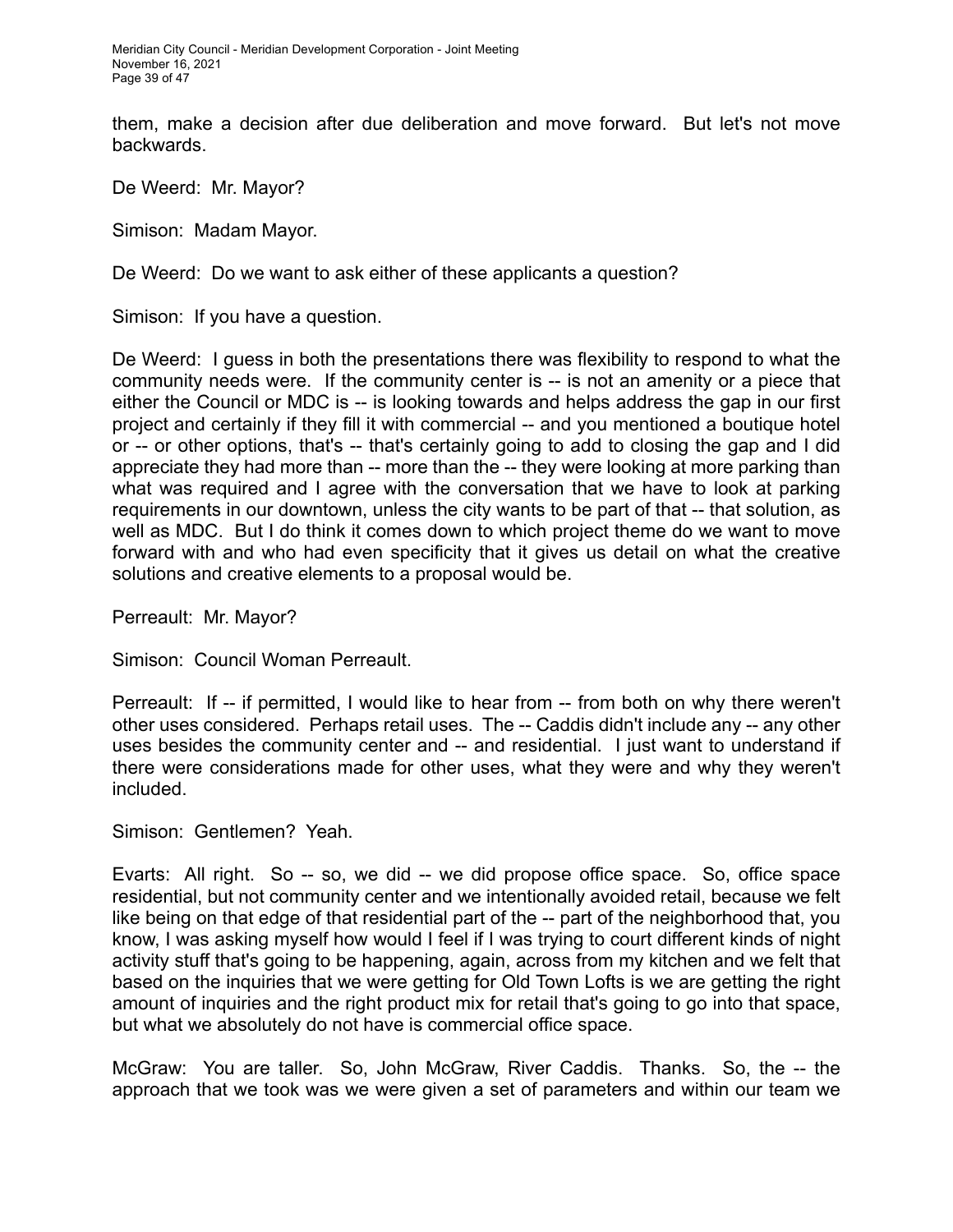decided to include this community center as doing so and we did that because we saw another path in getting more parking. That was a way that we could point to an additional however many spots and the community center could be -- I don't know what the community center is made of; right? I don't know what it wants to be now, what it wants to be later. I don't know if it wants to be a business incubator. I don't know if it wants to be a -- an amenity to the public. So, I'm really unsure. But we were given a set of parameters and we tried to achieve that. We showed that there was a gap, but we still have a lot to solve. So, can we put in retail? You know, we have approached different folks for hospitality, for restaurants, you know, we can approach that with -- with everybody. We don't know today, but that's -- it's, obviously, open for discussion, so --

Perreault: Mr. Mayor?

Simison: Council Woman Perreault.

Perreault: I want to clarify the reason I asked that question. In the RFP it says that - number -- letter C, preferred project should feature a mixed use development with active street level uses that will bring visitors to the area, service downtown residents and workers, and contribute to the vitality of downtown. So, I don't see residential doing that. I see community center doing that, but I -- if I'm reading things well, that's probably likely something we are -- we are not going to consider keeping in. So, I just wanted to understand what your perspective was of that -- of letter C, what that mixed use development with active level uses looks like and curious if you did have any questions with the staff about what those elements might -- might be. So, this -- this RFP was a little general in that regard and so I just want to, you know, make sure I understood that -- that -- that there was -- you know, just wanted -- just wanted to see what your interpretation of that statement was.

Evarts: Yeah. Council Member Perreault, just in the -- in the consideration of time, because you guys are -- are limited. I'm not trying to avoid the question. I think we could spend hours, perhaps days, nugging through the details of what's -- of what's going on here. I think that -- I think that the lack of the clarity that existed and I think the -- even though it was well intended, I think including that community center element created a certain amount of pain. I think the -- the issue in terms of activation -- certainly the way we were looking to address it was simply -- was work -- people that were living and working in downtown Meridian and, then, activating that hard corner that was painted - or that was pointing on 2nd and Idaho, because I do believe that all the activity is going to be pushed to 2nd Avenue. Like Broadway is done, because it's the access point for all the big developments and so 2nd Avenue will be activated, so that's why the office building with bigger frontage and drawing people, that was -- that was the direction we went with in terms of pushing people, so --

McGraw: You were correct in why we didn't -- you know, why we put in the community center as that frontage. That community center across the nation, community foundation, whatever that may be, is done to activate space. That's why we have big windows. We thought that's where people work, that's where people play, that's where people learn,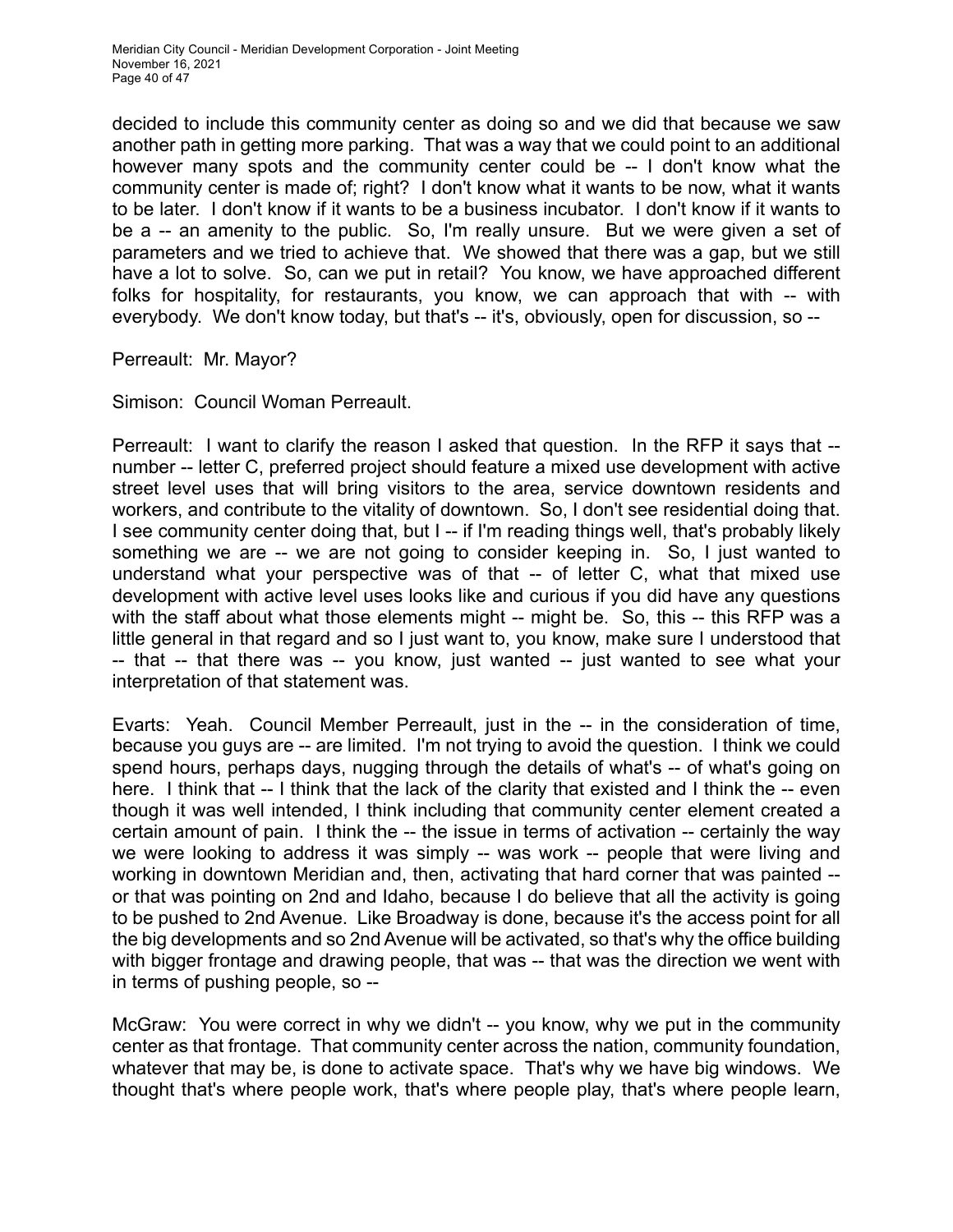that's where people grow. Activation was part of the project. I was looking at this as we are adding 20,000 square feet of commercial. I mean that's how we -- as designers, as collaborators, that's how we were looking at this. We were -- we were assuming that this community center was more of an amenity and that that's what was wanted, but, again, choosing the group that can help provide the structure, this -- this deal, this development is -- is probably the most important part. Just figuring out the right team, so --

## Simison: Councilman Bernt.

Bernt: Mr. Mayor, I just want to say thank you to these two companies you know, these two individuals for their presentations today. They -- I think that you both -- both companies did a great job in casting a vision for what you feel our downtown needs to look like and, honestly, at the end of the day I think that's what it boils down to me is what -- what -- what vision are we looking at, because if I'm hearing you both correctly, you are both willing to negotiate, you are both willing to come to the table, you are both willing to participate in the design aspect, you are both extremely interested in collaboration. So, in my opinion that's a tie. I think -- I think there is no doubt that either one of you would be big supporters with that process going forward. For me it's a matter of which individual casts a bigger net and bigger vision for our downtown going forward and it's no joke that I have never been in favor of a community center in that project. I have said it before and I will say it again, I have never liked it for the -- for the same reasons that were specified earlier. I -- I think that if there is one thing that this downtown corridor needs the most it's bodies. It's -- it's bodies coming downtown to live, work, and spend money and -- and in order for people to spend money in our downtown corridor we need people living down here and we need people working down here and that's just that simple and so in my opinion there was one company that did a better job casting that net and -- and -- and provided the vision that I'm looking forward for downtown and that is residential and office space. I'm okay to make a decision tonight. I think it's crystal clear in my view who I support going forward. I would invite other Council Members and other Commissioners to see if they share that same clarity or that same opinion. If not, then, we need to probably continue this discussion.

Perreault: Mr. Mayor?

Simison: Council Woman Perreault.

Perreault: I don't yet have the clarity I would like to have to make that decision this evening.

Simison: While I don't have a vote, I would agree in that context that, you know, personally if I was plotting their path forward I would give them both two weeks to reply to the information and the changes that they have heard today and give that back to the group and we either set a joint meeting or individual meetings to have conversations and make said motions. I assume that they are done separately and not together by each board it has the approvals -- we are going to all vote and if MDC goes one way and the city goes another in the same vote, that -- you will have to excuse me, it's my first time going through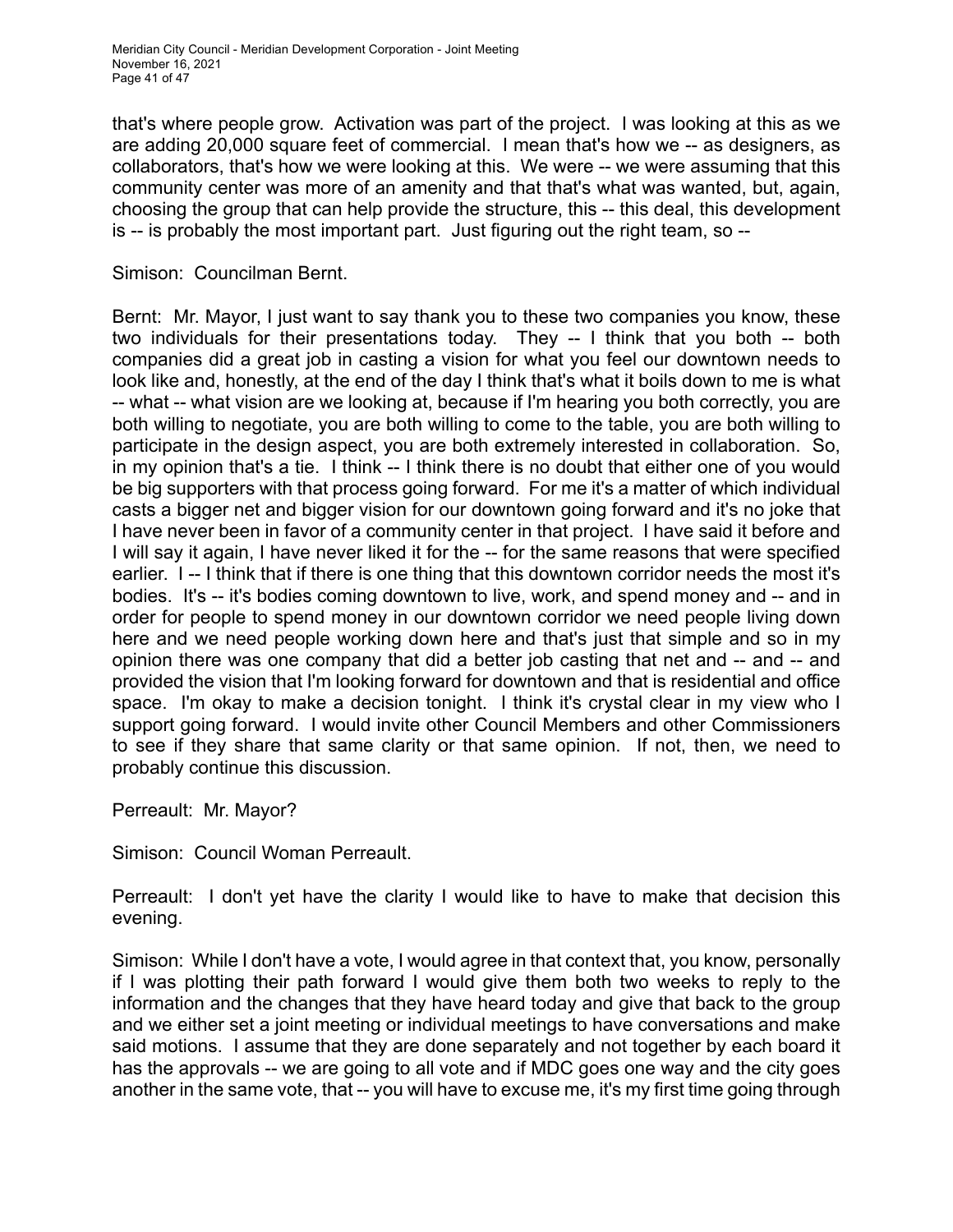a joint meeting dual RFP process for a solution.

Arial: Mr. Mayor, previous precedence would be that it would be a combined vote.

Simison: A combined vote? Okay. That is -- I have learned.

Cavener: Mr. Mayor?

Simison: Do I get to vote in this one, too? Am I still without vote?

De Weerd: You are without.

Simison: Oh. Yeah. Councilman Cavener.

Cavener: Thank you, Mr. Mayor. I think I'm supportive of your idea of giving both respondents a couple of weeks to process the information they have heard today and so I think it's important at least for MDC Commissioners and City Council Members to make sure that they are candid with their feedback and I think it's important at least to share my perspective of that. When this whole concept was first presented to the Council it was a what if scenario. What if something that's kind of a catalyst project could be launched in this area replacing our existing community center, replacing our park, and I think that the feedback from the Council was that we are intrigued to learn more. But I know that many Council Members were very hesitant about giving up our community center and for me particularly giving up that little bit of park space in downtown that whatever would come forth would have to be pretty spectacular for me to be supportive of losing either of those in downtown Meridian. Now, I know since then there has been other conversations about potential locations for parks and potential locations for community centers and I'm open to those conversations, but I'm not one that would be supportive of moving forward with either proposal in a transfer of land until we have those questions answered about what is going to happen to the park space in downtown Meridian and what is the vision for a community center for Meridian residents. So, I like both. I think both projects bring forth a particular merit. It's apples and oranges. Just kind of depends on which one you would want to pick. I think both could be really beneficial for downtown Meridian. But it's going to be really challenging for me to be supportive of either moving forward long term until those other questions are answered.

Simison: Councilman Hoaglun.

Hoaglun: Mr. Mayor. I have had some discussions with our parks director about what are the options and -- and I think it's incumbent upon the city, if we utilize this parkland for this -- one of these projects, it's incumbent upon us to find that replacement property and figure that out. I mean that's -- it's a city park and we have a priority of redeveloping downtown, along with MDC as their priority and to do that we are going to need that space, so we are going to have to figure that out and I think that's on us. I don't know if others feel that way on the Council or you, Mayor, but to me we have to -- we have to move forward with something if we want to replace that.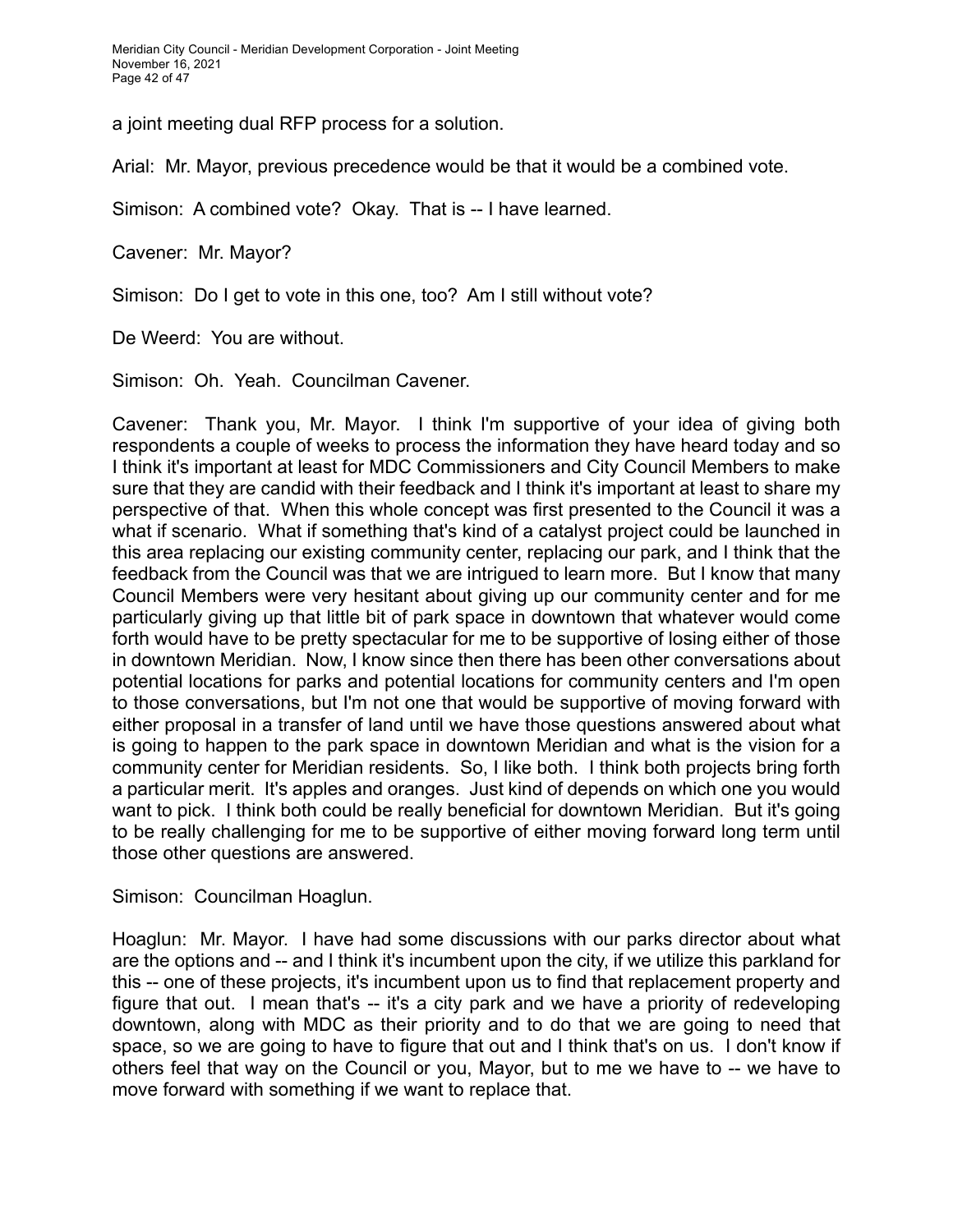De Weerd: Mr. Mayor?

Simison: Mayor Tammy.

De Weerd: I guess I was intrigued with the first proposal by saying, you know, they -they were not totally opposed to the conversation of maybe looking at replacement property for the park. So, they did bring that up. In response to -- urban parks are going to look different than rural parks or suburban parks. You won't have the open space, but you are going to have the plaza space. I do appreciate the first project and -- and the detail that they offered with the live walls and the street trees and -- and festival street. So, there -- there was attempts at -- at creating more of the urban space, the urban public space that I thought was very creative and innovative. On the second project it didn't give us very many specifics, but there was nothing that it showed how that urban open space or public space would exist and maybe it was something that, then, was further defined in deliberations, but if we are looking at what we asked in the RFP and how it addressed, we are changing or moving the teeth by saying we are taking out the community center, which is a destination. If we wanted to really look at what project is going to draw people to it, it would be that community center in all fairness, rather than the -- the Class A office space that are going to bring the same people there every time. So, we do have elements that we could make a decision and say these are the -- the aspects that we need from the team that we choose to move forward to do if we really do want to move forward, because we need more specifics or right now we can identify what do we want each team to bring back. Do we want them to address what is that public -- public amenity, whether it's an urban design for public gatherings, a draw to our downtown. If it's replacing the open space that we would lose from Centennial Park and the community center as a whole, how can we replace that at maybe a different location. We have got to address the parking aspect and what -- what the community elements are going to be and what the amenities are going to be for the apartments or the residential that would be in downtown. I guess if you don't want to pick a team, those would be the elements I think that need to be at least fundamentally what we need to hear back from both projects if we don't want to make a decision today.

Simison: Just my two cents. I think if they want to and if they choose not to, well, that also speaks to the viewpoint on if they are just fine with what their proposal is and, you know, it is what it is versus invest more time and energy into those modifications. Because I think that they have been given a lot of good information today. I really do. For them to either adjust and provide additional or sit back and wait for us to make a decision if they choose not to make any modifications.

Bernt: Mr. Mayor?

Simison: Councilman Bernt.

Bernt: After reading the tea leaves and hearing the wonderful information that has been given us to this evening, I -- I really do appreciate the recommendations by former Mayor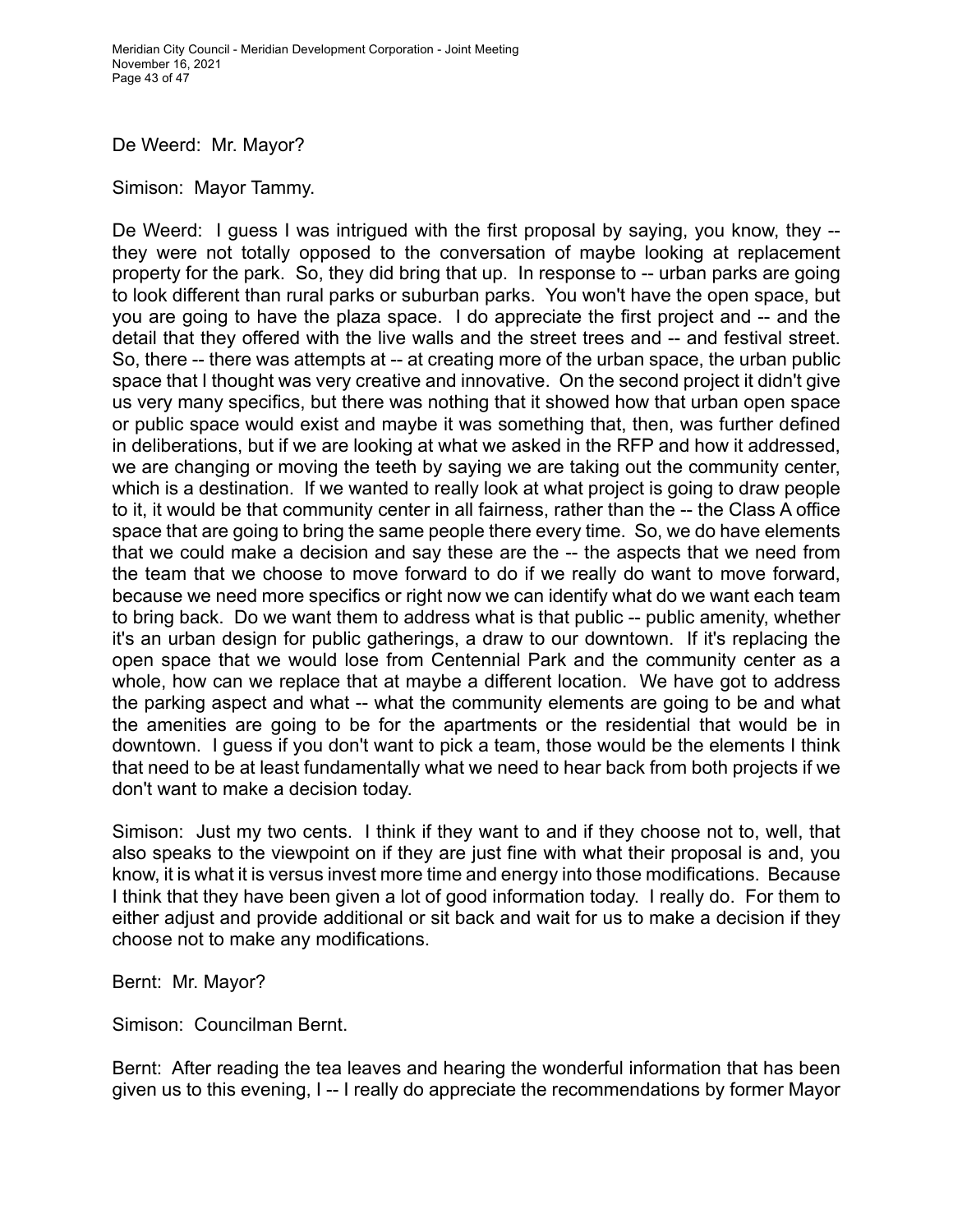Tammy and -- and I agree with her wholeheartedly with regard to discussing furthermore public space, you know, what do these two projects offer in regard to, you know, the draw to downtown, the replacement of the open space, elements of the community center, parking and all the things that were mentioned by Mayor Tammy. So, I -- I would be supportive of continuing this discussion. We have 15 more minutes until our -- our 6:00 o'clock meeting starts and I know that there are some things that we need to do before then as well. So, I don't know what the time frame looks like and I -- and I ask for guidance in what that looks like and what we -- the formalities with -- with that before I make an official motion.

De Weerd: Mr. Mayor, I guess as -- maybe we need to ask the applicants what kind of time frame they would need, but I would -- just to add to the list is with more specificity that draw for the public gathering space is important. But also equally important is what the financials will look like. So, as -- as some of these changes are considered in particular for the first project, how some of these changes might close the gap and maybe, then, staff would need to do a new financial analysis at to -- to say what TIF would generate that would help us make a better decision as well.

Simison: Would the applicants like to provide any feedback on proposed time frames for any additional changes based on what you heard?

Evarts: Yeah. Mr. Mayor, City Council, MDC Board, I also want to protect Caddis in this whole thing, so this has gotten very complex, at least in my view as a respondent, because I think what Mayor Tammy has been talking to in terms of activation on 2nd and stuff like that, when we were originally putting together our response to this, it wasn't with the consideration of taking city streets and doing activations and -- and stuff like that. So, I want to be careful that -- that you guys give us some really clear boundaries for what you guys want us to address, because I don't want this to be something that is unfair to them or to us. I mean ours is pretty straightforward. There is not a lot of mystery there. But -- but I also want to make sure that it's a level playing field, that when we are responding to these things that we are not unintentionally creating things that are going to cause hardships and I certainly don't want a group that's traveled here from Michigan to feel like they are getting marginalized, so -- by a process and their time wasted. So, that's my two cents. I'm happy to provide anything on -- you know, we are -- we are committed and already doing things, but I just want to protect them. So, they are probably better suited to kind of answer that.

Bernt: And, Mr. Mayor, it's -- you know, with -- with all due respect, it's -- it's totally okay to -- to participate via Zoom, you know. I mean if the folks, you know, want to participate via Zoom and I -- that's totally respectable and, Mayor, we only have ten more minutes.

Simison: I know. We are just trying to get a time frame for any sort of re -- new information back to the city and MDC.

K.McGraw: Well, I got up at 5:00 a.m., so I got to talk. At least a little bit. I'm Kevin McGraw. I'm the president of River Caddis and John's proud father and his brother also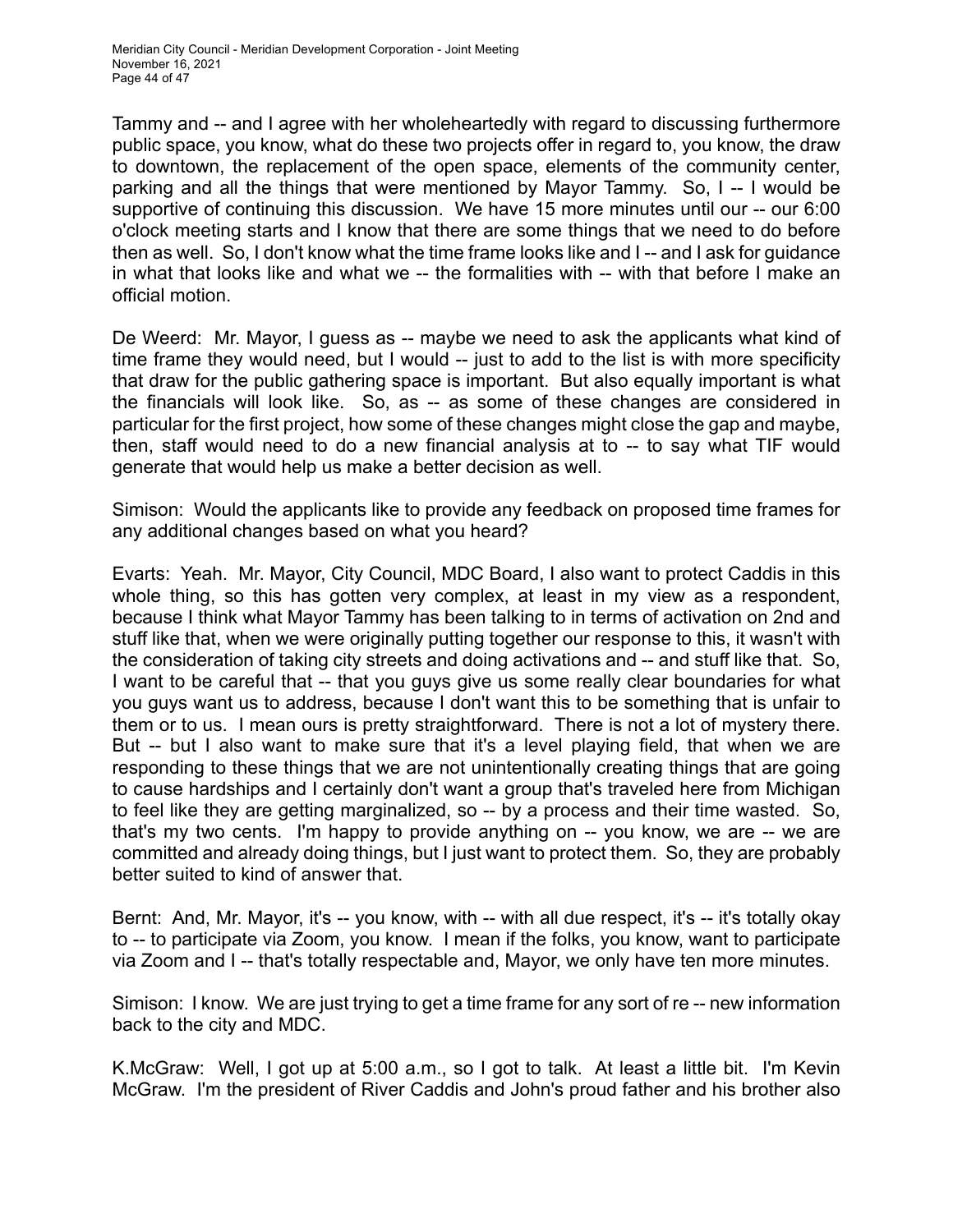works for us. We need at least a couple of weeks. You won't get new drawings. That's impossible. That would take me a month and I would say two and a half, three weeks. You got Thanksgiving coming up next week. So, at least two and a half, three weeks. Zoom would be great for lots of reasons. We travel around the country doing this. But I just want to emphasize a couple things. And, Josh, thanks for all the nice comments you made about us and I say the same thing about you and your Pacific Companies. Great resume. Great everything. No complaints. You have got great choices in front of you. But you need to pick a team, because what you see in front of you is a placeholder. It's nothing. You just wanted to see what we could do. That's all that is and so when we talk about taking out a community center, taking a park, none of that matters. If you are going to buy a house you got to find out what your budget is. We don't know what your budget is. We don't know what gap you can fill. We go around the country doing P3s. I used to be a municipal attorney. At a hundred attorney firm I was a senior partner and that's how I got into real estate in doing P3s and helping find money and plugging gaps. Every project, P3 or private, has a gap. We all have to fix it all the time. I know -- I know they have gaps in every project. You got to fix them. We did it in Jules On 3rd, which is a great reference for you, by the way. But you need to pick somebody that you are willing to work with. Collaborate, like my son's emphasized, because that's what we do. We are good at it. And go. You are going to keep going and going and -- and you are just not going to make any -- any progress, because what you see isn't going to be what you get. Because when we sit down and figure out what you can afford and what pays TIF and what plugs the gap, you are going to see that we can satisfy some of your goals, but not all of them. But if it pencils for both of us it's a win and, then, you do it the best way you can with the streetscape. Basically what we showed you is basically what we can do and, yes, it looks a lot like Jules On 3rd, but it's because of the size of the -- of the parcel here and what we are trying to accomplish and one last comment on the community center, we were trying to get public parking, because you can't use CCDC money for a private lot and you can't build public parking on market rate apartments with -- you just can't do it. And so that allowed us to possibly do that. So, there is still a possibility a community center of some sort could work and we did a shared parking analysis with Ada county, by the way, because they had daytime workers in the county and we had nighttime workers and so we had like a 40 percent agreed upon shared parking and we used their parking consultants. I drafted most of the documents with county attorneys and some local attorneys here and we do have local economic incentive people to help us. But we have to find out what you can afford, what your budget is and, then, we back into it that way and alls we really did, both of us, will show you a placeholders of what we are capable of and so a new drawing, new numbers don't mean anything, to be honest. We will do what you want us to do, but we won't have time to do new drawings, which will be irrelevant anyway. If you have any questions I'm here.

Simison: Well, speaking for myself, I'm not looking for new drawings. It is -- the way I would describe it, you -- you eat what you produce. Your TIF is what you can make and I think that's really kind of getting down to some of these -- you know, if we can run the TIF without them, that's fine. But, Council President, I will let you decide on what you would like to have by when and when to make a motion to continue this until.

Bernt: Mr. Mayor, I was just looking for a date. I know it's two or three weeks. Three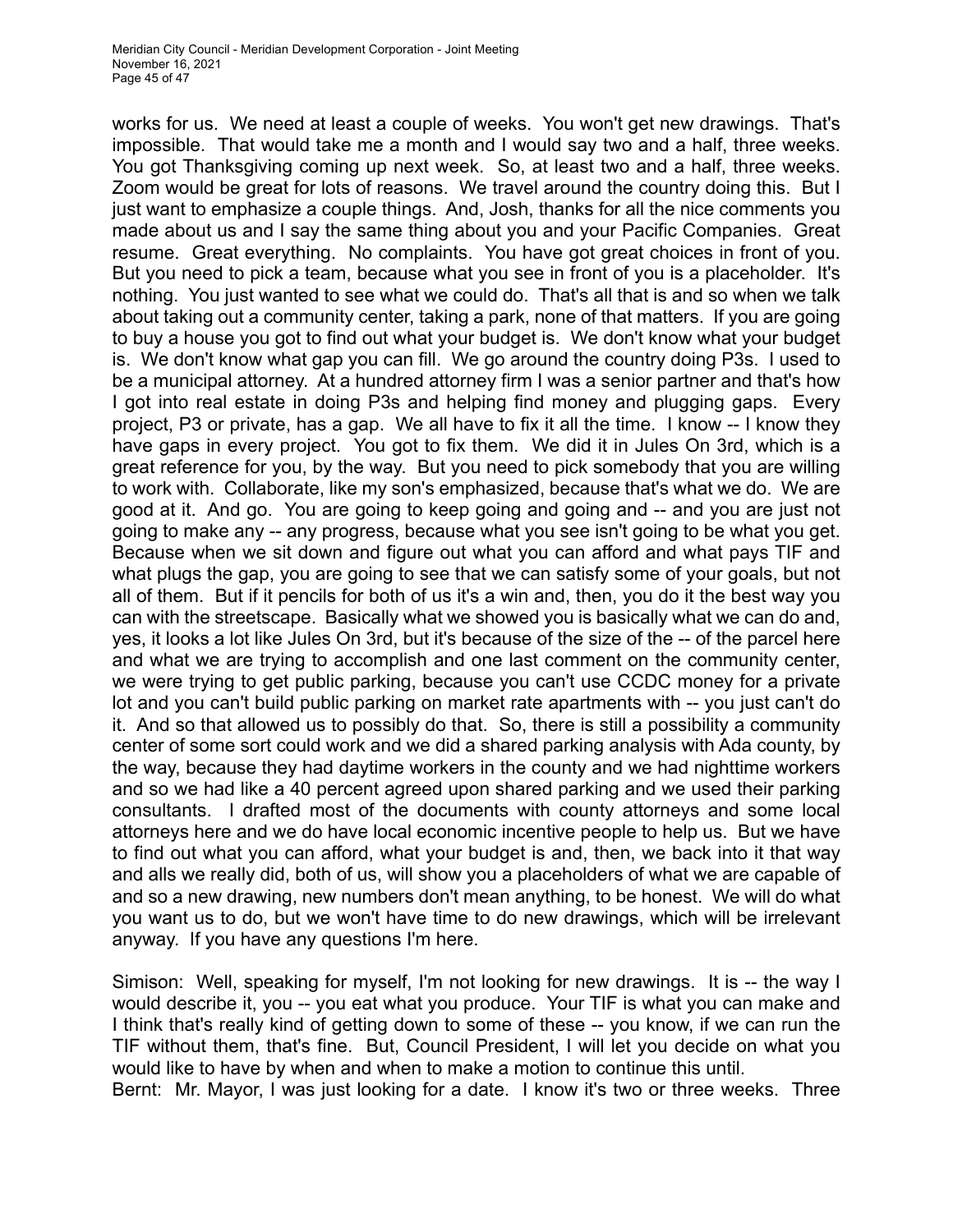weeks? Is that okay with you, Mr. Evarts? Okay. Do we want to maybe move this to - maybe -- I know that --

Simison: A date to be determined.

Bernt: Date to be determined? Okay. So, let's just move this and very soon we will meet with staff, we will meet with MDC and staff and we will -- we will work out a date and let everyone know. Just a heads up. I wouldn't be opposed to having this at an MDC meeting. I know that MDC comes to our meetings and so City Council going to a MDC meeting, I wouldn't be opposed to doing that or having that part of the discussion.

Cavener: I'm supportive of that as well.

Simison: December 8th would be three weeks from tomorrow for submittal of information and, then, we can work on a date for a board meeting.

Nary: Mr. Mayor?

Simison: Mr. Nary.

Nary: Just one piece of clarity. So, you can -- so, one piece of clarity. If we don't pick a date today we will have to notice. So, it will take an extra couple of weeks.

Simison: I think we will -- we can get it noticed. We are not going to have a date in three -- we have three weeks before we get the information. We could have a date picked by the next day or two and notice it appropriately --

Nary: Okay.

Simison: -- without any issues.

Bernt: Anything more from me?

Simison: A motion. December 8th for the information and a date to be determined.

Bernt: Okay. Mr. Mayor, I move that we -- that we continue this discussion to a date to be determined and information to be submitted by December 8th.

Hoaglun: Second the motion.

Simison: I have a motion and a second. Is there any discussion? If not, all in favor signify by saying aye. Opposed nay? The ayes have it and the item is agreed to.

MOTION CARRIED: FOUR AYES. TWO ABSENT.

**EXECUTIVE SESSION per Idaho Code 74-206(1)(a) To consider hiring a public**